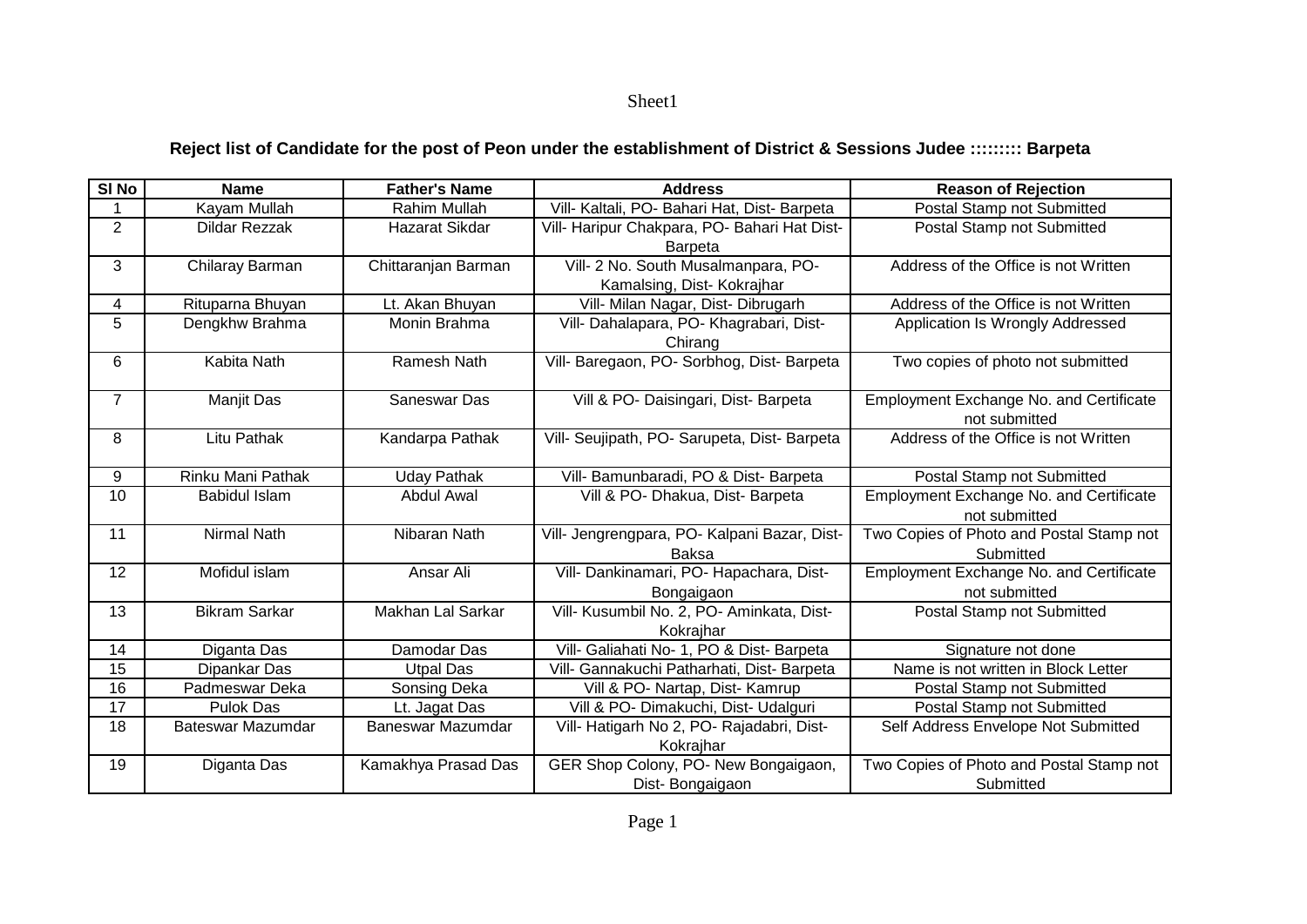| 20              | Zahurul Islam        | Hassen Ali             | Vill- Tapeswara, PO- Balagaon, Dist-                          | Two Copies of Photo and Postal Stamp not   |
|-----------------|----------------------|------------------------|---------------------------------------------------------------|--------------------------------------------|
|                 |                      |                        | <b>Barpeta</b>                                                | Submitted                                  |
| 21              | Chandan Kumar Keshri | Ram Ch. Keshri         | Vill- AT Sarauni, PO- Mohuwa Bazar, Dist-<br>Saharsa          | Postal Stamp not Submitted                 |
| 22              | Md. Sahabuddin Ahmed | Dhano Ali              | Vill & PO- Bamunbari, Dist- Nalbari                           | Address of the Office is not Written       |
| 23              | Rakesh Kumar         | Pramod Ray             | AT Koeli Bhraw, PO- Tengraha, Dist-<br>Muzaffarpur            | Address of the Office is not Written       |
| 24              | Jitumani Das         | Narapati Das           | Vill- Silbharal, PO- Changsari, Dist- Kamrup                  | Postal Stamp not Submitted                 |
| 25              | Bhagyalata Barman    | Ghanashyam Barman      | Vill- Baniakuchi, Sarthebari, Dist- Barpeta                   | Documents not submitted                    |
| 26              | Kalyan Singh Boro    | Bharat ch. Boro        | Vill- Kachirtary, PO- Bhawanipur, Dist-<br><b>Bareta</b>      | Signature not done                         |
| 27              | Kanishka Ray         | Paramananda Ray        | Vill & PO- North Salmara, Dist- Bongaigaon                    | Signature not done                         |
| 28              | Ajanta Kaibarta      | Srimanta Kaibarta      | Vill- Gargara, PO- Sikarhati, Dist- Kamrup                    | Two copies of photo not submitted          |
| 29              | Nayan Mani Kalita    | Dharmeswar Kalita      | Vill- Kharghuli Bankowarnagar, PO-<br>Kharghuli, Dist- Kamrup | Two copies of photo not submitted          |
| 30              | Keshab Das           | Bhagaban Ch. Das       | Vill & PO- Sundaridia, Dist- Barepeta                         | Signature not done                         |
| $\overline{31}$ | <b>Dulal Pathak</b>  | <b>Baneswar Pathak</b> | Vill- Tarakuchi, PO- Sarthebari, Dist- Barpeta                | Two copies of photo not submitted          |
| 32              | Dhanjit Kalita       | Jiten Kalita           | Vill- Tokankata, PO- Thanguri, Dist- Baksa                    | Address of the Office is wrongly given     |
| 33              | Sanjib Das           | Atul Ch. Das           | Vill- Bekajan Gayanbari, PO- Bekajan, Dist-<br>Jorhat         | Application not submitted in Standard Form |
| 34              | Lakhyajit Das        | Mohan Das              | Vill- Bekajan Gayanbari, PO- Bekajan, Dist-<br>Jorhat         | Application not submitted in Standard Form |
| 35              | Sarat Haloi          | Nagen Haloi            | Vill- Dumduma, Azad Road, Dist- Tinsukia                      | Address of the Office is wrongly given     |
| 36              | Bandana Patowary     | Kalindra Patowary      | Vill & PO- Belsor, Dist- Nalbari                              | Academic Qaualification not Given          |
| 37              | Kandarpa Sarma       | Karuna Sarma           | Vill- Dhokapara, PO- Dhekipara, Dist-<br>Darrang              | Two copies of photo not submitted          |
| 38              | Haijul Ali           | Lt. Karun Ali          | Vill- Barbari, PO- Sarupeta, Dist- Barpeta                    | Name is not mentioned in the Application   |
| $\overline{39}$ | Gita Manta           | LT. Amrit Manta        | Vill- Moribuhagaon, PO & Dist- Morigaon                       | Address of the Office is wrongly given     |
| 40              | Nitumani Das         | Rajin Ch Das           | Vill- Kumuria, PO- Suliakata, Dist- Barpeta                   | Two copies of photo not submitted          |
| 41              | Shahidul Islam       | Md Lal Mamud           | Vill & PO- Dabaliapara, Dist- Barpeta                         | Age Proof Documents not Submitted          |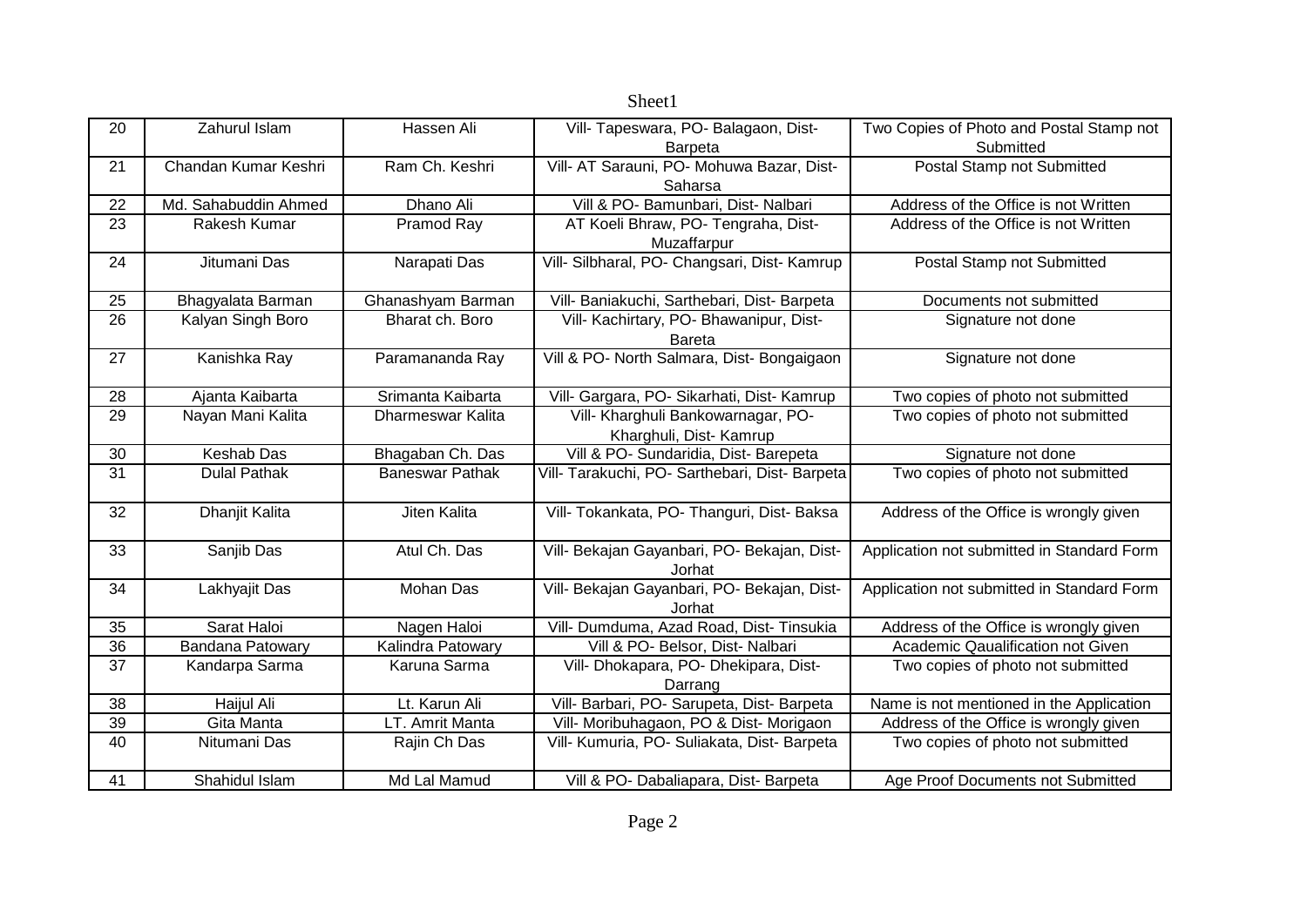| 42 | Surjan Gayary         | <b>Tarun Gayary</b>   | Vill- Udugaon, PO- Nimua, Dist- Baksa                           | Age Proof Documents not Submitted                               |
|----|-----------------------|-----------------------|-----------------------------------------------------------------|-----------------------------------------------------------------|
| 43 | Rajesh Bora           | Kameswar Bora         | Vill & PO- Majpathari, Dist- Nagaon                             | Address of the Office is wrongly given                          |
| 44 | Ramon Kishore         | Gopal Ray             | Vill & PO- Paupnagar, Dist- Aurangabad                          | Address of the Office is not Written                            |
| 45 | Motiwar Rahman        | Abdul Karim           | Vill & PO- Khairabari, Dist- Barpeta                            | Postal Stamp not Submitted                                      |
| 46 | Ganesh Bordoloi       | <b>Bubul Bordoloi</b> | Vill- Latharbori, PO- Hatichung, Dist- Nagaon                   | Address of the Office is wrongly given                          |
| 47 | Pritilata Das Kalita  | <b>Phanindra Das</b>  | vill- chauliabari, PO- Kardoiguri, Dist-<br>Barpeta             | Two copies of photo not submitted                               |
| 48 | Kaushik kumar Ojah    | Lt. Giridhari Ojah    | Vill- Jotigaon, PO & Dist- Barpeta                              | Signature not done                                              |
| 49 | Reshmina Begum        | <b>Teheurul Haque</b> | vill- Dargahpur, PO- Bhella, Dist- Barpeta                      | Signature not done                                              |
| 50 | Chajan Kumar Baro     | Tapan Kumar Baro      | Vill- Ojagaon, PO- Chengapathar, Dist-<br>Udalguri              | Two copies of photo not submitted                               |
| 51 | Dimpi Das             | Lt. Dimbeswar Das     | Vill- Brindabanhati, PO & Dist- Barpeta                         | Two copies of photo not submitted                               |
| 52 | Tinku Mani Medhi      | Pramod Ch. Medhi      | Vill- Issapurhati, PO & Dist- Barpeta                           | Signature not done                                              |
| 53 | Phurba Lama           | Son Bahadur Lama      | Vill & PO- Balipathar, Dist- Karbianglong                       | <b>Employment Exchange No. and Certificate</b><br>not submitted |
| 54 | <b>Dhanjit Tiwari</b> | Rama Kanta Tiwari     | Vill- Gandhinagar, PO & Dist- Barpeta                           | Postal Stamp not Submitted                                      |
| 55 | Pranita Baishya Ojah  | Lt. Dilip Ojah        | Vill- Fatahati, PO & Dist- Barpeta                              | Employment Exchange No. and Certificate<br>not submitted        |
| 56 | Sajidur Rahman        | Lt. Sahnur Rahman     | Vill- Tila Maszid Path, PO- Fatashil Ambari,<br>Dist-Kamrup (M) | Age Proof Documents not Submitted                               |
| 57 | Sarat Ray             | <b>Binod Ray</b>      | Vill- Kandulimari, PO- Chakapara, Dist-<br>Bongaigaon           | Two Copies of Photo not Submitted                               |
| 58 | Champak Baishya       | Bhaben Baishya        | Vill & PO- Panigaon, Dist- Nalbari                              | Two Copies of Photo not Submitted                               |
| 59 | Mahsen Ali            | Jahur Ali             | Vill- Gorbhitar, PO- Niz Dhamdhama, Dist-<br><b>Baksa</b>       | Postal Stamp not Submitted                                      |
| 60 | Rupam Deka            | Moon Deka             | Vill- Zoo Road Tiniali, PO- Geetanagar, Dist-<br>Kamrup (M)     | Postal Stamp not Submitted                                      |
| 61 | Angshumala Pathak     | Lakshmi Kanta Pathak  | Vill- Howly Dolagaon, PO- Howly, Dist-<br><b>Barpeta</b>        | Application Is Wrongly Addressed                                |
| 62 | Apurba Saikia         | Lohit Saikia          | Vill- Bamunjhar, PO- Andherighat, Dist-<br>Darrang              | Self Address Envelope Not Submitted                             |
| 63 | Mamoni Boro           | <b>Biswanath Boro</b> | Vill- Helonarpam, PO- Howly, Dist- Barpeta                      | Signature not done                                              |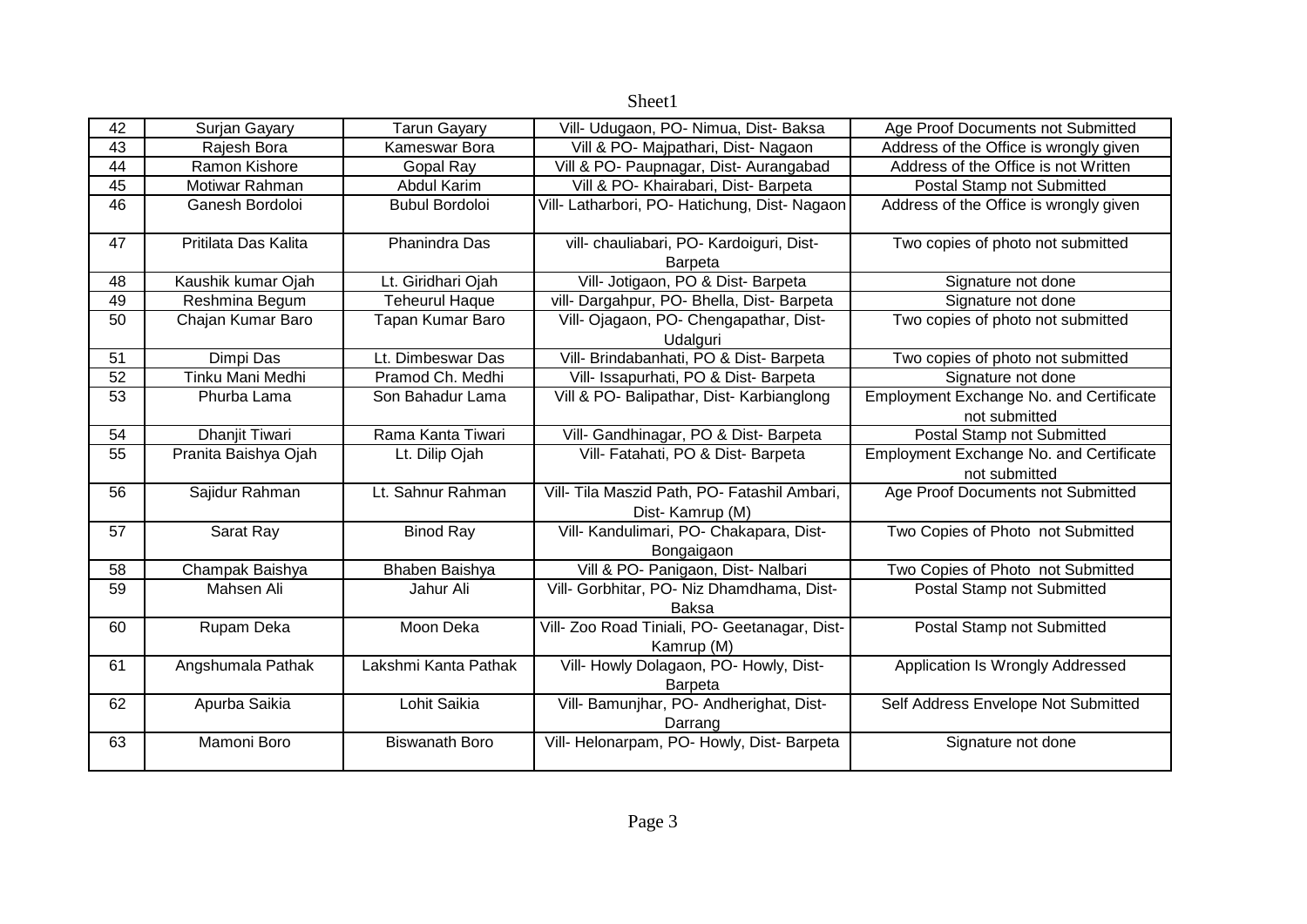| 64 | Md Amadul Islam        | Md Ramjan Ali        | Vill- Mailkuchi, PO- Dhokuwa, Dist- Barpeta                 | <b>Employment Exchange No. and Certificate</b><br>not submitted |
|----|------------------------|----------------------|-------------------------------------------------------------|-----------------------------------------------------------------|
| 65 | Rabiul Hussain         | Jashim Uddin         | Vill- Banglipara, PO- Jania, Dist- Barpeta                  | Postal Stamp not Submitted                                      |
| 66 | Tutumani Boro          | Anil Boro            | Vill- Helonarpam, PO- Howly, Dist- Barpeta                  | Signature not done                                              |
| 67 | Namita Kaibarta        | Jogeswar Kaibarta    | Vill- Zoo Road Tiniali, PO- Geetanagar, Dist-<br>Kamrup (M) | Self Address Envelope Not Submitted                             |
| 68 | Kulen Sarma            | Lt. Dhireswar Sarma  | Vill- Pubsarania, PO- Shipukhuri, Dist-<br>Kamrup(M)        | Documents not submitted                                         |
| 69 | <b>Birinchi Nath</b>   | Ramesh Nath          | Vill- Jharabari, PO- Alikuchi, Dist- Nagoan                 | Employment Exchange No. and Certificate<br>not submitted        |
| 70 | <b>Bharjina Pathak</b> | Lakshmi Kanta Pathak | Vill- Howly Dolagaon, PO- Howly, Dist-<br><b>Barpeta</b>    | Application Is Wrongly Addressed                                |
| 71 | <b>Babul Islam</b>     | Shirajul Haque       | Vill- Hatirtari, PO- Chaparbori, Dist- Barpeta              | Self Address Envelope Not Submitted                             |
| 72 | Mridula Boro           | Sobin Boro           | Vill- Helonarpam, PO- Howly, Dist- Barpeta                  | Signature not done                                              |
| 73 | Ujjal Madahi           | Satish Madahi        | Vill- Jalagaon, PO- Jalagaon, Dist- Baksa                   | <b>Employment Exchange No. and Certificate</b><br>not submitted |
| 74 | Sapna Das              | Chakradhar Das       | Vill- Nahati, PO & Dist- Barpeta                            | Employment Exchange No. and Certificate<br>not submitted        |
| 75 | <b>Bhaskar Das</b>     | <b>Bharile Das</b>   | Vill- Bhawanipur, PO- Arikuchi, Dist- Barpeta               | Documents not submitted                                         |
| 76 | <b>Subham Bhowmick</b> | Pabitra Bhowmick     | Vill- NatunBazar, Ward No- 3, PO & Dist-<br>Hojai           | Documents not submitted                                         |
| 77 | Saurav Barman          | Mahendra Barman      | Vill- Chandmari AEI Road, Amiyanagar, Dist-<br>Kamup (M)    | Two Copies of Photo not Submitted                               |
| 78 | Pramod Kumar Das       | Ganesh Ch. Das       | Vill- Sesamukh Kumarpara, PO- Pasoria,<br>Dist-Kamrup       | Application not submitted in Standard Form                      |
| 79 | Md. Ariful Hassam      | Md. Hashem Ali       | Vill- 1 No Bardalani, PO- Mandia, Dist-<br><b>Barpeta</b>   | Employment Exchange No. and Certificate<br>not submitted        |
| 80 | Md Alom Uddin          | Md. Salem Uddin      | Vill- Kaldipathar, PO- Bayashkuchi, Dist-<br><b>Barpeta</b> | Employment Exchange No. and Certificate<br>not submitted        |
| 81 | <b>Utpal Das</b>       | Lt. Rajani Kanta Das | Vill- Bishnupur, PO- Bhella, Dist- Barpeta                  | Over Age                                                        |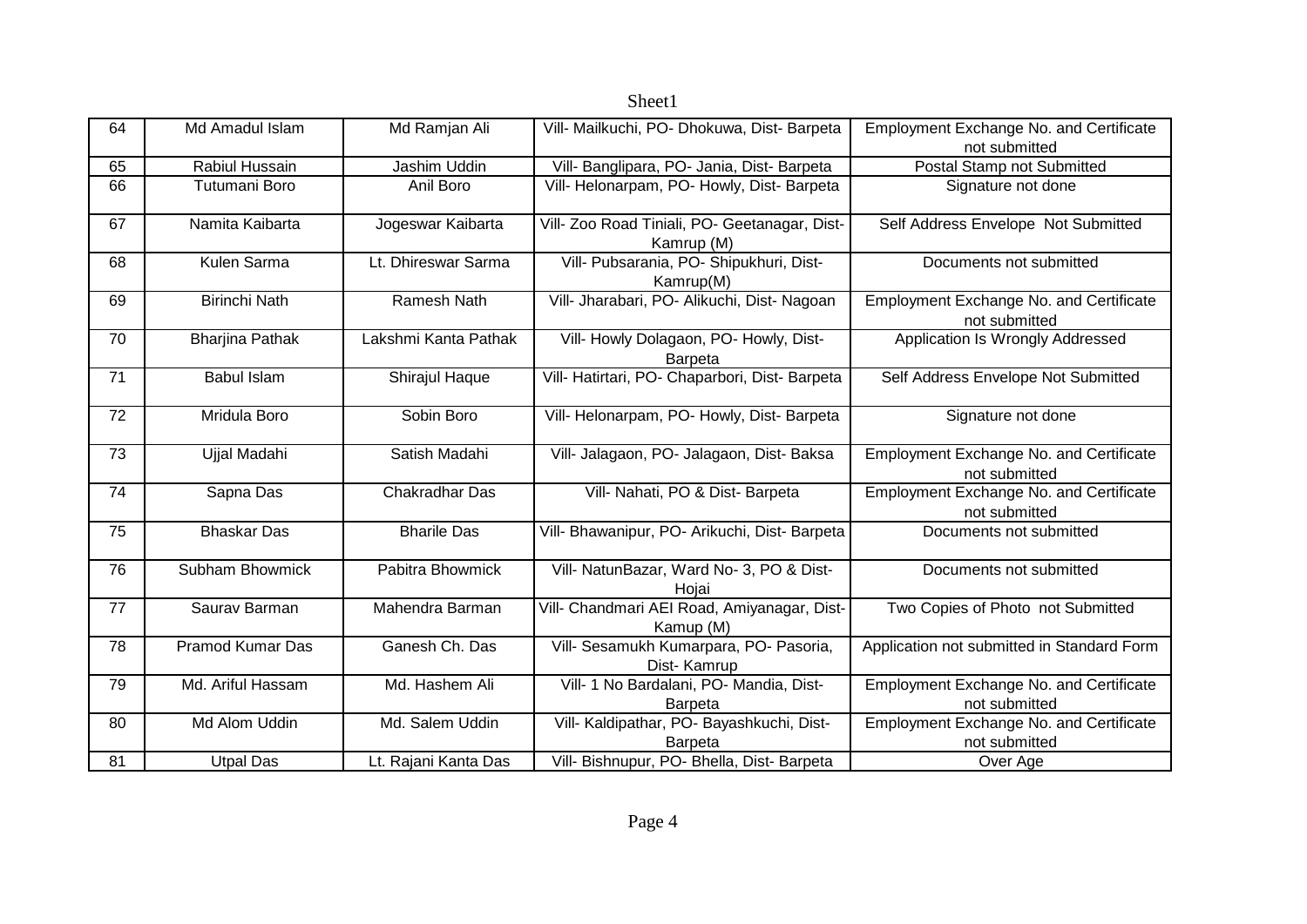|     |                           |                         | Sheet1                                       |                                                |
|-----|---------------------------|-------------------------|----------------------------------------------|------------------------------------------------|
| 82  | Rashidul khandakar        | Halem Khandakar         | Vill- Phulbari, PO- Gomaphulbari, Dist-      | Employment Exchange No. and Certificate        |
|     |                           |                         | <b>Barpeta</b>                               | not submitted                                  |
| 83  | Rakibul Hoque             | Munnaf Ali              | Vill & PO- Gobardhana, Dist- Baksa           | Two Copies of Photo not Submitted              |
| 84  | <b>Utpal Talukdar</b>     | Lt. Pranjit Talukdar    | Vill- Chauliabari, PO- Kardoiguri, Dist-     | Employment Exchange No. and Certificate        |
|     |                           |                         | <b>Barpeta</b>                               | not submitted                                  |
| 85  | Manabendra Nath           | Girindra Nath           | Vill- Garartari, PO- Gohiya, Dist- Barpeta   | Photo not submitted                            |
| 86  | Md. Ekramul Ahmed         | Sukur Ali               | Vill- Pota, PO- Majgaon, Dist- Barpeta       | Employment Exchange No. and Certificate        |
|     |                           |                         |                                              | not submitted                                  |
| 87  | Kan Prasad Das            | Sanatan Das             | Vill- Barbila, PO- Helosa, Dist- Nalbari     | Self Address Envelope Not Submitted            |
| 88  | Deep Chakraborty          | Jogesh Chakraborty      | Vill & PO- Gopal Bazar, Dist- Nalbari        | Two Copies of Photo not Submitted              |
| 89  | <b>Biswajit Sutradhar</b> | Lt. Rakhal Sutradhar    | Vill- Tengapara, Ward No- 5, PO & Dist-      | Name of the Post Wrongly Written as            |
|     |                           |                         | Kokrajahar                                   | Stenographer                                   |
| 90  | Ranjit Ali                | Mantaz Ali              | Vill- Meda, PO- Chakchaka Bazar, Dist-       | <b>Employment Exchange No. and Certificate</b> |
|     |                           |                         | <b>Barpeta</b>                               | not submitted                                  |
| 91  | Rezaul Karim Khan         | Abu Jafar Khan          | Vill & PO- Shawpur, Dist- Barpeta            | Photo not submitted                            |
| 92  | Gautam Roy                | Manomohan Roy           | Vill- Ahompathar, PO- Duramari, Dist-        | Two Copies of Photo not Submitted              |
|     |                           |                         | Barpeta                                      |                                                |
| 93  | Madhusudan Ch. Shill      | Nitai ch. Shill         | Vill- 1 No Tokeyamari, PO- Binyakhata, Dist- | Two Copies of Photo not Submitted              |
|     |                           |                         | Kokrajhar                                    |                                                |
| 94  | Golapi Basumatary         | Lakshi Basumatary       | Vill- Dhalkuchi, PO- Deulkuchi, Dist- Baksa  | Photo and Postal stamp not submitted           |
| 95  | <b>Bimal Patowary</b>     | Lt. Girish Ch. Patowary | Vill- Issapurhati, PO- Gannakuchi Dist-      | Self Address Envelope Not Submitted            |
|     |                           |                         | <b>Barpeta</b>                               |                                                |
| 96  | <b>Ratul Bora</b>         | Kamal Bora              | Vill- Gowaldoi, PO- Machkhowa, Dist-         | Postal Stamp not Submitted                     |
|     |                           |                         | Lakhimpur                                    |                                                |
| 97  | Pinku Nath                | Nagen Nath              | Vill- Pachim Sidhabari, PO- Natuagaon, Dist- | Documents and Photo not submitted              |
|     |                           |                         | Morigaon                                     |                                                |
| 98  | <b>Tufazzul Hussain</b>   | Md. Somez Uddin         | Vill & PO- Dabaliapara, Dist- Barpeta        | Self Address Envelope Not Submitted            |
| 99  | Rasidul Ali               | Md. Nayam Ali           | Vill- Anandapur, PO- Nityananda, Dist-       | Employment Exchange No. and Certificate        |
|     |                           |                         | Barpeta                                      | not submitted                                  |
| 100 | Saidur Rahman             | <b>Ismail Hussain</b>   | Vill- Shila PO- Bhella, Dist- Barpeta        | Postal Stamp not Submitted                     |
| 101 | Arup Medhi                | Sarat Medhi             | Vill- Sarukuchijar, PO- Niz Namati, Dist-    | Photo not submitted                            |
|     |                           |                         | <b>Baksa</b>                                 |                                                |
| 102 | Dhanlakhi Pathak          | <b>Maneswar Pathak</b>  | Vill- Vidyapur Ward No 8, Barpeta Road, PO-  | Two Copies of Photo not Submitted              |
|     |                           |                         | Shimlaguri, Dist-Barpeta                     |                                                |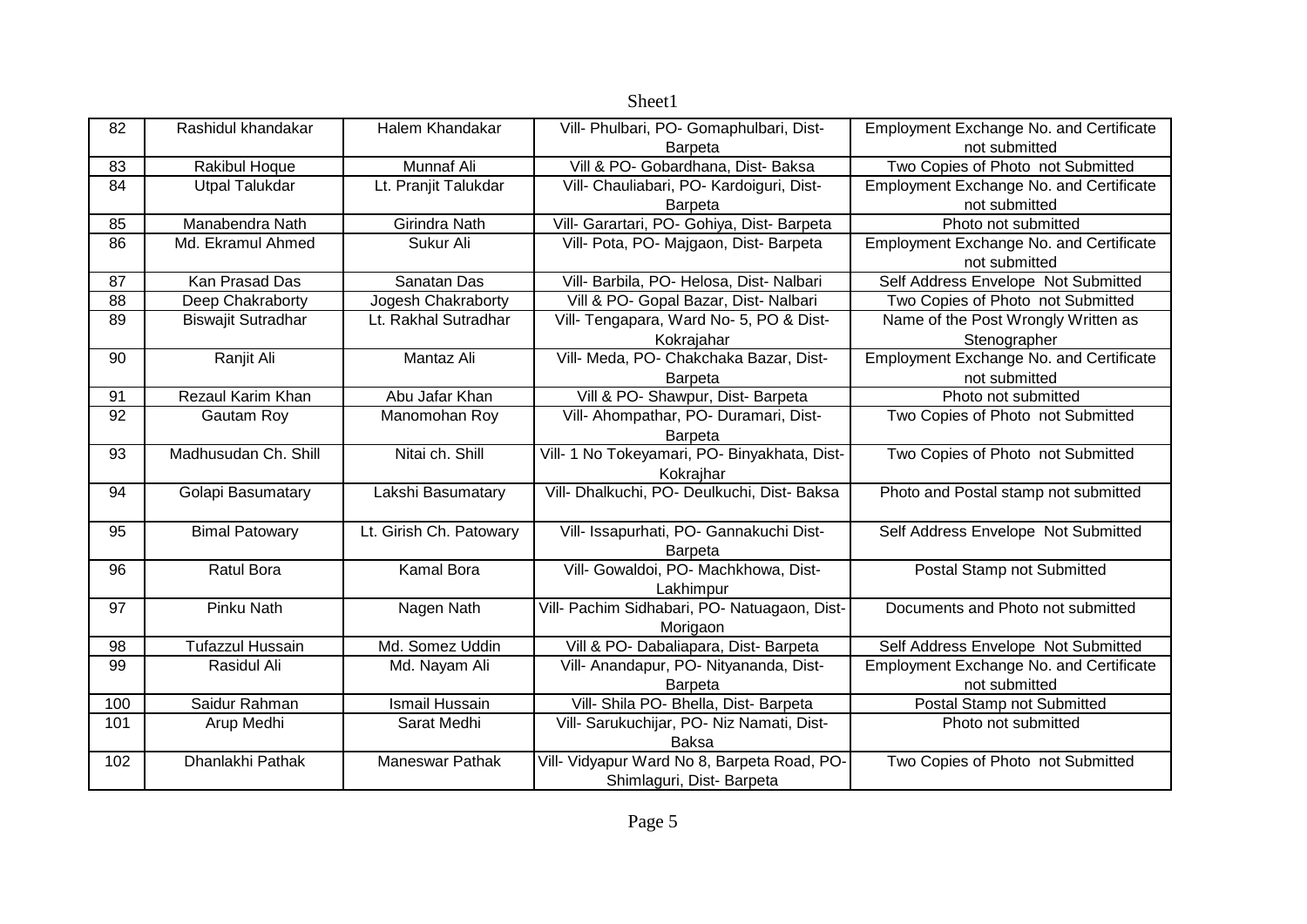| 103               | Merajul Hoque         | Hamid Ali              | Vill- Danguapara, PO- Banekuchi, Dist-<br>Nalbari      | <b>Under Age</b>                                                |
|-------------------|-----------------------|------------------------|--------------------------------------------------------|-----------------------------------------------------------------|
| 104               | Rupjyoti Das          | Nanimohan Das          | Vill- Jail Road, PO- Santinagar, Dist- Barpeta         | Two Copies of Photo not Submitted                               |
| 105               | <b>Bipul Barman</b>   | Lt. Chiro Ram Barman   | Vill & PO- Belsor, Dist- Nalbari                       | Two Copies of Photo not Submitted                               |
| 106               | Prasanta Nath         | Susen nath             | Vill- Gamariguri, PO- Gobardhana, Dist-<br>Barpeta     | Two Copies of Photo not Submitted                               |
| 107               | Narendra Prasad       | <b>Baijnath Prasad</b> | Vill & PO- Telibasti, Dist- Nagaon                     | Two Copies of Photo not Submitted                               |
| 108               | Dholu Ram             | <b>Phool Chand</b>     | Vill & PO- Bheri Akbarpur, Dist- Hisar                 | Application not submitted in Standard Form                      |
| 109               | Rajesh Basumatary     | Chabin Basumatary      | Vill- Barfulchaki, PO- Baghdoba, Dist- Baksa           | Application not submitted in Standard Form                      |
| 110               | Ujjal Bezbaruah       | Lt. Amar Bezbaruah     | Vill- Sualkuchi, PO- Sualkuchi, Dist- Kamrup           | Self Address Envelope Not Submitted                             |
| 111               | Dhrubajyoti Das       | Jaydev Das             | Vill- Madya Palangdihati, PO & Dist- Barpeta           | Address of the Office is Wrongly Written                        |
| $\frac{1}{112}$   | <b>Moshin Siddiky</b> | Lt. Motiur Rahman      | Vill- Muslimpatty, PO & Dist- Barpeta                  | <b>Under Age</b>                                                |
| 113               | <b>Nakul Kalita</b>   | Prajen Kalita          | Vill- Kaikara, PO- Pati Darrang, Dist- Darrang         | Two Copies of Photo not Submitted                               |
| 114               | Montu Ali             | Moinul Ali             | Vill- Dargahpur, PO- Bhella, Dist- Barpeta             | <b>Employment Exchange No. and Certificate</b><br>not submitted |
| $\frac{115}{115}$ | Susila Payeng         | Jogeswar payeng        | Vill- Ambarihati, PO & Dist- Barpeta                   | Signature not done                                              |
| 116               | Prakash Pathak        | <b>Prahlad Pathak</b>  | Vill- Bhalaguri, PO- Bhalagrui, Dist- Barpeta          | Address of the Office is Wrongly Written                        |
| 117               | Paban Kumar           | Dewki Nandan Verma     | Vill- Chandana Gate, Verma Colony, Kaithal,<br>Haryana | Application not submitted in Standard Form                      |
| 118               | Jitumani Das          | Sarbeswar Das          | Vill- Kumuria, PO- Suliakata, Dist- Barpeta            | <b>Employment Exchange No. and Certificate</b><br>not submitted |
| 119               | Ashraful Islam        | <b>Abdul Barek</b>     | Vill- Bishdoba, PO- Alukhunda, Dist- Chirang           | <b>Employment Exchange No. and Certificate</b><br>not submitted |
| 120               | Pranab Roy            | <b>Biswanath Roy</b>   | Vill & PO- Bhotanta Mahitara, Dist- Barpeta            | <b>Employment Exchange No. and Certificate</b><br>not submitted |
| 121               | Mahmudul Hassan       | <b>Abdul Roshid</b>    | Vill- Tekaimari, PO- Suliakata, Dist- Chirang          | <b>Employment Exchange No. and Certificate</b><br>not submitted |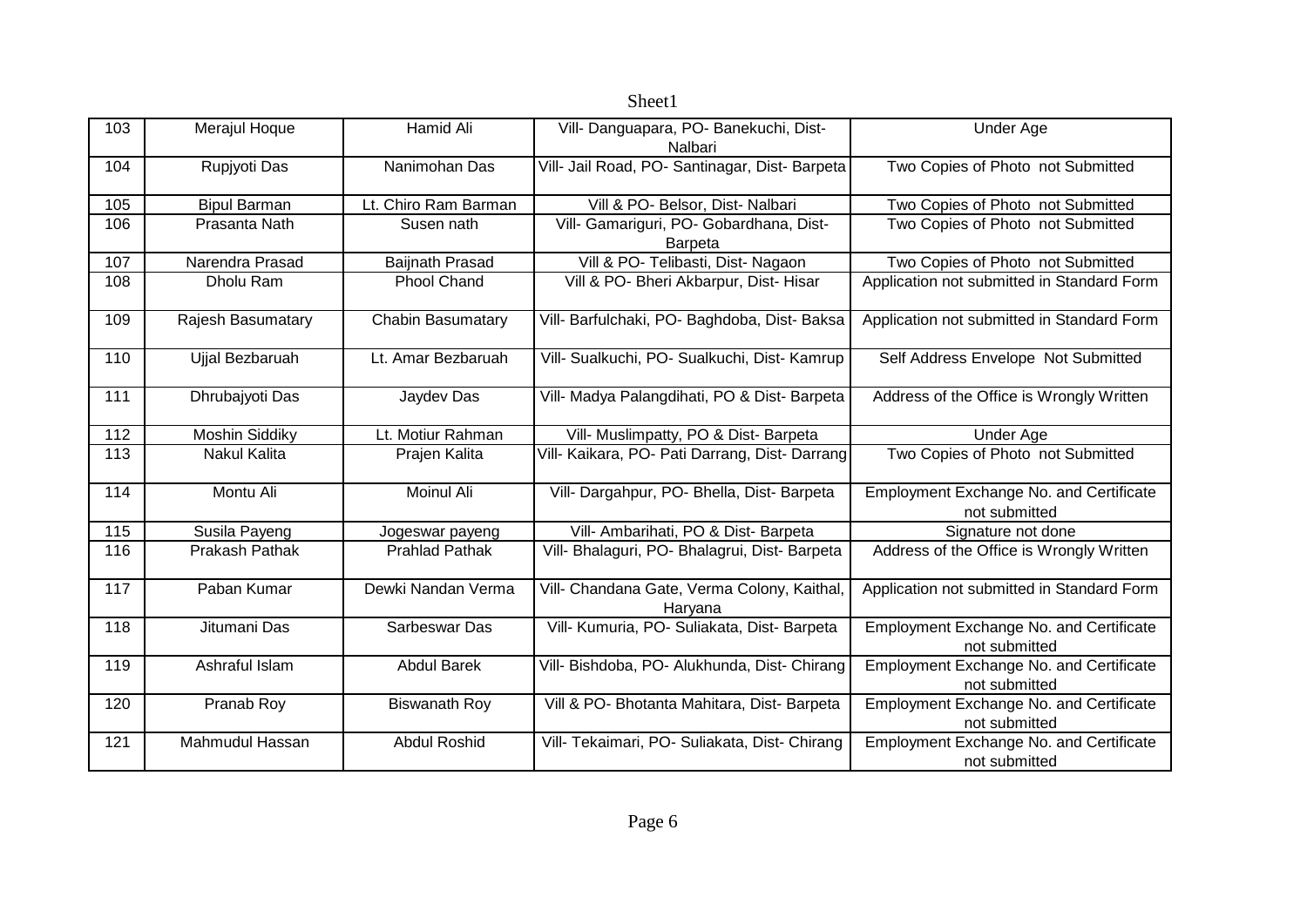| 122 | Arup Barman           | Pradip Barman         | Vill- Machua, PO- Simlaguri, Dist- Baksa       | <b>Employment Exchange No. and Certificate</b> |
|-----|-----------------------|-----------------------|------------------------------------------------|------------------------------------------------|
|     |                       |                       |                                                | not submitted                                  |
| 123 | Nazrul Islam          | Abdul Mannan          | Vill- Damaljar, PO- Palhaji, Dist- Barpeta     | Postal Stamp not Submitted                     |
| 124 | Ila Choudhury         | Saiten Choudhury      | Vill- Sukanjani, PO- Duramari, Dist- Barpeta   | Employment Exchange No. and Certificate        |
|     |                       |                       |                                                | not submitted                                  |
| 125 | Md. Abdul Lokman Ali  | Md. Bachir Ali        | Vill- Majusisir, PO- Khatikuchi, Dist- Nalbari | Employment Exchange No. and Certificate        |
|     |                       |                       |                                                | not submitted                                  |
| 126 | <b>Bimal Talukdar</b> | Anil Talukdar         | Vill- Pachim Sundaridia, PO & Dist- Barpeta    | Self Address Envelope Not Submitted            |
|     |                       |                       |                                                |                                                |
| 127 | Najima Ahmed          | Abdul Rofique         | Vill- Gandhinagar, PO & Dist- Barpeta          | Address of the Office is Wrongly Written       |
| 128 | Jhunu Biswas          | Narayan Biswas        | Vill- Luwashur, PO- Guwagacha, Dist- Baksa     | Employment Exchange No. and Certificate        |
|     |                       |                       |                                                | not submitted                                  |
| 129 | Md. Mojlul Islam      | Md. Nur Islam         | Vill- Chataribari, PO- Habi Barangabari, Dist- | Name is not mentioned in the Application       |
|     |                       |                       |                                                |                                                |
|     |                       |                       | Morigaon                                       |                                                |
| 130 | <b>Tapan Das</b>      | Lt. Naren Das         | Vill- Gharamarahati, PO & Dist- Barpeta        | Self Address Envelope Not Submitted            |
| 131 | <b>Abdul Matleb</b>   | Lt. Sahaz Uddin Ahmed | Vill- Gagalmari, PO- Kadang, Dist- Barpeta     | <b>Employment Exchange No. and Certificate</b> |
|     |                       |                       |                                                | not submitted                                  |
| 132 | Dhrubajyoti Das       | Nripen Das            | Vill- Purba Kathalmari, PO- Baghmara Bazar,    | Employment Exchange No. and Certificate        |
|     |                       |                       | Dist-Barpeta                                   | not submitted                                  |
| 133 | <b>Biraj Roy</b>      | Gautam Roy            | Vill- Barsaderi, PO- Bhotanta Sarderi, Dist-   | Signature not done                             |
|     |                       |                       | <b>Barpeta</b>                                 |                                                |
| 134 | Jil Mohan Roy         | Abhiram Roy           | Vill- Pakabetbari, PO- Jharabari, Dist-        | Self Address Envelope Not Submitted            |
|     |                       |                       | <b>Barpeta</b>                                 |                                                |
| 135 | <b>Kamal Das</b>      | Arabinda Das          | Vill- Naoshali, PO- Thamna, Dist- Baksa        | <b>Employment Exchange No. and Certificate</b> |
|     |                       |                       |                                                | not submitted                                  |
| 136 | Mamani Das            | Santosh Das           | Vill- Charalpara, PO- Bhowkamari, Dist-        | <b>Employment Exchange No. and Certificate</b> |
|     |                       |                       | <b>Barpeta</b>                                 | not submitted                                  |
| 137 | Banashree Lahkar      | Chandradhar Lahkar    | Vill- Japarkuchi, PO- Terechia, Dist- Nalbari  | Self Address Envelope Not Submitted            |
|     |                       |                       |                                                |                                                |
| 138 | Hemanta Thakuria      | Upendra Nath Thakuria | Vill- Barheramdo, PO- Amranga, Dist-           | Age Proof Documents not Submitted              |
|     |                       |                       | Kamrup                                         |                                                |
| 139 | Dipa Das              | Pabitra Das           | Vill- Amolapatty, PO & Dist- Barpeta           | Address of the Office is Wrongly Written       |
| 140 | Lakshi Deka           | Lt. Jatin Deka        | Vill- Bhakatpara, PO & Dist- Barpeta           | <b>Employment Exchange No. and Certificate</b> |
|     |                       |                       |                                                | not submitted                                  |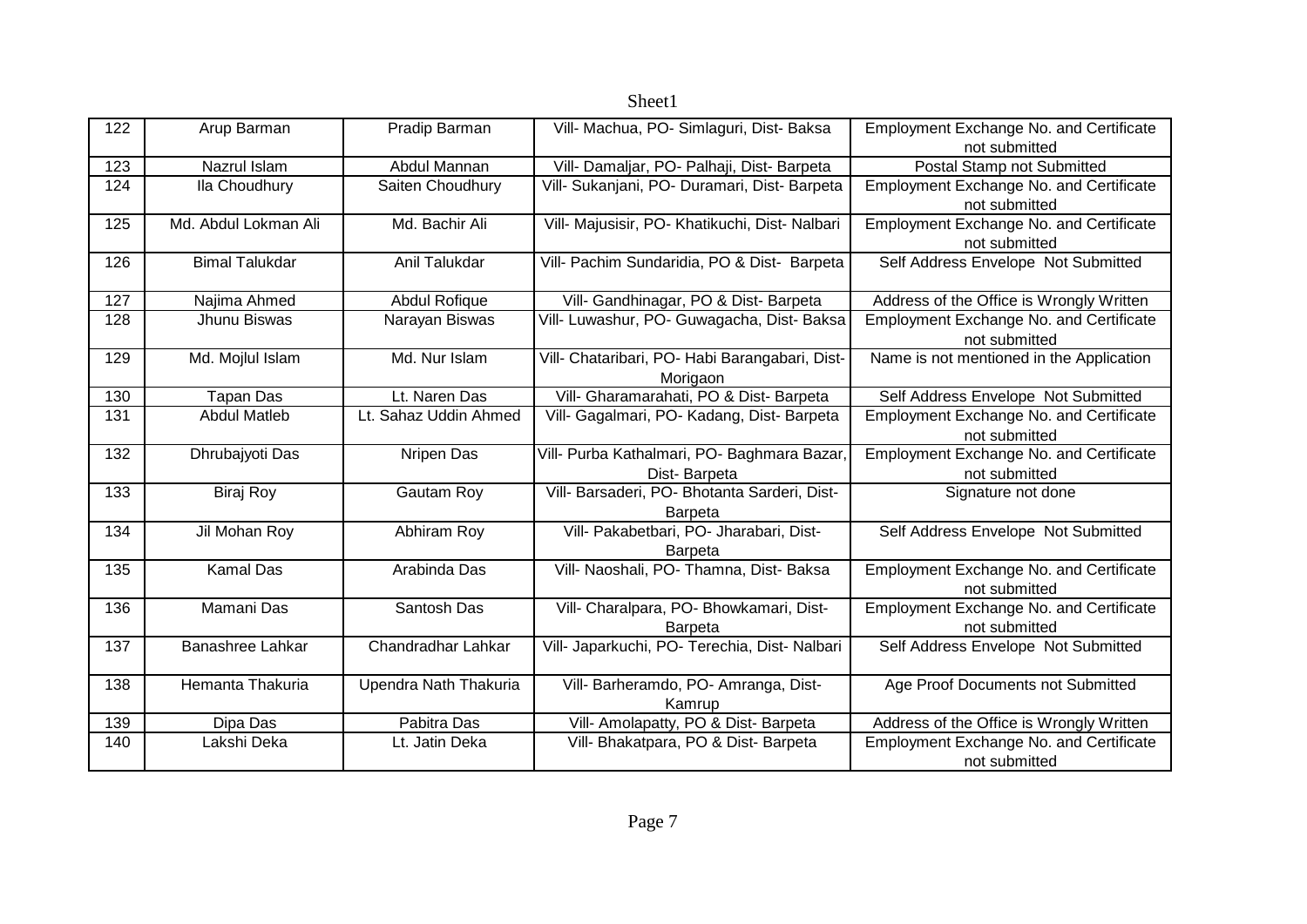| 141 | Sontos Medhi        | Puspa Pran Medhi       | Vill & PO- Barbari, Dist- Baksa                                                         | Employment Exchange No. and Certificate<br>not submitted |
|-----|---------------------|------------------------|-----------------------------------------------------------------------------------------|----------------------------------------------------------|
| 142 | <b>Kamal Chetry</b> | Jagat Chetry           | Vill- Kalita kuchi, PO- Udayan Bihar, Dist-<br>Kamrup                                   | Postal Stamp not Submitted                               |
| 143 | Mintu Dey           | <b>Sukumar Dey</b>     | Vill- Khowang Kawaimari, PO- Khowang, Dist-<br>Dibrugarh                                | Two Copies of Photo not Submitted                        |
| 144 | Kalachan Paul       | Khagen Paul            | Vill- 2 No. Bahabari, PO- Guwagacha, Dist-<br>Barpeta                                   | Self Address Envelope Not Submitted                      |
| 145 | Deep Jyoti Boro     | Lt. Sri Ram Boro       | Vill- Dholkuchi, PO- Deulkuchi, Dist- Baksa                                             | POstal Stamp not Submitted                               |
| 146 | Pranab Pathak       | <b>Tileswar Pathak</b> | Vill- Jurpukhuri, PO- Uzanbazar, Dist-<br>Kamrup (M)                                    | Two Copies of Photo not Submitted                        |
| 147 | Kokil Barman        | Sarbananda Barman      | Vill- Gomariguri, PO- Gobardhana, Dist-<br>Barpeta                                      | Documents not submitted                                  |
| 148 | Mozharul Islam      | Akbar Ali              | Vill- Niran chuba, PO- Pathari ghat, Dist-<br>Darrang                                   | Self Address Envelope Not Submitted                      |
| 149 | Prasenjit Kumar Roy | Lt. Sachin Roy         | Vill- 1 No Tokeyamari, PO- Binyakhata, Dist-<br>Kokrajhar                               | Two Copies of Photo not Submitted                        |
| 150 | <b>Binita Deka</b>  | Lt. Jagannath Deka     | Vill- NPS International School, Near Lakhra<br>Chariali, PO- Saukuchi, Dist- Kamrup (M) | Two Copies of Photo not Submitted                        |
| 151 | Dharmendra Talukdar | <b>Gopal Talukdar</b>  | Vill & PO- Chenga, Dist- Barpeta                                                        | POstal Stamp not Submitted                               |
| 152 | Monoj Kumar         | Ramdev Poddar          | Vill & PO- Rampur, kodarkatti, Dist- Arsiya,<br><b>Bihar</b>                            | Two Copies of Photo not Submitted                        |
| 153 | Afzalur Rahman      | Abdul Wahid            | Vill- Bishdoba, PO- Alukhunda, Dist- Chirang                                            | Employment Exchange No. and Certificate<br>not submitted |
| 154 | Madhusmita Kalita   | Trailokya Kalita       | Vill- Hathinagaon, PO- Bangaon, Dist-<br><b>Barpeta</b>                                 | Employment Exchange No. and Certificate<br>not submitted |
| 155 | Sanjay Kalita       | Dhaneswar Kalita       | Vill- Salbari, Bapujinagar, Noonmati, Dist-<br>kamrup                                   | POstal Stamp not Submitted                               |
| 156 | Sailen Das          | <b>Badan Das</b>       | Vill- Barapeta, PO- Moinamata, Dist- Baksa                                              | Age Proof Documents not Submitted                        |
| 157 | <b>Nirmal Das</b>   | <b>Bhagaban Das</b>    | Vill- 1 No Dakshin Hati, PO & Dist- Barpeta                                             | Self Address Envelope Not Submitted                      |
| 158 | Sanjib Swargiary    | Dandi Ram Swargiary    | Vill & PO- Garartari, Dist- Barpeta                                                     | Two Copies of Photo not Submitted                        |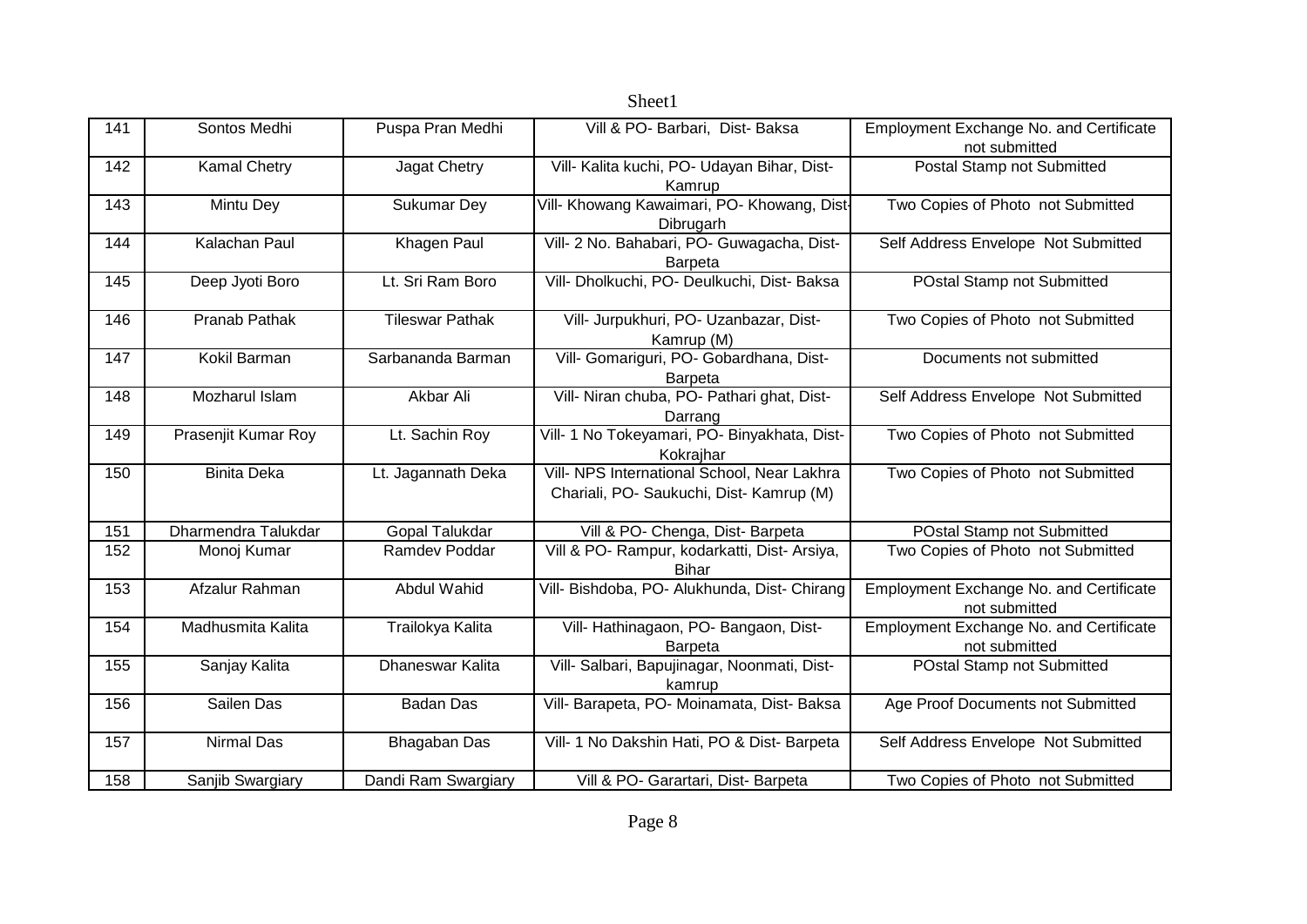| 159 | <b>Rahul Das</b>            | Lt. Achyut Das         | Vill- Pathsala Ward No- 3, PO- Pathsala Dist-  | Employment Exchange No. and Certificate        |
|-----|-----------------------------|------------------------|------------------------------------------------|------------------------------------------------|
|     |                             |                        | <b>Barpeta</b>                                 | not submitted                                  |
| 160 | <b>Tinku Baruah</b>         | Ramani Baruah          | Vill & PO- Santinagar, Dist- Barpeta           | Documents not submitted                        |
| 161 | Krishna Singh               | Raju Singh             | Vill- 1 No Bogori, PO- Merbil, Dist-           | Self Address Envelope Not Submitted            |
|     |                             |                        | Lakhimpur                                      |                                                |
| 162 | Sudama Kumar                | Chandeswar Paswan      | Vill- Samod Bigha, PO- Arwal, Bihar            | Age Proof Documents not Submitted              |
| 163 | <b>Dhaneswar Basumatary</b> | Harichandra Basumatary | Vill- Sahid Nagar, PO- Noonmati, Dist-         | POstal Stamp not Submitted                     |
|     |                             |                        | Kamrup                                         |                                                |
| 164 | Sandip kalita               | Surendra Kalita        | Vill & PO- Terechia, Dist- Nalbari             | Self Address Envelope Not Submitted            |
| 165 | Pabitra Saikia              | Lt. Krishna Ram Saikia | House No 16 A, Jogen Baruaha Lane,             | <b>Employment Exchange No. and Certificate</b> |
|     |                             |                        | Uzanbazar, Dist- Kamrup                        | not submitted                                  |
| 166 | Deepak                      | Monge Ram              | VPO Indri, The NUH, Dist- Mewat                | Application not submitted in Standard Form     |
|     |                             |                        |                                                |                                                |
| 167 | Seema                       | Vinod Kumar            | Saini Colony, Ward No- 11, Panipath            | Application not submitted in Standard Form     |
|     |                             |                        |                                                |                                                |
| 168 | Upendra                     | Prakash                | Vill- Khandakhari, Dist- Hisar, State- Haryana | Application not submitted in Standard Form     |
|     |                             |                        |                                                |                                                |
| 169 | Pankaj Jyoti Das            | <b>Kumud Das</b>       | Vill- 2 No. Taltala, Kalitakuchi, PO- Satgaon, | POstal Stamp not Submitted                     |
|     |                             |                        | Dist-Kamrup                                    |                                                |
| 170 | Deepak Kumar Ram            | Sukeshwar Ram          | Vill & PO- Gangaur, Dist- Madhubani, Bihar     | POstal Stamp not Submitted                     |
|     |                             |                        |                                                |                                                |
| 171 | <b>Bikash Kaushal</b>       | Rajpal Kaushal         | House No- G 275, Bhadkhal Road, Haryana        | Application not submitted in Standard Form     |
|     |                             |                        |                                                |                                                |
| 172 | Rinku Mani Das              | Nityananda Das         | Vill- Datara, PO- Suliakata, Dist- Barpeta`    | <b>Employment Exchange No. and Certificate</b> |
|     |                             |                        |                                                | not submitted                                  |
| 173 | Jayanta Deka                | <b>Bichitra Deka</b>   | Vill & PO- Cheng No-1, Nalbari                 | Employment Exchange No. and Certificate        |
|     |                             |                        |                                                | not submitted                                  |
| 174 | <b>Bhairab Das</b>          | Akaram Das             | Vill- Jengrengpara, PO- Kalpani Bazar, Dist-   | Documents not submitted                        |
|     |                             |                        | Baksa                                          |                                                |
| 175 | <b>Mridul Nath</b>          | Dilip Kumar Nath       | Vill- Howly Gaon, PO- Howly, Dist- Barpeta     | Employment Exchange No. and Certificate        |
|     |                             |                        |                                                | not submitted                                  |
| 176 | Kaushilya Devi              | Kripa Ram              | Vill - Dohki, PO- Kitlana, Dist- Bhiwani,      | Application not submitted in Standard Form     |
|     |                             |                        |                                                |                                                |
| 177 | Nabajit Barman              | Madhuram Barman        | Vill & PO- Makhibaha, Dist- Nalbari,           | POstal Stamp not Submitted                     |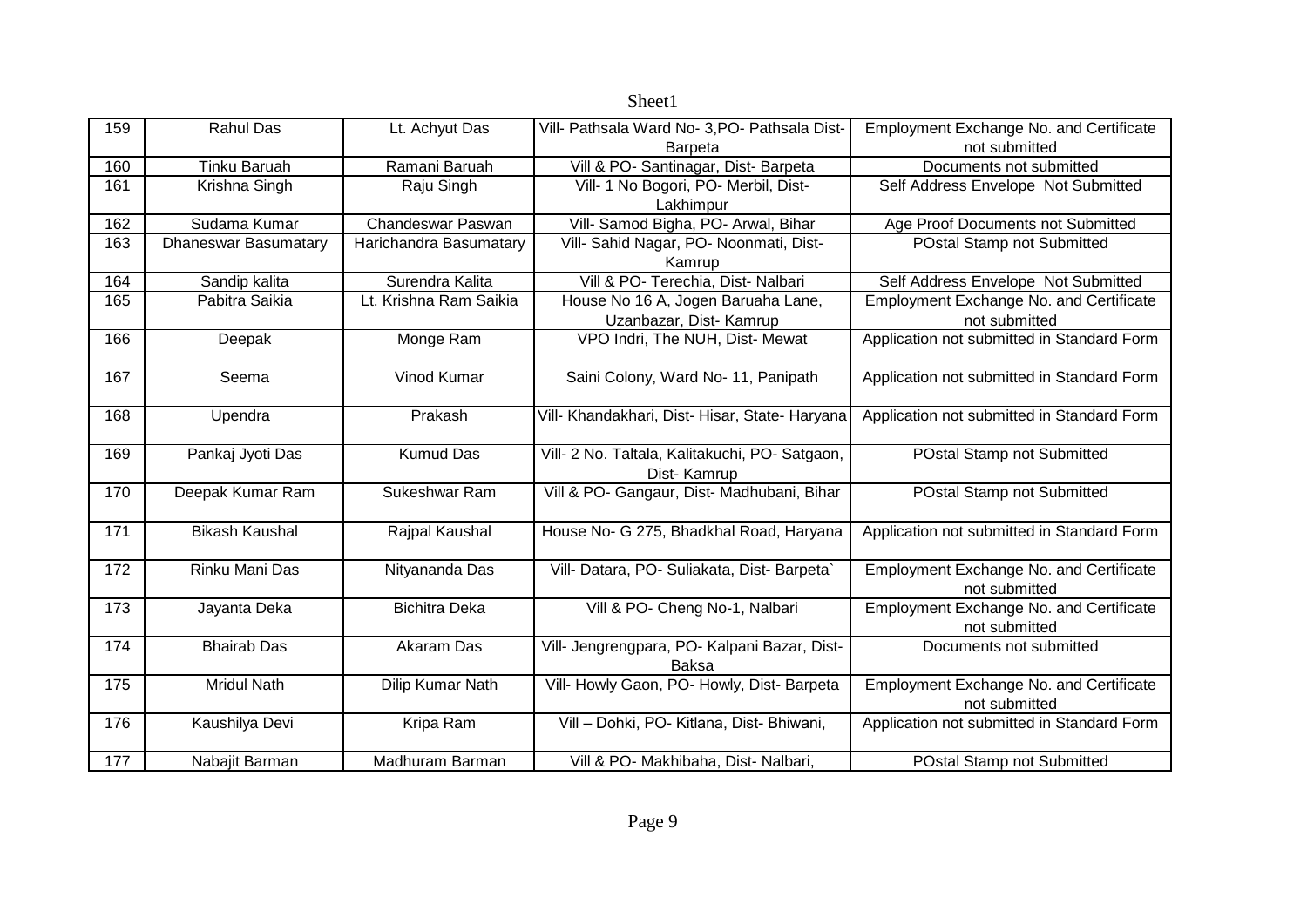| 178 | Rabin kalita          | Lt. Durgacharan Kalita  | Vill- Murkuchiapara, PO- Niz Bangalipara,      | Employment Exchange No. and Certificate        |
|-----|-----------------------|-------------------------|------------------------------------------------|------------------------------------------------|
|     |                       |                         | Dist-Baksa                                     | not submitted                                  |
| 179 | Md. Monowar Ali       | Abdul Azid Ali          | Vill- Hatigaon, PO- Hatigaon, Dist- Kamrup     | Employment Exchange No. and Certificate        |
|     |                       |                         |                                                | not submitted                                  |
| 180 | Padma Ramchiyari      | Lambha Ramchiyari       | Vill- Danguapara, PO- Saudorbhitha, Dist-      | Employment Exchange No. and Certificate        |
|     |                       |                         | Nalbari                                        | not submitted                                  |
| 181 | Jyotirmay Das         | <b>Ratneswar Das</b>    | Vill- Notun Boniyakuchi, PO- Tihu, Dist-       | Signature not done                             |
|     |                       |                         | Nalbari                                        |                                                |
| 182 | Nabajit Pathak        | Kalicharan Pathak       | Vill- Baniakuchi, Sarthebari, Dist- Barpeta    | Two Copies of Photo not Submitted              |
| 183 | Krishna Dhan Karmakar | <b>Bipul Karmakar</b>   | Vill- Karmakarpara, PO- Krishnai, Dist-        | Application not submitted in Standard Form     |
|     |                       |                         | Goalpara                                       |                                                |
| 184 | Shyamal Ray           | Saben Ray               | Vill- Shimlaguri, PO- Bllamguri, Dist- Chirang | Employment Exchange No. and Certificate        |
|     |                       |                         |                                                | not submitted                                  |
| 185 | Aniruda Boro          | Jayram Boro             | Vill- 2 NO. Bilinga, PO- Singra, Dist- Kamrup  | Employment Exchange No. and Certificate        |
|     |                       |                         |                                                | not submitted                                  |
| 186 | Rina Baro             | <b>Bipul Baro</b>       | Vill- Purba Kathalmari, PO- Baghmara Bazar,    | <b>Employment Exchange No. and Certificate</b> |
|     |                       |                         | Dist-Barpeta                                   | not submitted                                  |
| 187 | Dhananjay Barman      | Tanu Ram Barman         | Vill- 1 No Bahbari, PO- Guagacha, Dist-        | Self Address Envelope Not Submitted            |
|     |                       |                         | <b>Barpeta</b>                                 |                                                |
| 188 | Dwipen Ch. Thakuria   | Lt. Phukan Ch. Thakuria | Vill- Moukhuwa, PO- Manikpur, Dist-            | Self Address Envelope Not Submitted            |
|     |                       |                         | Bongaigaon                                     |                                                |
| 189 | Sonjay Goyary         | <b>Butham Goyary</b>    | Vill- Kantalguri, PO- Betini, Dist- Chirang    | Employment Exchange No. and Certificate        |
|     |                       |                         |                                                | not submitted                                  |
| 190 | <b>Binod Goyary</b>   | Phulen Goyary           | Vill- Purba Kathalmari, PO- Baghmara Bazar     | Employment Exchange No. and Certificate        |
|     |                       |                         | Dist-Barpeta                                   | not submitted                                  |
| 191 | Gautam Ch. Nath       | Lt. Amaleswar Nath      | Vill & PO- Gendrabil, Dist- Kokrajhar          | POstal Stamp not Submitted                     |
| 192 | Dhruba Lalung         | Akani Lalung            | Vill- Kathalguri, PO- Maridhal, Dist- Dhemaji  | Application not submitted in Standard Form     |
|     |                       |                         |                                                |                                                |
| 193 | Jayanta Baishya       | Lt, Jadu kr. Baishya    | Vill- Khudra Ding Dingi, PO- Kamarkuchi,       | Employment Exchange No. and Certificate        |
|     |                       |                         | Dist-Nalbari                                   | not submitted                                  |
| 194 | Rita Moni Kalita      | Dharmeswar Kalita       | Vill- Kharghuli Bankowarnagar, PO-             | Two Copies of Photo not Submitted              |
|     |                       |                         | Kharghuli, Dist- Kamrup                        |                                                |
| 195 | Dipankar Lama         | Prem Bahadur Lama       | House No 23, Lokabandhunagar, Kahilipara,      | <b>Employment Exchange No. and Certificate</b> |
|     |                       |                         | Dist-Kamrup (M)                                | not submitted                                  |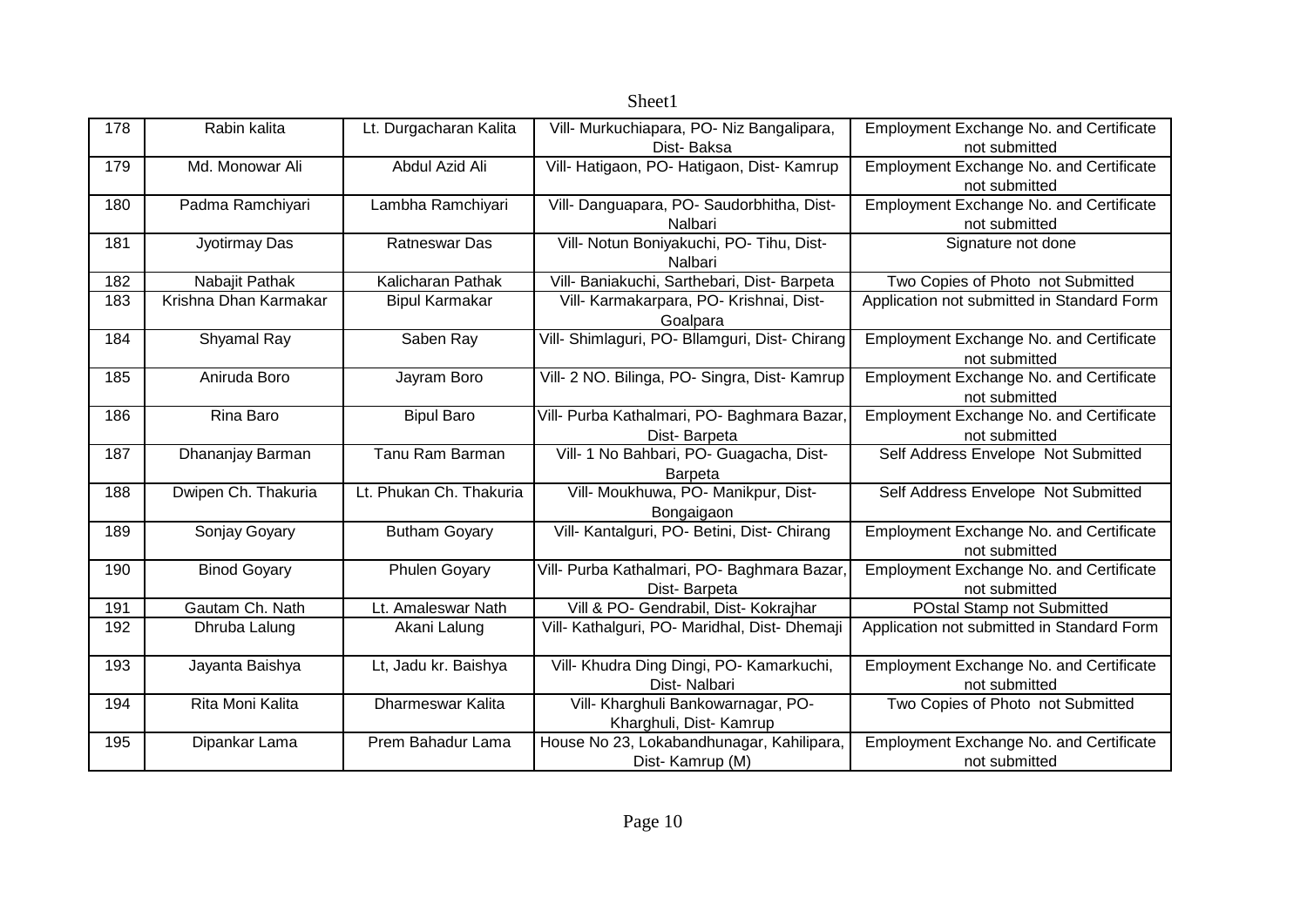|     |                           |                          | Sheet1                                        |                                                |
|-----|---------------------------|--------------------------|-----------------------------------------------|------------------------------------------------|
| 196 | Majibar Rahman            | Lt. Hazarat Ali          | Vill- Kathalartarri, PO- Sarutapa, Dist-      | Two Copies of Photo not Submitted              |
|     |                           |                          | Barpeta                                       |                                                |
| 197 | Padmalochan Basumatary    | <b>Dilip Basumatary</b>  | Vill- Kharachakalpara, PO- Dudhnoi, Dist-     | Two Copies of Photo not Submitted              |
|     |                           |                          | Goalpara                                      |                                                |
| 198 | <b>Tapan Nath</b>         | Lt. Dimbeswar Nath       | Vill- Kahilipara, 4th APBN Bylane- 4, Dist-   | Employment Exchange No. and Certificate        |
|     |                           |                          | kamrup (M)                                    | not submitted                                  |
| 199 | Namita Das                | <b>Umesh Das</b>         | Vill & PO- Kharghuli, Dist- Kamrup (M)        | Employment Exchange No. and Certificate        |
|     |                           |                          |                                               | not submitted                                  |
| 200 | <b>Bidyut Saha</b>        | Bimal Ch. Saha           | Vill & PO- Bhaoraguri, Gossaigaon, Dist-      | Application Is Wrongly Addressed               |
|     |                           |                          | Kokrajhar                                     |                                                |
| 201 | Dharmeswar Kumar Sutradha | Bijay Kumar Sutradhar    | Vill- Salbari PO & Dist- Bongaigaon           | <b>Employment Exchange No. and Certificate</b> |
|     |                           |                          |                                               | not submitted                                  |
| 202 | Pankaj Thakur             | <b>Ganesh Thakur</b>     | Vill & PO- Panigaon, Dist- North Lakhimpur    | Self Address Envelope Not Submitted            |
|     |                           |                          |                                               |                                                |
| 203 | Manab Sen                 | <b>Biren Sen</b>         | Vill & PO- Balitara, Dist- Nalbari            | Photo and Postal stamp not submitted           |
| 204 | Ringsha Basumatary        | Uma Charan Basumatary    | Vill- Coptupali, PO- Hachora, Dist- Chirang   | Employment Exchange No. and Certificate        |
|     |                           |                          |                                               | not submitted                                  |
| 205 | Swamaosar Basumatary      | Dipen Basumatary         | Vill- Ambari, PO- Bhalatol, Dist- Chirang     | Documents not submitted                        |
| 206 | Nayan Jyoti Das           | Lt. Manjul Kr. Das       | Vill- Bapapung, PO- Digboi, Dist- Tinsukia    | Two Copies of Photo not Submitted              |
| 207 | Sanjib Sarma              | <b>Tara Prasad Sarma</b> | Vill- Bichennala, PO- Tarani, Dist- Kamrup    | Employment Exchange No. and Certificate        |
|     |                           |                          |                                               | not submitted                                  |
| 208 | <b>Pranjal Pator</b>      | <b>Cheniram Pator</b>    | Vill- Salsingabori, PO- Barangani, Dist-      | Employment Exchange No. and Certificate        |
|     |                           |                          | Morigaon                                      | not submitted                                  |
| 209 | <b>Abdul Awal</b>         | Sayed Ali                | Vill & PO- Dhakua, Dist- Barpeta              | Over Age                                       |
| 210 | <b>Jaharat Narzary</b>    | Hareswar Narzary         | Vill & PO- Rajadabri, Dist- Kokrajhar         | Two Copies of Photo not Submitted              |
| 211 | Someswar Deka             | Lt. Sisu Ram Deka        | Vill & PO- Khotagaon, Dist- Morigaon          | Documents not submitted                        |
| 212 | Debajit Harijan           | Dilip Harijan            | Vill & PO- Patacharkuchi, Dist- Barpeta       | Documents not submitted                        |
| 213 | <b>Rabin Shill</b>        | Lt. Khitish Ch. Shill    | Bardoloi Colony Hojai, Dist- Hojai            | Self Address Envelope Not Submitted            |
| 214 | Nitumani Bharali          | Nripen Bharali           | Vill- Galiahati No- 1, PO & Dist- Barpeta     | Two Copies of Photo not Submitted              |
| 215 | <b>Bijoy Sankar Mitra</b> | Bhabani Sankar Mitra     | Vill- Sivbari PO & Dist- Barpeta              | Photo and not submitted                        |
| 216 | <b>Rupak Roy</b>          | Robin Roy                | Vill- Nitynanda Panbari, PO- Nityananda, Dist | Employment Exchange No. and Certificate        |
|     |                           |                          | Barpeta                                       | not submitted                                  |
| 217 | Raju Das                  | Ratan Das                | Vill- Barkur, PO- Bhoukamari, Dist- Barpeta   | Employment Exchange No. and Certificate        |
|     |                           |                          |                                               | not submitted                                  |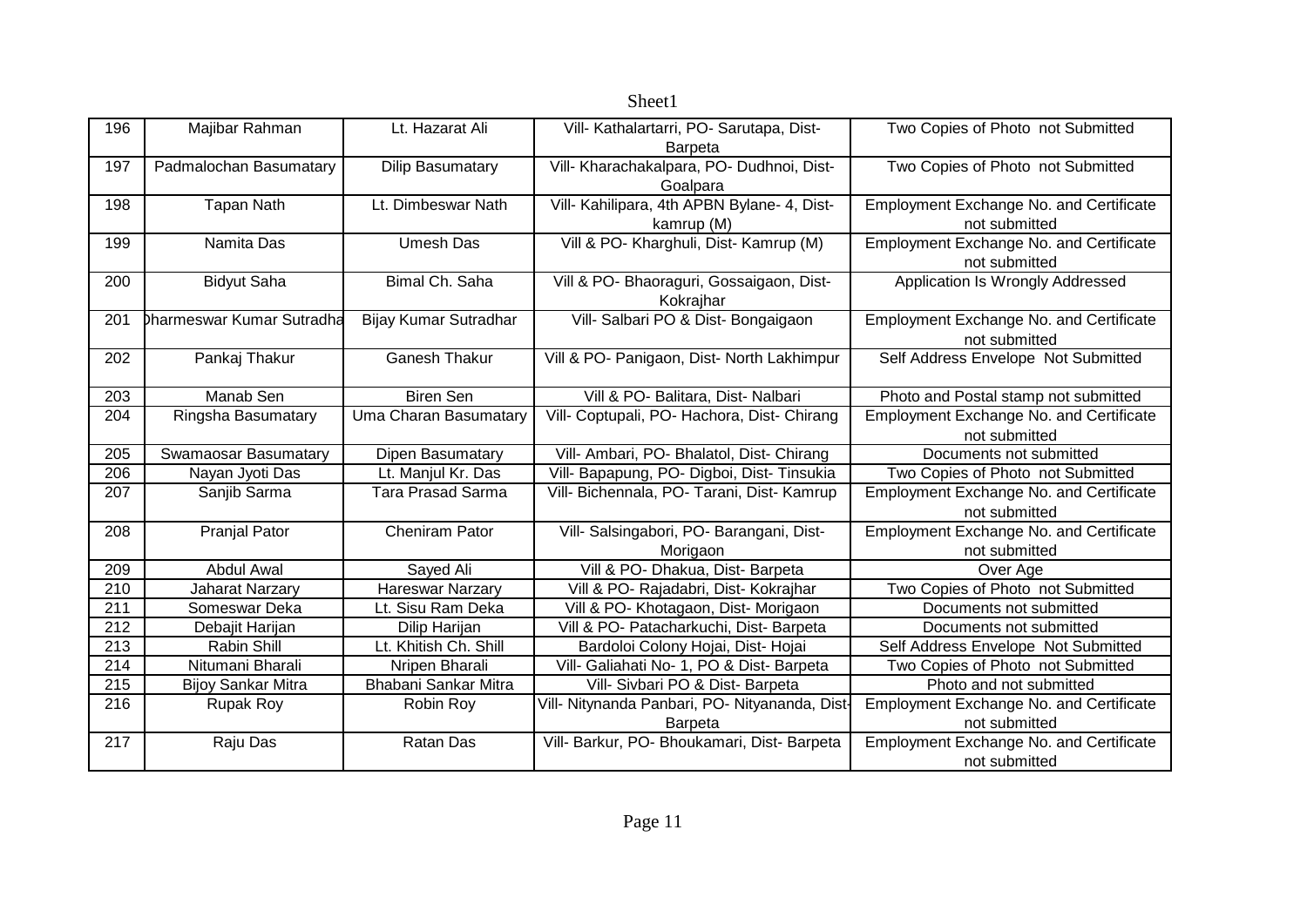| 218 | Shikha Kalita            | Suren Kalita         | Vill- Pathsala Seujnagar, Ward No-1 PO-      | <b>Employment Exchange No. and Certificate</b> |
|-----|--------------------------|----------------------|----------------------------------------------|------------------------------------------------|
|     |                          |                      | Pathsala, Dist-Barpeta                       | not submitted                                  |
| 219 | Nitul Patgiri            | Monoranjan Patgiri   | Vill- Medhikuchi, PO- Hathinapur, Dist-      | Employment Exchange No. and Certificate        |
|     |                          |                      | Barpeta                                      | not submitted                                  |
| 220 | Sarat Boro               | Deben Boro           | Vill- Jagyapur, PO- Mazbaat, Dist- Udalguri  | Two Copies of Photo not Submitted              |
| 221 | <b>Tarjon Basumatary</b> | Kabet Basumatary     | Vill- Dimajhora, PS- Bijni, PO- Biladanguri, | Employment Exchange No. and Certificate        |
|     |                          |                      | PS- Bijni, Dist- Chirang BTAD, Assam         | not submitted                                  |
| 222 | Dhanada Das              | Abhi Ram Das         | Vill- Bijni Town W N 1, PO- Bijni, Dist-     | Employment Exchange No. and Certificate        |
|     |                          |                      | Chirang, Pin-783390, Assam                   | not submitted                                  |
| 223 | Dipen Kakaty             | <b>Bhadra Kakaty</b> | Vill- Brahmin Gaon, Dist- Sonitpur, PO-      | Documents not submitted                        |
|     |                          |                      | Difolu Satra, Pin-784169, Assam              |                                                |
| 224 | Padma Raj Ray            | Jnanada Ray          | Vill- Aolaguri, PO- Aolaguri, Dist-          | Two Copies of Photo and Self Address           |
|     |                          |                      | Bongaigaon, Pin-783390, Assam                | <b>Envelop Not Submitted</b>                   |
| 225 | Satyaban Mandal          | Paresh Mandal        | Vill- Gardenpur, PO- Rajadabri, PS-          | Two Copies of Photo not Submitted              |
|     |                          |                      | Kochugaon, Dist- Kokrajhar, Pin-783360,      |                                                |
|     |                          |                      | Assam                                        |                                                |
| 226 | Himanjyoti Ray           | Nirmal Ray           | Vill+PO- Adla Guri, Ps- Manikpur, Dist-      | Two Copies of Photo not Submitted              |
|     |                          |                      | Bongaigaon Pin-783392, Assam                 |                                                |
| 227 | Rahul Dev Barman         | Tapan Barman         | Vill-PO- Adlaguri, PS- Manikpur, Dist-       | Address of the Office is wrongly given         |
|     |                          |                      | Bongaigaon, Pin-783392, Assam                |                                                |
| 228 | Sandip Saha              | Late Harish Ch. Saha | Vill- Bijni, PO- Bijni, Dist- Chirang, Pin-  | <b>Employment Exchange No. and Certificate</b> |
|     |                          |                      | 783390, Assam                                | not submitted                                  |
| 229 | Pranjal Laskar           | Khitish Laskar       | Vill- 2 No. Mullaputty Nagaon Nursing Home,  | Employment Exchange No. and Certificate        |
|     |                          |                      | PO- Haiborgaon, PS- Sadar, Dist- Nagaon,     | not submitted                                  |
|     |                          |                      | Pin-782002, Assam                            |                                                |
| 230 | Samuel Murmu             | Jacob Murmu          | Vill- Nozsaljuri, PO- Ballimari, PS- Gossai  | <b>Employment Exchange No. and Certificate</b> |
|     |                          |                      | Gaon, Dist- Kokrajhar, BTAD, Assam           | not submitted                                  |
| 231 | Ponsami Bhuyan           | Late Ganesh Bhuyan   | Vill- Madhgaon, PO- Kuwaritul, Pin-782137,   | Employment Exchange No. and Certificate        |
|     |                          |                      | Assam                                        | not submitted                                  |
| 232 | Jyotish Barman           | Toren Barman         | Vill- Poncha Gaon, Dist- Bongaigaon, PO-     | Employment Exchange No. and Certificate        |
|     |                          |                      | Dhontola Bazar, Pin-783372, Assam            | not submitted                                  |
| 233 | Kripanath Das            | Kamal Ch. Das        | Vill- Rayatpara, PO- Barpeta, Dist- Barpeta, | Self Address Envelope Not Submitted            |
|     |                          |                      | Assam, Pin-781301                            |                                                |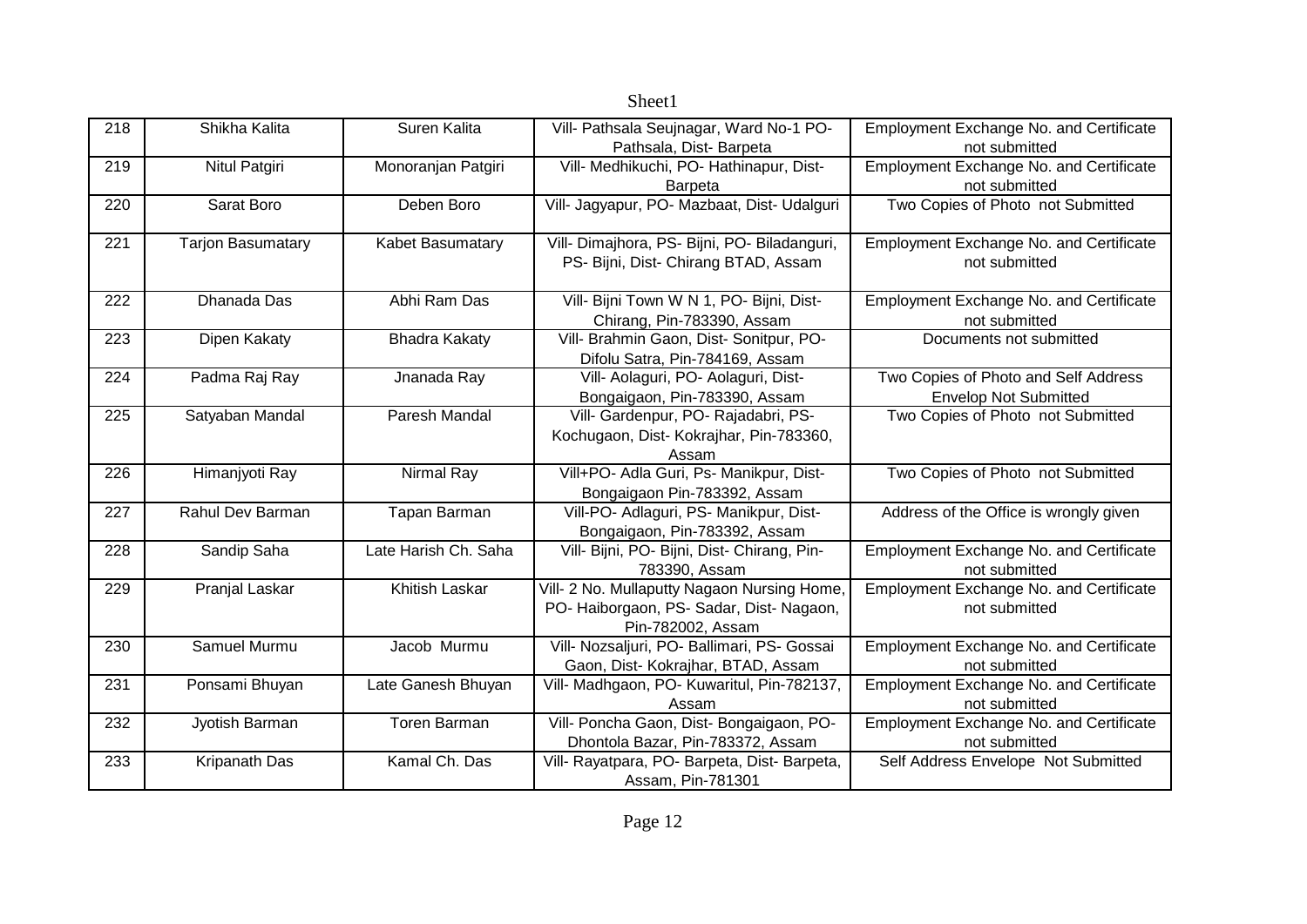|     |                         |                          | Sheet1                                                           |                                                |
|-----|-------------------------|--------------------------|------------------------------------------------------------------|------------------------------------------------|
| 234 | Sanjay Das              | Late Aswini Das          | Vill- Batgaon, PO- Chenga, Dist- Barpeta,                        | Employment Exchange No. and Certificate        |
|     |                         |                          | Pin-781305, Assam                                                | not submitted                                  |
| 235 | Abhilekha Das           | Satyandra Das            | Vill- 2 No. Galia Hati, PO- Barpeta, Dist-                       | Self Address Envelope Not Submitted            |
|     |                         |                          | Barpeta, Pin-781301, Assam                                       |                                                |
| 236 | Pulakesh Barman         | Uma Kanta Barman         | Vill- Mularkuchi, PO- Mularkuchi, Dist-                          | Employment Exchange No. and Certificate        |
|     |                         |                          | Nlabari, Pin-781303, Assam                                       | not submitted                                  |
| 237 | <b>Bhaskar Talukdar</b> | Raben Talukdar           | Vill- Bahari, PO- Baharihat, Dist- Barpeta,                      | Photo and Self Address Envelop Not             |
|     |                         |                          | Assam, Pin-781302                                                | Submitted                                      |
| 238 | Jonaki Das              | Lalmohan Das             | Vill- Galiahati No 2, PO- Barpeta, Dist-                         | Self Address Envelope Not Submitted            |
|     |                         |                          | Barpeta, Pin-781301, Assam                                       |                                                |
| 239 | Kismot Ali              | <b>Tara Miah</b>         | Vill- Mailkuchi, PO- Dhakua, Dist- Barpeta,                      | <b>Under Age</b>                               |
|     |                         |                          | Pin-781309, Assam                                                |                                                |
| 240 | Punam Kumari            | Sudama Prasad            | Vill- Gossaigaon, Uttarpara, PO-                                 | Employment Exchange No. and Certificate        |
|     |                         |                          | Gossaigaon, PS- Gossaigaon, Dist-                                | not submitted                                  |
|     |                         |                          | Kokrajhar, Assam                                                 |                                                |
| 241 | Rinku Mani Kalita       | Durgeswar Kalita         | Vill- Garapith, PO- Sarupeta, Dist- Barpeta,                     | <b>Employment Exchange No. and Certificate</b> |
|     |                         |                          | Pin-781318, Assam                                                | not submitted                                  |
| 242 | Hafiz Uddin Ahmed       | Anowar Hussain           | Vill- Bahmura, PO- Sonkuchi, Dist- Barpeta,<br>Pin-781314, Assam | Standard form wrongly submitted                |
| 243 | Parag Nath              | Harinarayan Nath         | Vill- Madulijhar, PO- Chak Chaka Bazar, Dist-                    | Photo and Self Address Envelop Not             |
|     |                         |                          | Barpeta, Pin-781317, Assam                                       | Submitted                                      |
| 244 | Simanta Kalita          | <b>Tarun Kalita</b>      | Vill- Garapith, PO- Sarupeta, Dist- Barpeta,                     | <b>Employment Exchange No. and Certificate</b> |
|     |                         |                          | Pin-781318, Assam                                                | not submitted                                  |
| 245 | <b>Tridib Kumar Das</b> | Late Tarun Chandra Das   | Vill- Moutipuri, PO- Howly, Dist- Barpeta, Pin-                  | Self Address Envelope Not Submitted            |
|     |                         |                          | 781316, Assam                                                    |                                                |
| 246 | Angshu Moni Mazumdar    | <b>Basudev Mazumdar</b>  | Vill- Keteki Bari, PO- Sorbhog, Dist- Barpeta,                   | Employment Exchange No. and Certificate        |
|     |                         |                          | Pin-781317, Assam                                                | not submitted                                  |
| 247 | Rakhi Rani Das          | <b>Bimal Chandra Das</b> | Vill- Jakhlirpar, PO- Simlaguri, PS-                             | Single Photo Submitted                         |
|     |                         |                          | Gobardhana, Dist-Baksa, Pin-781313,                              |                                                |
|     |                         |                          | Assam                                                            |                                                |
| 248 | Madhusmita Medhi        | Debajit Medhi            | Vill- Sorbhog Town (W/No-3), PO- Sorbhog,                        | Employment Exchange No. and Certificate        |
|     |                         |                          | Dist- Barpeta, Pin-781317, Assam                                 | not submitted                                  |
| 249 | Aktar Hussain           | <b>Abdul Mozid</b>       | Vill- Kharballi, PO- Kalgachia, PS- Kalgachia,                   | Employment Exchange No. and Certificate        |
|     |                         |                          | Dist- Barpeta, Pin-781319, Assam                                 | not submitted                                  |
|     |                         |                          |                                                                  |                                                |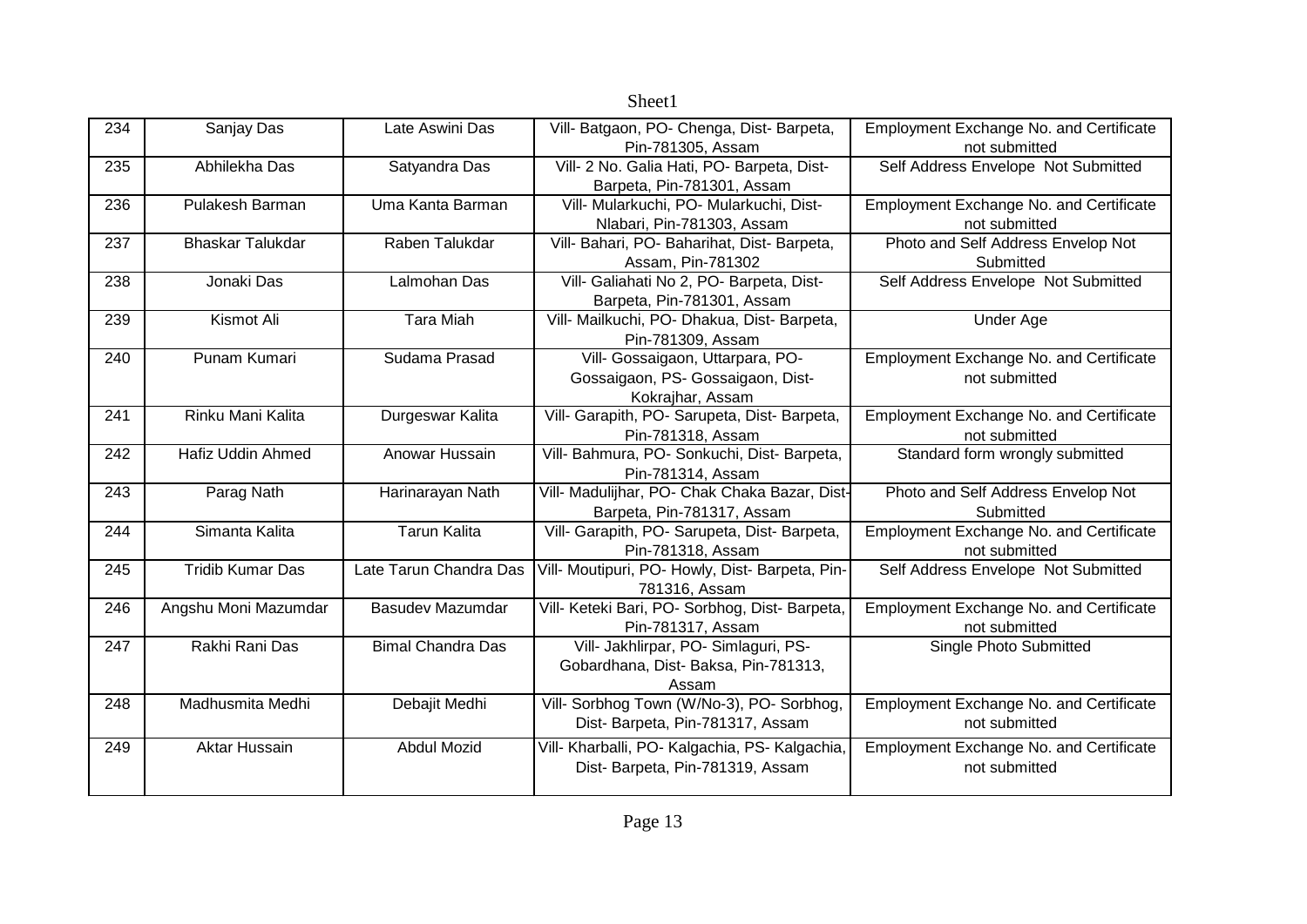|     |                    |                            | Sheet1                                         |                                                |
|-----|--------------------|----------------------------|------------------------------------------------|------------------------------------------------|
| 250 | Mrigendra Nath Das | Late Bhadreswar Das        | Vill- Metuakuchi, Santinagar, PO-              | Over Age                                       |
|     |                    |                            | Santinagar, Dist-Barpeta, Pin-781314,          |                                                |
|     |                    |                            | Assam                                          |                                                |
| 251 | Rajkumar Jwhwlaw   | Late Nayanta Jwhwlaw       | Vill- Bandhasidhani, PO- Baghmara Bazar,       | Employment Exchange No. and Certificate        |
|     |                    |                            | Dist- Barpeta, Pin-781328, Assam               | not submitted                                  |
| 252 | Manas Paul         | Satya Hari Paul            | Vill- Bilasipara (Puranbazar), W No-11, Pin-   | <b>Employment Exchange No. and Certificate</b> |
|     |                    |                            | 783348, Assam                                  | not submitted                                  |
| 253 | Kishore Talukdar   | Dukhakhan Talukdar         | Vill- Bartapa, PO- Sarutapa, Dist- Barpeta,    | Two Copies of Photo not Submitted              |
|     |                    |                            | Pin-781352, Assam                              |                                                |
| 254 | Dewan Mahibul      | Dewan Saheb Ali            | Vill- Shukmanah, PO- Shukmanah, Dist-          | <b>Employment Exchange No. and Certificate</b> |
|     |                    |                            | Barpeta, Pin-781316, Assam                     | not submitted                                  |
| 255 | Juganta Pathak     | <b>Mrinal Kumar Pathak</b> | Vill- Ambari Hati, PO- Barpeta, Dist- Barpeta, | Standard form wrongly submitted                |
|     |                    |                            | Pin-781301, Assam                              |                                                |
| 256 | Sushibrata Das     | Gopi Nath Das              | Vill- Metuwakuchi, Santinagar, PO-             | Photo not submitted                            |
|     |                    |                            | Santinagar, Dist- Barpeta, Pin-781314,         |                                                |
|     |                    |                            | Assam                                          |                                                |
| 257 | Nayanjyoti Das     | Ajit Das                   | Vill- Sarubarid, PO- Chakchaka, Dist-          | Self Address Envelope Not Submitted            |
|     |                    |                            | Barpeta, Pin-781317, Assam                     |                                                |
| 258 | Shahanur Sarkar    | <b>Wazed Ali</b>           | Vill- Mowamary, PO- Charcharia, PS-            | Self Address Envelope Not Submitted            |
|     |                    |                            | Kalgachia, Dist-Barpeta, Pin-781319, Assam     |                                                |
|     |                    |                            |                                                |                                                |
| 259 | Marami Paul Mandal | <b>Bandhab Mandal</b>      | Vill- Rajakhati, PO- Kurobha, Dist- Barpeta,   | 5 Rs. Postal Stamp Not Submitted               |
|     |                    |                            | Pin-781352, Assam                              |                                                |
| 260 | Jon Sarma          | Kamini Kumar Sarma         | 1 No Modgharia (Koilash Nagar) Narengi         | 5 Rs. Postal Stamp Not Submitted               |
|     |                    |                            | Forest Gate, PO- Narengi ASEB Coloney,         |                                                |
|     |                    |                            | PS- Noonmati, Pin-781026, Assam                |                                                |
| 261 | Chandan Das        | Late Narayan Chandra Das   | Vill- Rangpurhati, PO- Barpeta, Dist-          | Employment Exchange No. and Certificate        |
|     |                    |                            | Barpeta, Pin-781301, Assam                     | not submitted                                  |
| 262 | Md. Nizam Uddin    | Md. Azgar Ali              | Vill- Niz Moinbari, PO- Moinbari, PS-          | Self Address Envelope Not Submitted            |
|     |                    |                            | Kalgachia, Dist- Barpeta, Pin-781321, Assam    |                                                |
| 263 | Prema Nanda Sarmah | Late Durgeswar Sarmah      | Vill- Santipukhuri, PO- Santipukhuri, Ps-      | 5 Rs. Postal Stamp Not Submitted               |
|     |                    |                            | Sipajhar, Dist-Darrang                         |                                                |
| 264 | Jagat Jyoti Sarmah | Nareswar Sarmah            | Vill- Sareng, PO- Kuhiarkuchi, PS- Khairbhri,  | 5 Rs. Postal Stamp Not Submitted               |
|     |                    |                            | Dist-Odlaguri                                  |                                                |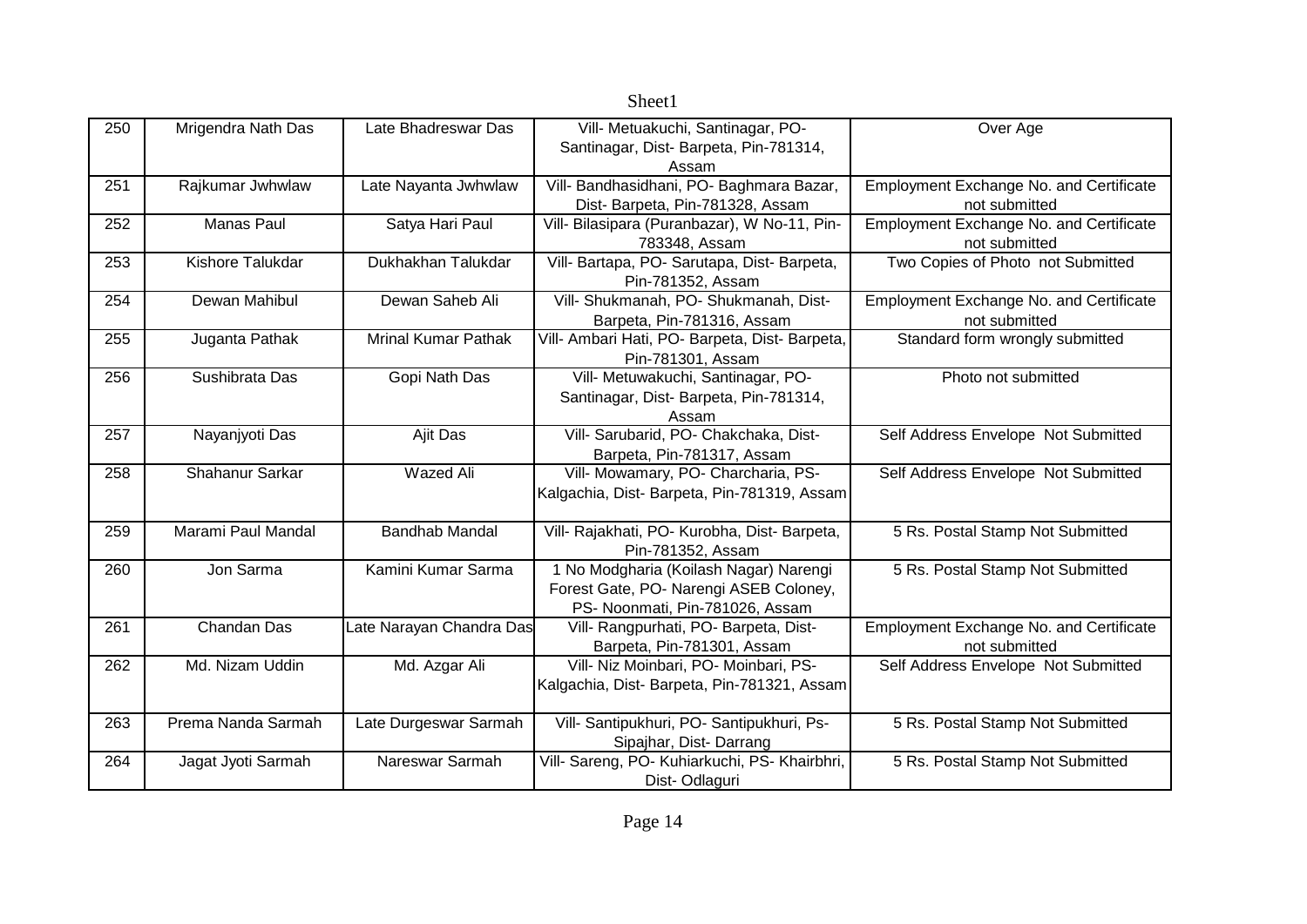|     |                     |                          | Sheet1                                                               |                                                |
|-----|---------------------|--------------------------|----------------------------------------------------------------------|------------------------------------------------|
| 265 | Parnjal Kalita      | Basanta kalita           | Vill- Barsimalua, PO- Athgharia, Dist-                               | Documents and Photo not submitted              |
|     |                     |                          | Nlabari, Pin-781347, Assam                                           |                                                |
| 266 | Khagen Kalita       | Late Naren Kalita        | Vill- Barsimalua, PO- Athgharia, Dist/PS-                            | One Copy Photo Submitted                       |
|     |                     |                          | Nalbari, Pin-781347, Assam                                           |                                                |
| 267 | Dimbeswar Ch. Sheel | Poresh Ch. Sheel         | Vill- Duramari, PO- Lalmati, PS- Abhayapuri,                         | One Copy Photo Submitted                       |
|     |                     |                          | Dist- Bongaigaon, Pin-783384, Assam                                  |                                                |
|     |                     |                          |                                                                      |                                                |
| 268 | Amit                | <b>Iswar Singh</b>       | New Pigoda Road Ges Agenci                                           | Standard from not submitted                    |
| 269 | Madhub Bag          | Budo Bag                 | Jamshedpur, Parsudih, E Singh Bhium                                  | <b>Employment Exchange No. and Certificate</b> |
|     |                     |                          |                                                                      | not submitted                                  |
| 270 | Chandan Das         | Lt. Kanuram Das          | Vill- Nij Bahori, PO- Bahori Hat, PS-                                | Standard form not submitted                    |
|     |                     |                          | Tarabari, Dist- Barpeta, Assam                                       |                                                |
| 271 | Udit narayan Das    | Karana Ram Das           | Vill- 2 No. Galiahati, PO & Dist- Barpeta                            | Self Address Envelope Not Submitted            |
| 272 | Hafizur Rahman      | Achim Uddin              | Vill- Kadam Guri, PO- Dabalia Para, Dist-                            | Postal Stamp not submitted.                    |
|     |                     |                          | Barpeta, Pin-781316, Assam                                           |                                                |
| 273 | Salmina Khatun      | Jakir Hussain            | Vill- Panemaroha, PO- Kardara, Dist-                                 | Self Address Envelope Not Submitted            |
|     |                     |                          | Barpeta, Pin-781309, Assam                                           |                                                |
| 274 | Ashish Rajbangshi   | Ananda Rajbangshi        | Vill- Kawaimari 7 No. Block, PO- Karagari,                           | Employment Exchange No. and Certificate        |
|     |                     |                          | PS- Sarthebari, Dist- Barpeta, Pin-781307,                           | not submitted                                  |
| 275 | Mira Nath           | Kishorimohan Nath        | Assam<br>Vill- Sukilarpar, PO- Baghmara Bazar, Dist-                 |                                                |
|     |                     |                          |                                                                      | Employment Exchange No. and Certificate        |
| 276 | Paresh Ray          | Late Bhabani Ray         | Barpeta, Pin-781328, Assam<br>Vill- Chitkagaon, PO- Chaparakata, PS- | not submitted<br>One Copy Photo Submitted      |
|     |                     |                          | Bongaigaon, Assam                                                    |                                                |
| 277 | Ahadul Ali          | Moncher Ali              | Vill- Dankinamari, PO- Hapachara, Dist-                              | Employment Exchange No. and Certificate        |
|     |                     |                          | Bongaigaon, Pin-783390, Assam                                        | not submitted                                  |
| 278 | Koushik Das         | Dipak Das                | Vill- Gandhinagar, PO-Dist- Barpeta, Pin-                            | <b>Employment Exchange No. and Certificate</b> |
|     |                     |                          | 781301, Assam                                                        | not submitted                                  |
| 279 | Rakibul Islam       | Late Mobarak Ali         | Vill- Aggmandia, PO- Mandia, PS- Baghbar,                            | Self Address Envelope Not Submitted            |
|     |                     |                          | Dist-Barpeta, Assam                                                  |                                                |
| 280 | Manjit Basumatary   | <b>Srinut Basumatary</b> | Vill- Garh Bandhachidhani, PO- Baghmara                              | Employment Exchange No. and Certificate        |
|     |                     |                          | Bazar, Dist- Barpeta, Pin-781328, Assam                              | not submitted                                  |
| 281 | Ashok Kumar         | Mangc Ram                | V.P.O Biran, Dist- Bhiwani Tehsil, Haryana                           | Standard form not submitted                    |
|     |                     |                          | 127111                                                               |                                                |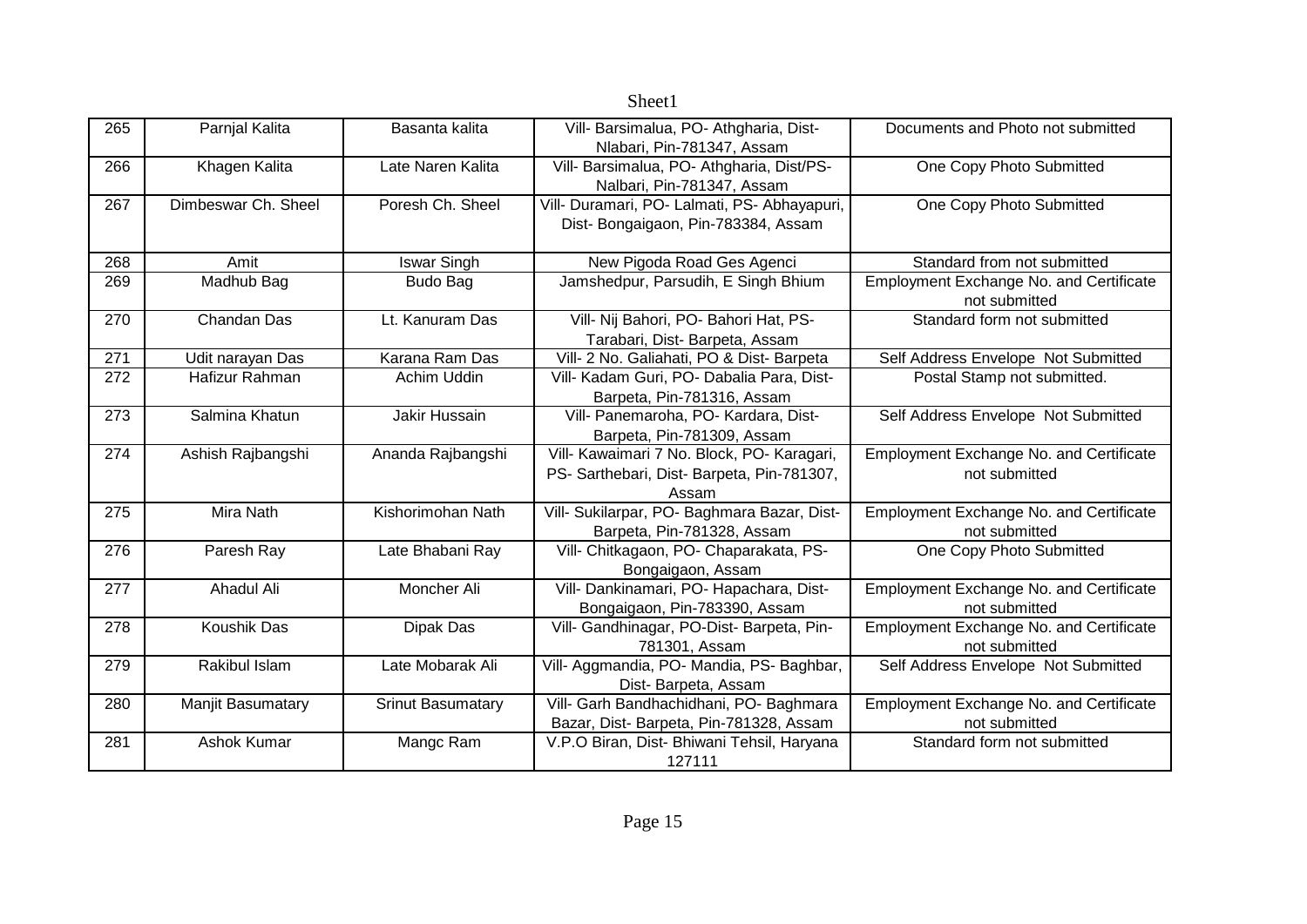|     |                      |                       | Sheet1                                                                                                     |                                                                 |
|-----|----------------------|-----------------------|------------------------------------------------------------------------------------------------------------|-----------------------------------------------------------------|
| 282 | Kali Ram Baro        | Sambhuram Baro        | Vill- Dolaigaon, PO- Tarani, Dist- Kamrup,<br>PS- Rangia, Pin-781354, Assam                                | Postal Stamp not submitted.                                     |
| 283 | Monowara Khatun      | Abul Hussain          | Vill- Kismat Moinbari, PO- Moinbari, Dist-<br>Barpeta, Pin-781321, Assam                                   | Employment Exchange No. and Certificate<br>not submitted        |
| 284 | Subhajit Ghosh       | Kamal Ch. Ghosh       | Vill- Sonkuchi Colony, PO- Sonkuchi, Dist-<br>Barpeta, Pin-781314, Assam                                   | Employment Exchange No. and Certificate<br>not submitted        |
| 285 | Parbin Sultana       | Md. Abdul Aziz        | Vill- 2 No. Jalah, PO- Baralabari, PS-<br>Changsari, Dist- Kmarup, Pin-78101, Assam                        | One Copy Photo Submitted and Postal Stamp<br>Not Submitted      |
| 286 | Mainul Hoque         | Mansur Rahman         | Vill- Mech Para, PO- Mech para, PS-<br>Barpeta Road, Dist- Barpeta, Pin-781313,<br>Assam                   | Photo and Self Address Envelop Not<br>Submitted                 |
| 287 | Jwnwm Boro           | Jew Khungur Boro      | Vill- Dhkhin Chewni, PO- Bhergaon, Dist-<br>Udalguri, PS- Tangla, Assam                                    | Postal Stamp and Employment Exchange Not<br>Submitted.          |
| 288 | Sondipa Rongson      | Rajen Rongson         | Zoo Narengi Road, Hatigarh Karbi Path, By<br>Lane-6, House No 5, Near Gitanagar Police<br>Station.         | Incomplete Application and post name<br>wrongly written.        |
| 289 | Umesh Kumar          | Narendra Kumar        | Vill+PO- Isshopur Khurgaon Teshil, Kairana,<br>Dist- Shamli, Uttar Pradesh. Pin-247774.                    | Standard form not submitted                                     |
| 290 | Kishor Boro          | <b>Bistu Ram Boro</b> | Vill- Odalpara, PO- Bondapara, PS- Boko,<br>Dist- Kamrup, Pin-781135, Assam                                | Postal Stamp and Employment Exchange Not<br>Submitted.          |
| 291 | Sankhi Kumar         | Karan Singh           | H. No. 78, Vill- Sankhera Yamuna Nagar,<br>Haryana, 135102                                                 | Standard form not submitted                                     |
| 292 | Amarendra Talukdar   | Dipak Talukder        | Vill- Dakhala, PO- Bijoynagar, PS-<br>Palashbari, Dist- Kamrup (R), Pin-78122                              | Documents and Photo not submitted                               |
| 293 | <b>Maina Nath</b>    | Late Kishak Nath      | C/o- Hahiram kalita A.K.Dev Road,<br>Dhirenpara, PO- Fatashil Ambari Near SBI<br>Building, Dhirenpara, Ghy | <b>Employment Exchange No. and Certificate</b><br>not submitted |
| 294 | Jadumoni Dihingia    | Cheniram Dihingia     | New Gandhi Nagar Makum, PO- Makum, Pin-<br>786170, Assam                                                   | Self Address Envelope Not Submitted                             |
| 295 | <b>Ridip Dutta</b>   | Rajendra Nath Dutta   | Vill- Patiladaha (Boripara), PO- Patiladaha,<br>Dist- Bangaigaon, Pin-783391, Assam                        | Employment Exchange No. and Self Address<br>Env not submitted.  |
| 296 | <b>Biswajit Paul</b> | <b>Madhab Paul</b>    | Kali bari road, Hojai Nagaon, Pin-782435,<br>Assam                                                         | Postal Stamp not submitted.                                     |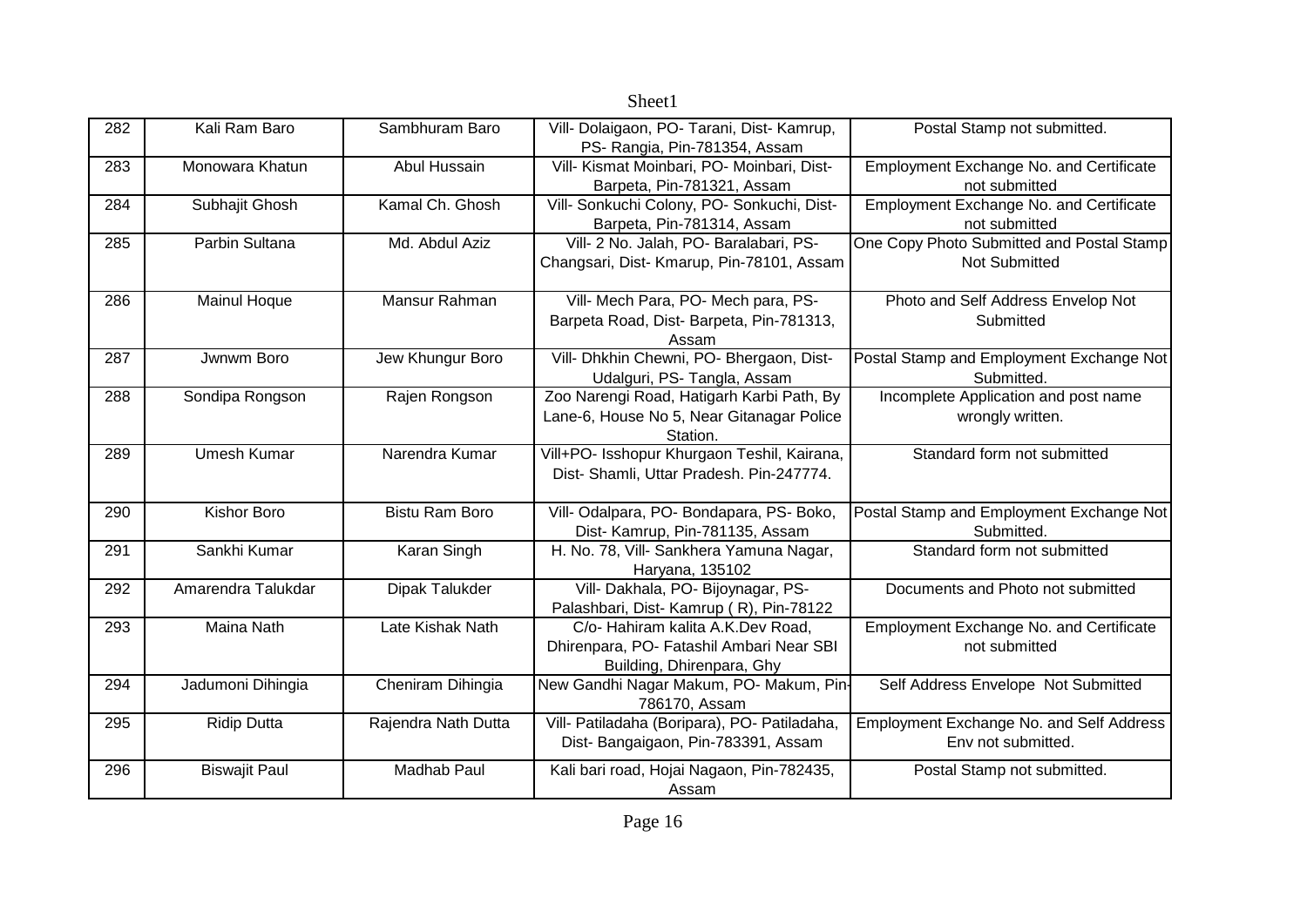| 297 | Rajbeer                   | Hukam Singh           | Vill+PO- Ussioyr Jgyrgan Teshil Kairana, Dist-<br>Shamli Uttar Pradesh                          | Standard form not submitted                              |
|-----|---------------------------|-----------------------|-------------------------------------------------------------------------------------------------|----------------------------------------------------------|
| 298 | Sajjan Kumar              | Sh. Vedpal            | VPO Chandana, Dist- Kaithal, Kaithal,<br>Haryana, 136027                                        | Standard form not submitted                              |
| 299 | Rajkumar Ray              | <b>Tiken Ray</b>      | Vill- Chowari Dohola Para, PO- Borobazar,<br>Dist- Chirang, Pin-783393, Assam                   | One Copy Photo Submitted                                 |
| 300 | Satya Nath Roy            | Late Joynath Roy      | Vill- No.2 Bengtol, PO- Begtol, Dist- Chirang,<br>PS-Runikhata                                  | Self Address Envelope Not Submitted                      |
| 301 | <b>Babul Ali</b>          | Late Hakim Uddin      | Vill- Hazipara, PO- Howly, Dist- Barpeta, Pin-<br>781316, Assam                                 | Employment Exchange No. and Certificate<br>not submitted |
| 302 | <b>Rahul Thakur</b>       | Lalan Pr. Thakur      | Vill- Sonkuchi Balapara, PO- Sonkuchi, Dist-<br>Barpeta, Pin-781314, Assam                      | Employment Exchange No. and Certificate<br>not submitted |
| 303 | <b>Bhawachitra Mandal</b> | Sachindra Mandal      | Vill- Kawaimari Gha Block, PO- Karagari, PS-<br>Sarthebari, Dist- Barpeta, Pin-781307,<br>Assam | Employment Exchange No. and Certificate<br>not submitted |
| 304 | Ajoy Das                  | <b>Gopal Das</b>      | Pub Golaghatia Bosti, Hojai                                                                     | One Copy Photo Submitted                                 |
| 305 | Nabibul Hoque             | Late Sakumuddin       | Vill- Dhanbandha, PO- Sonkuchi, Dist-<br>Barpeta, Pin-781314, Assam                             | One Copy Photo Submitted                                 |
| 306 | <b>Birdao Basumatary</b>  | Rabin Basumatary      | Vill- 2no Bhetagaon, PO- Bijni, Dist- Chirang,<br>Pin-783390, Assam                             | Documents not submitted                                  |
| 307 | Manoj                     | Naresh Kumar          |                                                                                                 | Standard form not submitted                              |
| 308 | <b>Bipul Shill</b>        | Santi Mohan Shill     | Vill+PO- Khairabari, PS- Barpeta Road, Dist-<br>Barpeta, Pin-781315, Assam                      | Postal Stamp not submitted.                              |
| 309 | Rubul Bayan               | Late Ganga Dhar Bayan | N. Barpeta Road, W/No 9, PO- Barpeta<br>Road, PS- Barpeta Road, Dist- Barpeta,<br>Assam         | Two copies photo not submitted.                          |
| 310 | Rajkamal Medhi            | Hemkanta Medhi        | Vill- Supariguri, Dist- Chirang, PO-<br>Fagunagaon, Pin-783390, Assam                           | Standard form not submitted                              |
| 311 | Lalita Mahanta            | Sushen Mahanta        | Vill- Gosaigaon, PO- Garukhanda, Dist-<br>Nagaon, Assam                                         | Standard form not submitted                              |
| 312 | Pranab Das                | Late Tralokya Das     | Vill- West Palangdihati, PO- Barpeta, Dist-<br>Barpeta, Pin-781301, Assam                       | Self Address Envelope Not Submitted                      |
| 313 | Satyajit Kalita           | Kandarpa Kalita       | Vill- Saudar Vitha, PO- Saudar Vitha, Pin-<br>781318, Assam                                     | Employment Exchange No. and Certificate<br>not submitted |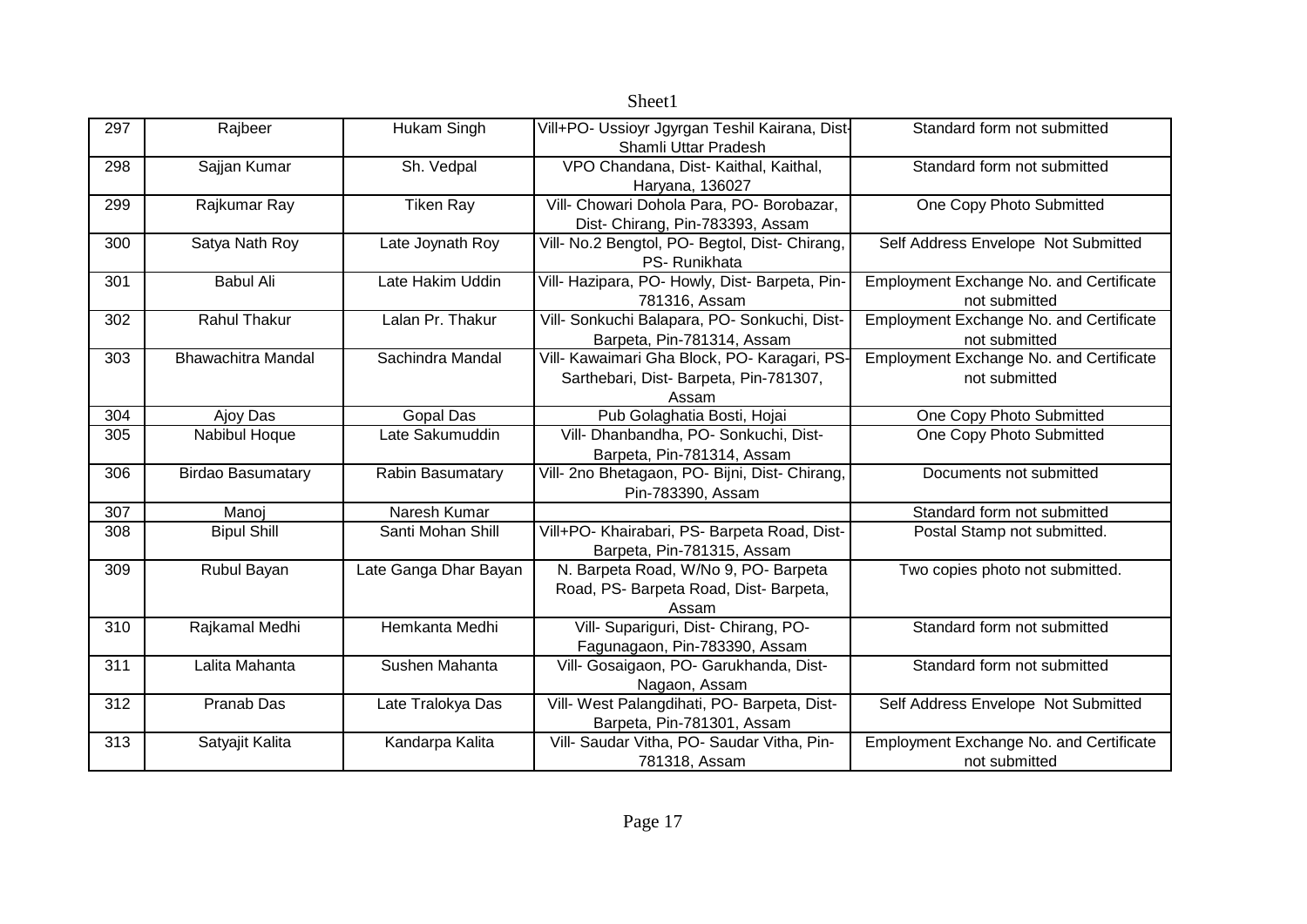|     |                           |                            | <b>DIICCLI</b>                                 |                                                |
|-----|---------------------------|----------------------------|------------------------------------------------|------------------------------------------------|
| 314 | Nitu Nath                 | Lt. Damodar Nath           | Vill- Gahiya, PO- Gahiya, Dist- Barpea, Pin-   | Employment Exchange No. and Certificate        |
|     |                           |                            | 781311, Assam                                  | not submitted                                  |
| 315 | Nabajit Roy               | Jiten Roy                  | Vill- Uparnoy (Teparttary), PO- Dubi, Dist-    | Employment Exchange No. and Certificate        |
|     |                           |                            | Barpeta, Pin-781325, Assam                     | not submitted                                  |
| 316 | <b>Kuwali Das</b>         | Karna Ram Das              | Vill- 2 No. Galia hati, Po+Dist- Barpeta, Pin- | Self Address Envelope Not Submitted            |
|     |                           |                            | 781301, Assam                                  |                                                |
| 317 | Subhadra Basumatary       | <b>Hareswar Basumatary</b> | Vill- Durapara, Dist- Kamrup, PO- Boko, Pin-   | Employment Exchange No. and Certificate        |
|     |                           |                            | 781123, Assam                                  | not submitted                                  |
| 318 | Kandarpa Das              | Rajen Das                  | Vill+po- Baruajani, PS- Kamalpur, Dist-        | Self Address Envelope Not Submitted            |
|     |                           |                            | Kamrup, Pin-781380, Assam                      |                                                |
| 319 | Amanul Haque Chaudhary    | Atowar Rahman              | Vill- Ghopla, PO- Kaniha, PS- Kamalpur, Dist-  | Postal Stamp not submitted.                    |
|     |                           |                            | Kamrup (R), Pin-781380, Assam                  |                                                |
| 320 | <b>Dhritiman Das</b>      | Late Bhupendra Nath Das    | Vill- Metuakuchi, Gazia Road, PO- Barpeta,     | Employment Exchange No. and Certificate        |
|     |                           |                            | Dist- Barpeta, Pin-781301, Assam               | not submitted                                  |
| 321 | <b>Tarani Nath</b>        | Ramcharan Nath             | Vill- Madulijhar, PO- Chakchaka Bazar, Dist-   | one copy photo submitted and self address      |
|     |                           |                            | Barpeta, Pin-781317, Assam                     | not submitted.                                 |
| 322 | Biju Choudhury            | Bani Kanta Choudhury       | Vill- Barbang, PO- Barbang, Dist- Barpeta,     | Employment Exchange No. and Certificate        |
|     |                           |                            | Pin-781315, Assam                              | not submitted                                  |
| 323 | Debarata Thakuria         | <b>Mahin Thakuria</b>      | Vill- Nagaon, PO- Nagaon, Dist- Barpeta, Pin-  | Incomplete application and employment          |
|     |                           |                            | 781311, Assam                                  | registration no and card not submitted.        |
| 324 | Purnima Roy               | Lt. Tarini Kanta Roy       | Gossaigaon joynagar, Ward No 4, Po-            | Self Address Envelope Not Submitted            |
|     |                           |                            | Gossaigaon, PS- Gossaigaon, Dist-              |                                                |
|     |                           |                            | Kokrajhar BTAD, Assam                          |                                                |
| 325 | Ramjan Mia                | Sattar Mia                 | Vill- Hanipur, PO- Gomafulbari, Dist-          | Self Address Envelope Not Submitted            |
|     |                           |                            | Barpeta, Pin-781302, Assam                     |                                                |
| 326 | Md. Riyazuddin Ahmed      | Late Sero Ali              | Vill- Amoni (Kacuwapara), PO- Amoni, Dist-     | Self Address Envelope Not Submitted            |
|     |                           |                            | Nalbari, Pin-781306, Assam                     |                                                |
| 327 | <b>Gautam Das</b>         | Late Bipin Das             | Vill- Dhupuri, PO- Sonaikola, Dist- Chirang,   | <b>Employment Exchange No. and Certificate</b> |
|     |                           |                            | Pin-783391, Assam                              | not submitted                                  |
| 328 | <b>Abdul Latif Sheikh</b> | Md. Samer Ali              | Vill- No 1 Matia Para, PO- Sapkata, PS-        | Self Address Envelope Not Submitted            |
|     |                           |                            | Gossaigaon, Dist- Kokrajhar BTAD, Assam        |                                                |
| 329 | Amol Ray                  | Saben Ray                  | Vill- Simalguri, PO- Ballamguri, Dist-         | Self Address Envelope Not Submitted            |
|     |                           |                            | Chirang, Pin-783393, Assam                     |                                                |
| 330 | Nizamuddin                | <b>Abdul Aziz</b>          | Vill- Balaipather, PO- Kalgachia, Dist-        | Self Address Envelope Not Submitted            |
|     |                           |                            | Barpeta, Pin-781319, Assam                     |                                                |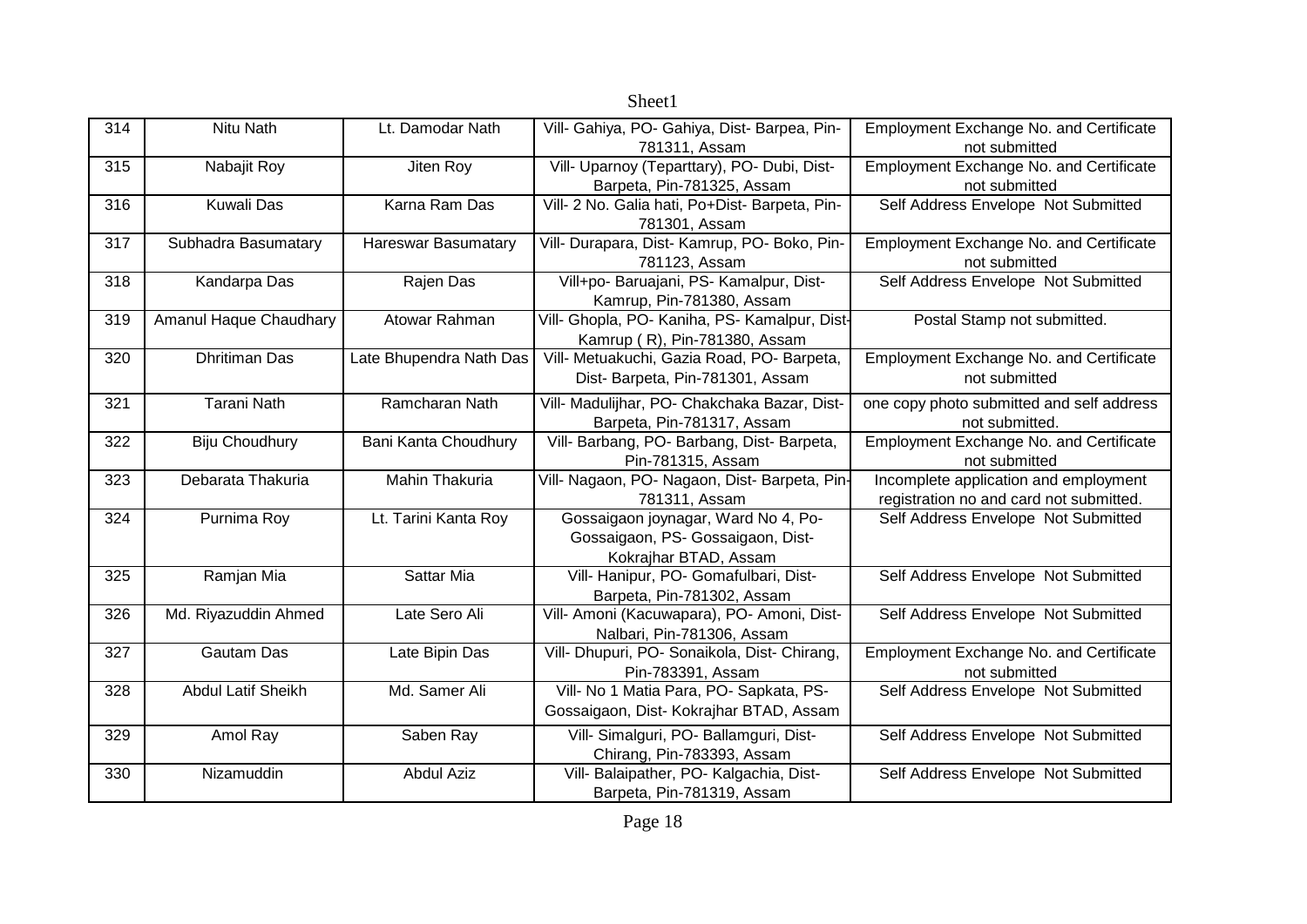| 331 | Parmod Kumar            | Jaibhagwan         | VPO Gangser Teh Gohana, Dist-Sanipat           | Standard form not submitted                    |
|-----|-------------------------|--------------------|------------------------------------------------|------------------------------------------------|
|     |                         |                    | Maryana, Pin-131302                            |                                                |
| 332 | Rwngdao Basumatary      | Robin Basumatary   | Vill- 2 No. Bhetagaon, PO- Bijni, Dist-        | Documents not submitted                        |
|     |                         |                    | Chirang, Pin-783390, Assam                     |                                                |
| 333 | Atikur Rahman Choudhary | Masaudar Rahman    | Vill- Dargahpur, PO- Chella, Dist- Barpeta,    | Documents not submitted                        |
|     |                         |                    | Pin-781309, Assam                              |                                                |
| 334 | Rajni Devi              | Anil Kumar         | A.C. Nagar U-56, Neelam Bata Road,             | Standard form not submitted                    |
|     |                         |                    | Faridabad                                      |                                                |
| 335 | Sonu                    | Ramphal            | Vill- Bahadur Garh, Teh- Safidon, PO- Shila    | Standard form not submitted                    |
|     |                         |                    | Khetri, Dist- Jind, State- Haryana, Pin-       |                                                |
|     |                         |                    | 126112                                         |                                                |
| 336 | Atikur Rahman           | Matiur Rahman      | Vill & PO- Dampur, PS- Hajo, Dist- Kamrup      | Self Address Envelope Not Submitted            |
|     |                         |                    | R), Pin-781102, Assam                          |                                                |
| 337 | Manju Sarkar Das        | Late Mantu Sarkar  | Vill- Santinagor, PO- Santinagor, Dist-        | Self Address Envelope Not Submitted            |
|     |                         |                    | Barpeta, Pin-781301, Assam                     |                                                |
| 338 | Amal Borah              | Sushil Borah       | Directoriet of forensic science collony,       | One Copy Photo Submitted                       |
|     |                         |                    | kahilipara, Ghy                                |                                                |
| 339 | Mamani Saha             | Lt. Abinash Saha   | Babupara, Barpeta Road, Dist- Barpeta,         | Photo, Postal stamp and self address env not   |
|     |                         |                    | Assam                                          | submitted.                                     |
| 340 | Prosun Narzary          | Ranjen Narzary     | Vill- No 1 jaraguri, PO- Jaraguri, Dist- BTAD  | One Copy Photo Submitted                       |
|     |                         |                    | Kokrajhar, Assam                               |                                                |
| 341 | Gopal Sarkar            | Khargeswar Sarkar  | Vill- Barpara (Near LICI Divison), PO-         | One copy photo and self address envelop not    |
|     |                         |                    | Bongaigaon, Dist- Bongaigaon, Assam            | submitted.                                     |
| 342 | Dhruba Jyoti Ojah       | Tarun Phukan Ojah  | Vill- Bilortarihati, Nakhandapar, PO- Barpeta, | Self Address Envelope Not Submitted            |
|     |                         |                    | Dist- Barpeta, Pin-781301, Assam               |                                                |
| 343 | Hemanta Das             | <b>Thiren Das</b>  | Vill- Niz Sathisamuka, PO- Sathisamuka,        | <b>Employment Exchange No. and Certificate</b> |
|     |                         |                    | Dist- Barpeta, Pin-781355, Assam               | not submitted                                  |
| 344 | Pardeep                 | Tai Bhagwah        | H/No-757/24, Dev Nagar Gali No-1, Sonepat,     | Standard form not submitted                    |
|     |                         |                    | Pin-131001                                     |                                                |
| 345 | Elima Khatun            | Engraj Ali         | Vill- Gadira, PO- Khakharisal, PS-             | Postal Stamp not submitted.                    |
|     |                         |                    | Mukalmua, Dist- Nlabari, Assam                 |                                                |
| 346 | <b>Ratul Kalita</b>     | Lt. Narayan Kalita | Narbam Lalmati, Narbam Lakhi Mandir path,      | One Copy Photo Submitted                       |
|     |                         |                    | Ghy-29                                         |                                                |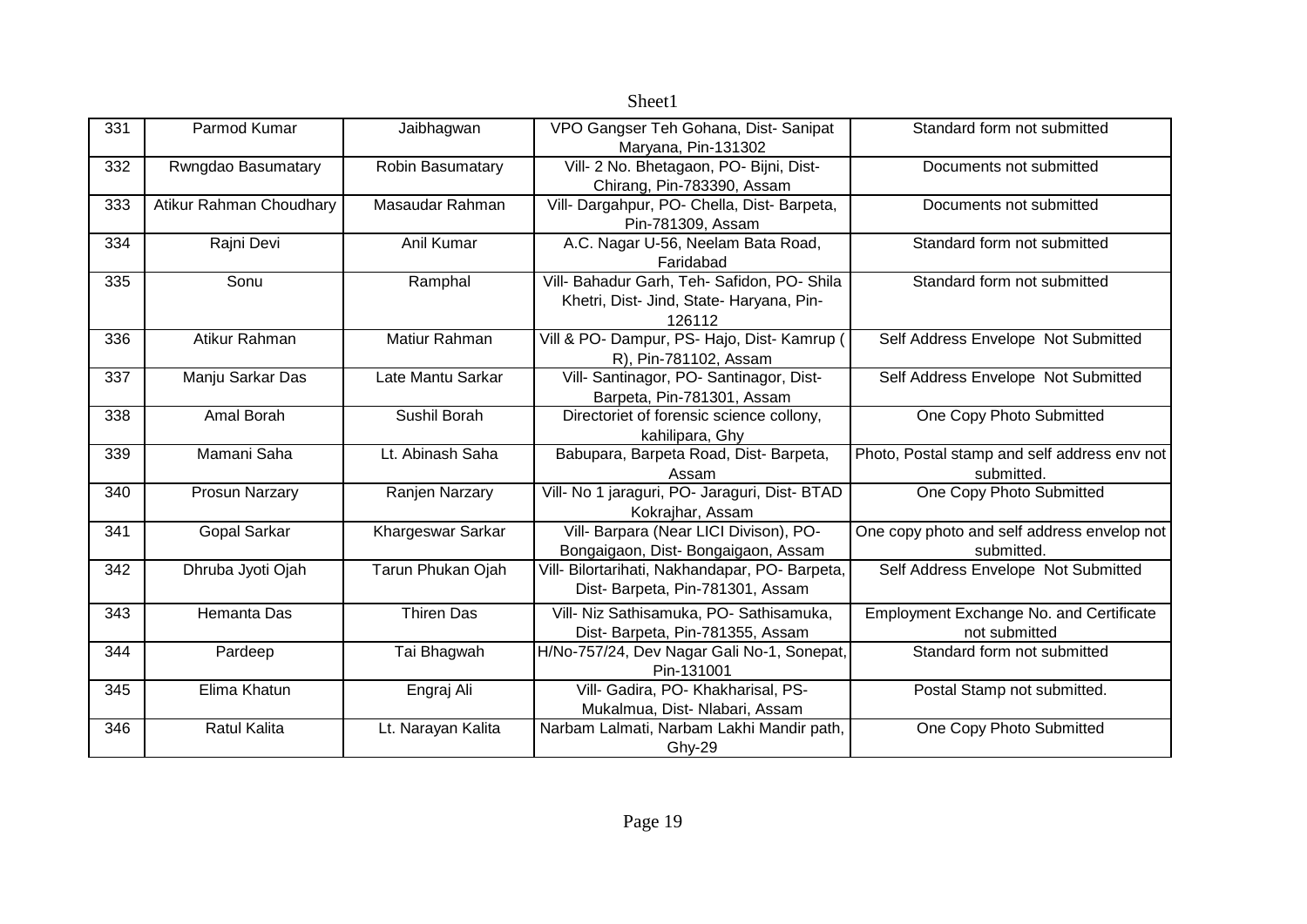|     |                    |                          | niccii                                                                                       |                                                                                         |
|-----|--------------------|--------------------------|----------------------------------------------------------------------------------------------|-----------------------------------------------------------------------------------------|
| 347 | Rajmala Khatun     | <b>Gutu Miah</b>         | Vill- Rowmari Gaon, PO- Rowmari Pathar,<br>PS- Tarabari, Dist- Barpeta, Pin-781312,<br>Assam | One Copy Photo Submitted                                                                |
| 348 | Manabendra Deka    | Sandhiram Deka           | Vill- Haberikura, PO- Puthimari, Dist-<br>Kamrup (R), Assam                                  | One Copy Photo Submitted                                                                |
| 349 | Kishan Rabha       | Tarjun Rabha             | Vill- Rihabari, PO- Ratanpur, PS-<br>Chhaygaon, Pin-781124, Dist- Kamrup,<br>Assam           | One copy photo and employment exchange<br>registration no and certificate not submitted |
| 350 | Champak Pegu       | Jarman Pegu              | Vill- Lotak, PO- Gogamukh, PS- Gogamukh,<br>Dist-Dhemaji, Pin-787034, Assam                  | one copy photo and standard form not<br>submitted.                                      |
| 351 | Pulin Baruah       | Late Madan Ch Baruah     | Vill- Bamakhata, PO- Bamakhata, PS-<br>Patacharkuchi, Dist-Barpeta, Pin-781325,<br>Assam     | One Copy Photo Submitted                                                                |
| 352 | Harkumar Nath      | Nibaran Nath             | Vill- Chunbari, PO- Kalpani Bazar, Dist-<br>Baksa, PS- Gobardhana, Pin-781315,<br>Assam      | Single Photo Submitted                                                                  |
| 353 | Kamal Mandal       | Lt. Chandra Mohan Mandal | Vill- Bamon Kuchi, PO- Nagaon, Dist-<br>Barpeta, Pin-781011, Assam                           | Self Address Envelope Not Submitted                                                     |
| 354 | Ubho Rabha         | Diniswar Rabha           | Vill- Chengmari, PO- Jumbuguri, Dist-<br>Kokrajhar BTC, Pin-783360, Assam                    | Employment Exchange No. and Certificate<br>not submitted                                |
| 355 | Mohan              | Banwari                  | Vill- Tharwa, PO- Pirthala, Teh. Tohana, Dist-<br>Fatehabad, State- Haryana, India           | Standard form not submitted                                                             |
| 356 | Jitu Basumatary    | Amiya Basumatary         | Vill- Upartola, PO- Upartola, PS- Dudhnai,<br>Dist- Goalpara, Pin-783124, Assam              | Single Photo Submitted                                                                  |
| 357 | <b>Atul Pathak</b> | Lt. Bhabani Pathak       | Vill- Adlaguri (Puranipara), PO- Adlaguri, PS-<br>Manikpur, Dist-Bongaigaon, Assam           | Employment Exchange No. and Certificate<br>not submitted                                |
| 358 | Dipen Das          | Ramesh Das               | Vill- Katajhar Gaon, PO- Katajhar Pather,<br>Dist- Baksa, Pin-781315, Assam                  | Self Address Envelope Not Submitted                                                     |
| 359 | Md. Ismail Ali     | Md. Farkan Ali           | Vill- Sarumanikpur, PO- Sarumanikpur, Dist-<br>Baksa, Pin-781329, Assam                      | Employment Exchange No. and Certificate<br>not submitted                                |
| 360 | Bijaya Deka        | Lt. Kandarpa Deka        | Vill- Belbari, PO- Barkapala, Dist- Barpeta,<br>Pin-781307, Assam                            | Employment Exchange No. and Certificate<br>not submitted                                |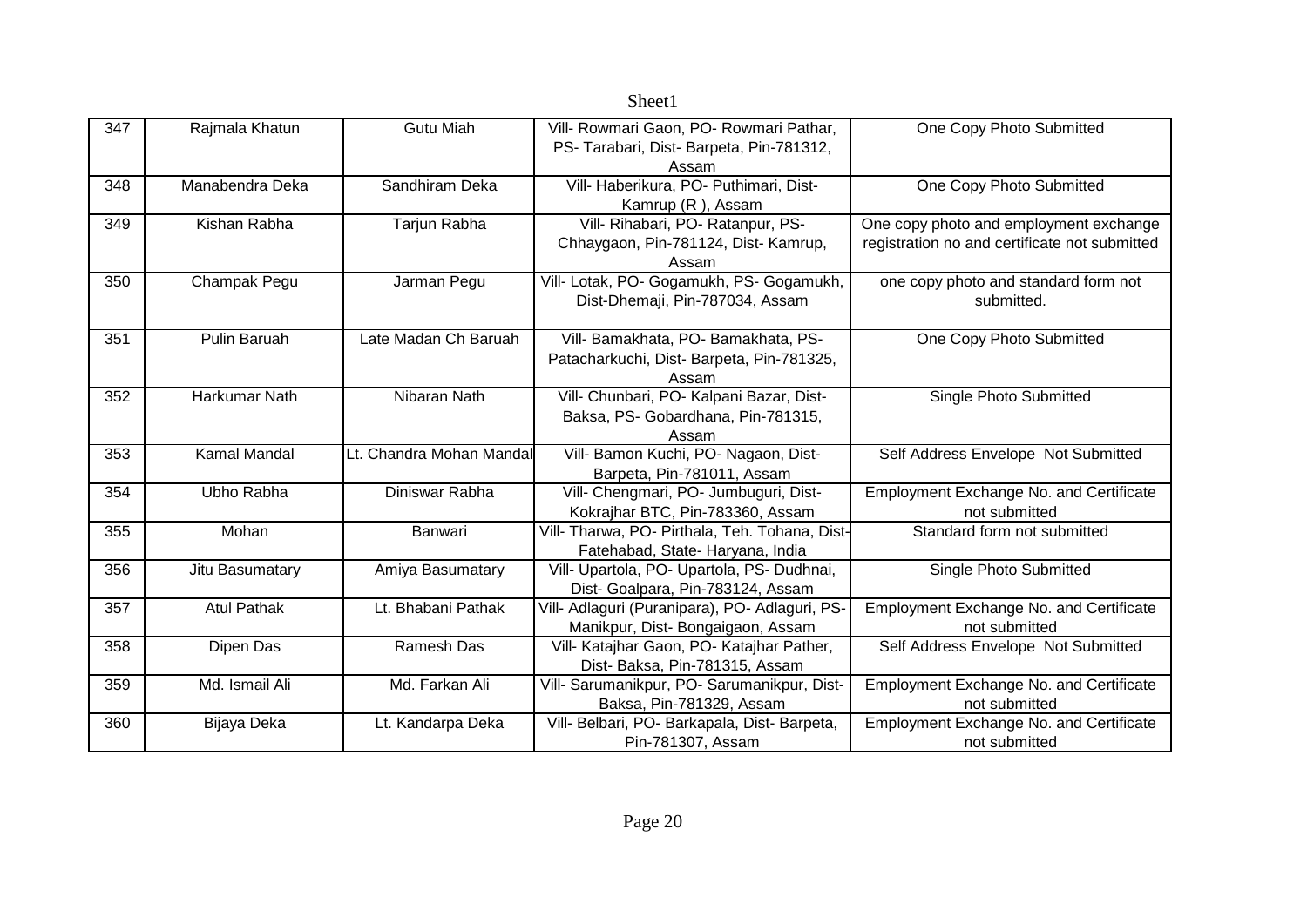|     |                   |                      | Sheet1                                            |                                                          |
|-----|-------------------|----------------------|---------------------------------------------------|----------------------------------------------------------|
| 361 | <b>Sunny Paul</b> | Pradip Kumar Paul    | Mamata kutir, House No9, Ward No6, Boro           | Employment Exchange No. and Certificate                  |
|     |                   |                      | Basu Boro Path, Dhirenpara, Guwahati,             | not submitted                                            |
|     |                   |                      | 781025, Assam                                     |                                                          |
| 362 | Arup Nath         | Digambar Nath        | Vill- Gadligaon, PO- Baksa, Dist- Baksa, Pin-     | Employment Exchange No. and Certificate                  |
|     |                   |                      | 781327, Assam                                     | not submitted                                            |
| 363 | Gagan Mani Nath   | Dhirendra Ch. Nath   | Vill- Bherbheri, PO- Bhulukadoba, Dist-           | Employment Exchange No. and Certificate                  |
|     |                   |                      | Barpeta, Pin-781317, Assam                        | not submitted                                            |
| 364 | <b>Tarun Nath</b> | <b>Kartik Nath</b>   | Vill- Jengrengpara, PO- Kalpani Bazar, PS-        | Employment Exchange No. and Certificate                  |
|     |                   |                      | Gobardhana, Dist- Baksa BTAD, Pin-                | not submitted                                            |
|     |                   |                      | 781315, Assam                                     |                                                          |
| 365 | Md. Sattar Ali    | Md. Sikim Ali        | Vill+PO- Khongra, PS- Tarabari, Dist-             | Post name wrongly mentioned.                             |
|     |                   |                      | Barpeta, 781305, Assam                            |                                                          |
| 366 | Rajesh Karmakar   | Ajit Karmakar        | Barpeta Road, Ward No1, Tarabari Basti, PO-       | Employment Exchange No. and Certificate                  |
|     |                   |                      | Barpeta Road, Dist- Barpeta, Pin-781315,          | not submitted                                            |
|     |                   | Late Muhan Medhi     | Assam<br>Vill- Pub Tupakuchi, PO- Raha, PS- Raha, |                                                          |
| 367 | Upen Medhi        |                      | Dist- Nagaon, Pin-782103, Assam                   | Employment Exchange No. and Certificate<br>not submitted |
| 368 | Abida Khatun      | Md. Fazar Ali        | Vill- Sidhuni, PO- Sitoli, Dist- Barpeta, Pin-    | Employment Exchange No. and Certificate                  |
|     |                   |                      | 781308, Assam                                     | not submitted                                            |
| 369 | Krishan           | Sukhbir              | Vill- Hayatpur, PO- Garhi Harsaru, Dist-          | Standard form not submitted                              |
|     |                   |                      | Gurgaon, Haryana                                  |                                                          |
| 370 | Gulshan           | Ram Vilas            | H. No: 449/3, Gali No-12, Dhanak Basti,           | Standard form not submitted                              |
|     |                   |                      | Sonipat, Pin-131001                               |                                                          |
| 371 | Neeraj            | Sh. Bhupendar        | Beri Wali Maszid Ashok Vihar Colony               | Standard form not submitted                              |
|     |                   |                      | Panipat, 132103                                   |                                                          |
| 372 | Mainuddin         | Mohar Ali            | Vill- Karagarinanke Block No1, PO-                | Single Photo Submitted                                   |
|     |                   |                      | Golibandha, Dist- Barpeta, Pin-781375,            |                                                          |
|     |                   |                      | Assam                                             |                                                          |
| 373 | Lalchan Ali Ahmed | Akkas Ali            | Vill- No. 1 Bardalani, PO- Mandia, Dist-          | Self Address Envelope Not Submitted                      |
|     |                   |                      | Barpeta, Pin-781308, Assam                        |                                                          |
| 374 | Pankaj Kalita     | Late Banamali Kalita | Vill- Pachim Athiabari, PS- Mushalpur, PO-        | Employment Exchange No. and Certificate                  |
|     |                   |                      | Athiabari, Dist- Baksa BTAD, Pin-781377,          | not submitted                                            |
|     |                   |                      | Assam                                             |                                                          |
| 375 | Ashwani           | Sh. Chhote Lal       | Ward No. 15 House No313, Ambedkar                 | Standard form not submitted                              |
|     |                   |                      | Nagar Th, Gohana, Dist- Sonipat, Haryana          |                                                          |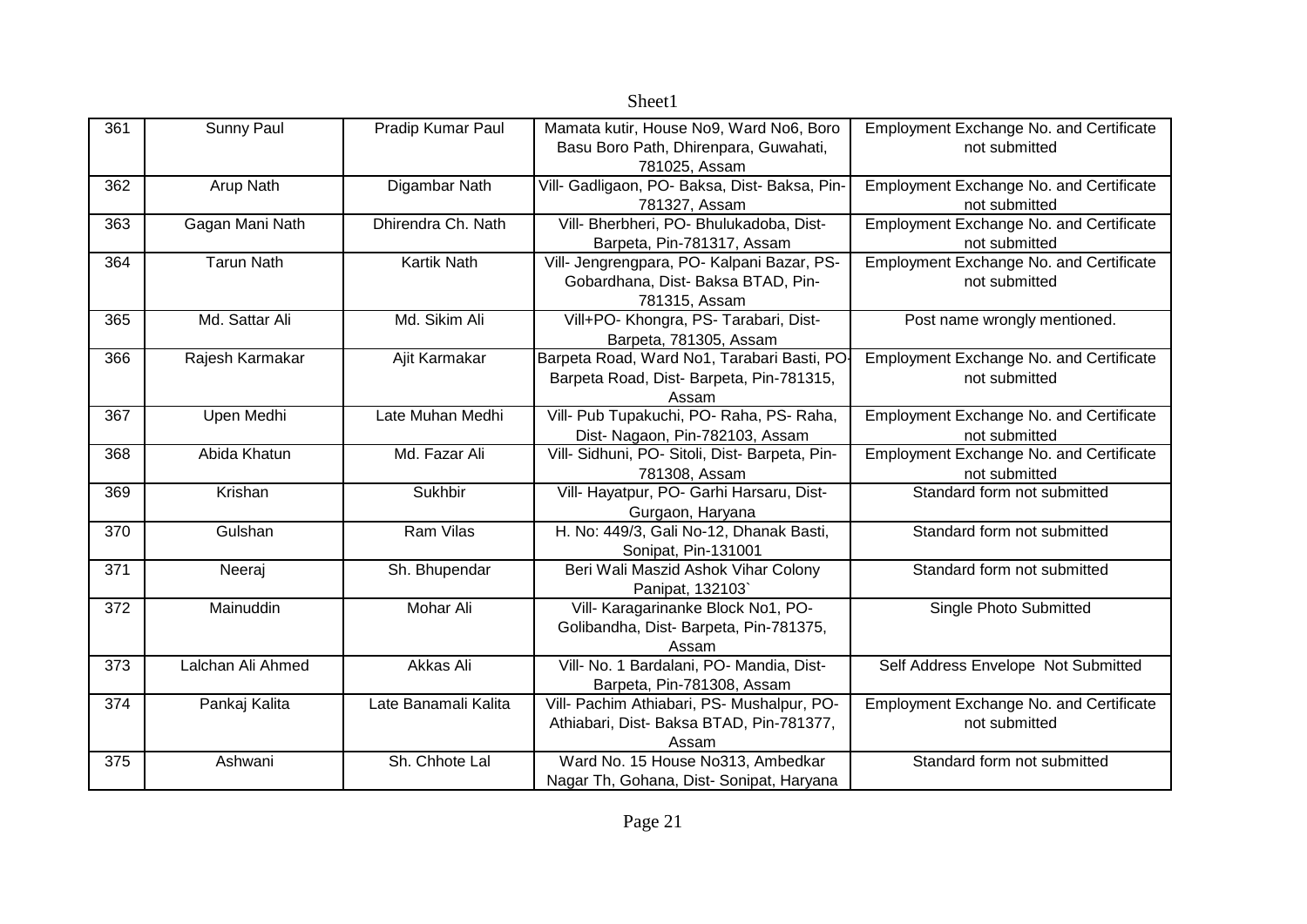| 376 | Shivkumar            | Ghyani Ram           | Bawri Gate Near Chander Giri School, Opp-     | Standard form not submitted                    |
|-----|----------------------|----------------------|-----------------------------------------------|------------------------------------------------|
|     |                      |                      | Dhankan Gali Bhiwani, Haryana                 |                                                |
| 377 | Nitesh Kumar         | Jagdish              | VPO- Mandholi Kalan, Dist- Bhiwani, The-      | Standard form not submitted                    |
|     |                      |                      | Loharu, Pin-127043                            |                                                |
| 378 | Surender             | Roshan Lal           | Vill- Sungal, Dist- Kothal                    | Standard form not submitted                    |
| 379 | Satish               | Ramesh Kumar         | VPO- Raipur Dhani, Hisar, Dist- Hisar, State- | Standard form not submitted                    |
|     |                      |                      | Haryana                                       |                                                |
| 380 | Dipjyoti Das         | Niranjan Das         | Vill- Natun Barala, PO- Charua Bazar, Dist-   | Employment Exchange No. and Certificate        |
|     |                      |                      | Baksa, Pin-781328, Assam                      | not submitted                                  |
| 381 | <b>Bir Singh</b>     | Bhagaram             | VPO- Parta Ten Tohona, Dist- Fatehabad,       | Standard form not submitted                    |
|     |                      |                      | Haryana, 125120                               |                                                |
| 382 | <b>Babita Devi</b>   | Nagen Sarma          | Vill- Pacharia, PO- Pacharia, PS- Hajo, Dist- | Single Photo Submitted                         |
|     |                      |                      | Kamrup (R), Pin-781104, Assam                 |                                                |
| 383 | Jakir Hussain        | Dharamsha Sheikh     | Narengi, ASEB Coloney, Qtr No Type-05-06-     | Under Age                                      |
|     |                      |                      | GF2, PO- Narengi, PS- Noonmati, Dist-         |                                                |
|     |                      |                      | Kamrup, Assam                                 |                                                |
| 384 | <b>Bibek Daimary</b> | <b>Biren Daimary</b> | Vill- Amingaon Bamunigaon, PO- Amingaon,      | Single Photo Submitted                         |
|     |                      |                      | PS-Jalukbari, Pin-781031, Dist- Kamrup,       |                                                |
|     |                      |                      | Assam                                         |                                                |
| 385 | Rima Deka            | Bharat Ch. Deka      | Vill- Sonapur, PO- Panitema, PS- Kamalpur,    | Single Photo Submitted                         |
|     |                      |                      | Dist- Kamrup, 781101, Assam                   |                                                |
| 386 | Pankaj Borah         | Late Mukundar Borah  | Vill- East Jinjia, PO- Jinjia, Biswanath,     | Single photo submitted and self address        |
|     |                      |                      | Assam                                         | envelop not submitted                          |
| 387 | Kandarpa Sarkar      | Lt. Sita Nath Sarkar | Vill- Deohati (Bhatipara), PO- Abhayapuri,    | Employment Exchange No. and Certificate        |
|     |                      |                      | Dist- Bangaigaon, Pin-783384, Assam           | not submitted                                  |
| 388 | Pradip Sarkar        | Haripada Sarkar      | Vill- Hatigarh No 2, PO- Rajadabri, Dist-     | <b>Employment Exchange No. and Certificate</b> |
|     |                      |                      | Kokrajhar, PS- Kachugaon, Pin-783360,         | not submitted                                  |
|     |                      |                      | Assam                                         |                                                |
| 389 | Anjana Dey Das       | Jogobandhu Dey Das   | Vill- Telipara, PO- Haraputa, Ps-             | Single Photo submitted and Emp No and          |
|     |                      |                      | Gossaigaon, Dist- Kokrajhar, Pin-783361       | Certificate not submitted                      |
| 390 | Naba Deep Deka       | Durgaswar Deka       | Vill- Ward No. 1, PO- Mangaldai, Dist-        | Single Photo Submitted                         |
|     |                      |                      | Darrang, Pin-784125, Assam                    |                                                |
| 391 | Dharitri Sarma       | Ghanashyam Sarma     | Vill- Bapupara, PO- Agia, Dist- Goalpara,     | One copy photo and self address envelope       |
|     |                      |                      | Assam                                         | not submitted                                  |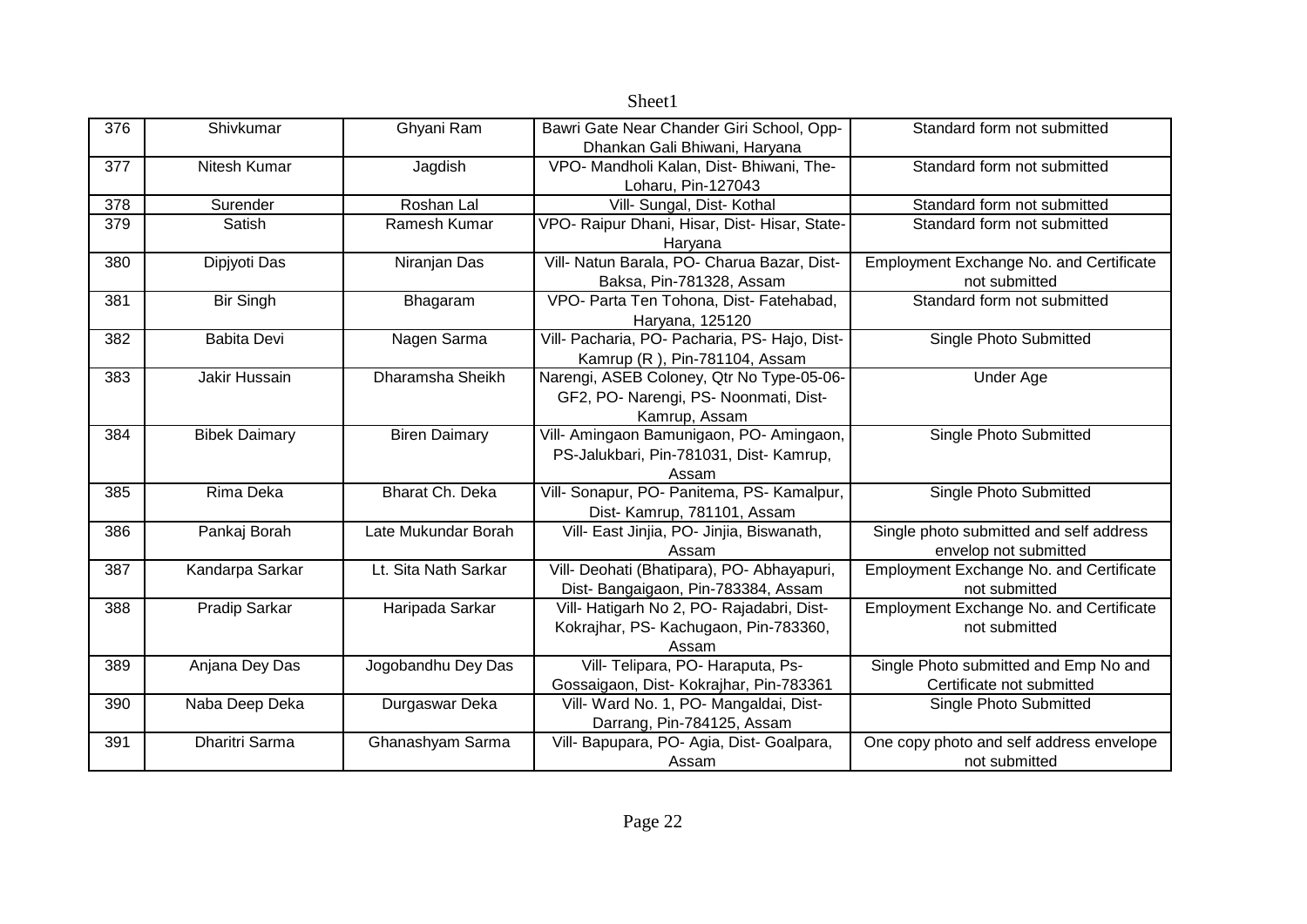|     |                           |                        | Sheet1                                                                                                    |                                                                    |
|-----|---------------------------|------------------------|-----------------------------------------------------------------------------------------------------------|--------------------------------------------------------------------|
| 392 | Narayan Bhowmick          | Nripen Bhowmick        | Vill- Gardenpur, PO- Rajadabri, PS-<br>Kochugaon, Dist- Kokrajhar, Pin-783360,<br>Assam                   | Single Photo Submitted                                             |
| 393 | <b>Rubiram Basumatary</b> | Lt Karen Basumatary    | Vill- Gwthwibari, PO- Kaliagaon, Dist-<br>Chirang, Pin-783390, Assam                                      | Single photo submitted and self address<br>envelop not submitted   |
| 394 | Mamani Das                | Lt Lakshmi Kanta Das   | Vill- Metuakuchi Gajia Chowk, PO- Barpeta,<br>Dist- Barpeta, Pin-781301, Assam                            | Employment Exchange No. and Certificate<br>not submitted           |
| 395 | Apurba Hazarika           | Suren Hazarika         | No 2 Charaihabi Gaon, PO- Garudharia, PS-<br>Barbaruah, Dist- Dibrugarh, Assam                            | Self Address Envelope Not Submitted                                |
| 396 | Dulan Hazarika            | Suren Hazarika         | No 2 Charaihabi Gaon, PO- Garudharia, PS-<br>Barbaruah, Dist- Dibrugarh, Assam                            | Self Address Envelope Not Submitted                                |
| 397 | Dilip Gogoi               | <b>Bharat Gogoi</b>    | Boiragimoth Kachari Gaon, Po- Boiragimoth,<br>PS- Dibrugarh, Dist- Dibrugarh, Pin-786003,<br>Assam        | Single Photo submitted and Emp No and<br>Certificate not submitted |
| 398 | Sujan Pradhan             | Suraj Pradhan          | Baragolai Newar Line, Po- Baragolai, Dist-<br>Tinsukia, Assam                                             | <b>Photo Not Submitted</b>                                         |
| 399 | Junti Thakuria            | Karuna Kanta Thakuria  | Maligaon, Gotanagar, Near Don Bosco, Tel<br>Com School, Ghy-33                                            | <b>Employment Exchange No. and Certificate</b><br>not submitted    |
| 400 | Kanak Dewry               | Lt. Nauram Dewry       | Vill- Singrapara, PO- Bennabari, PS-<br>Mushalpur, Dist- Baksa BTAD, Pin-781333                           | <b>Employment Exchange No. and Certificate</b><br>not submitted    |
| 401 | Suraj Kumar Boro          | Arabinda Boro          | Vill- No. 2 Ghoga Madlabari, PO-<br>Loharkatha, Ps- Mukalmua, Dist- Nalbari, Pin-<br>781126, Assam        | Employment Exchange No. and Certificate<br>not submitted           |
| 402 | Daisy Begum               | <b>Mahiuddin Ahmed</b> | Ananda Nagar 1 No path, GRC Road,<br>Noonmati, Ghy-20                                                     | Employment Exchange No. and Certificate<br>not submitted           |
| 403 | Junmoni Nath              | <b>Indeswar Nath</b>   | Narakasur Kahilipara, 10 <sup>th</sup> APBN Gate Near<br>Girja Path, PO- Kahilipara, PS- Dispur,<br>Assam | Single Photo submitted and Emp No and<br>Certificate not submitted |
| 404 | Mahibul Islam             | Lt. Saheb Ali          | Vill- Barpeta Muslimpatty, PO- Barpeta, Dist-<br>Barpeta, Pin-781301, Assam                               | Employment Exchange No. and Certificate<br>not submitted           |
| 405 | Pranjit Kakati            | Akshay kakati          | Vill- Puthimari, Ghathartari, PO- Odalguri, PS-<br>Patacharkuchi, Dist-Barpeta, Pin-781325,<br>Assam      | Standard form not submitted                                        |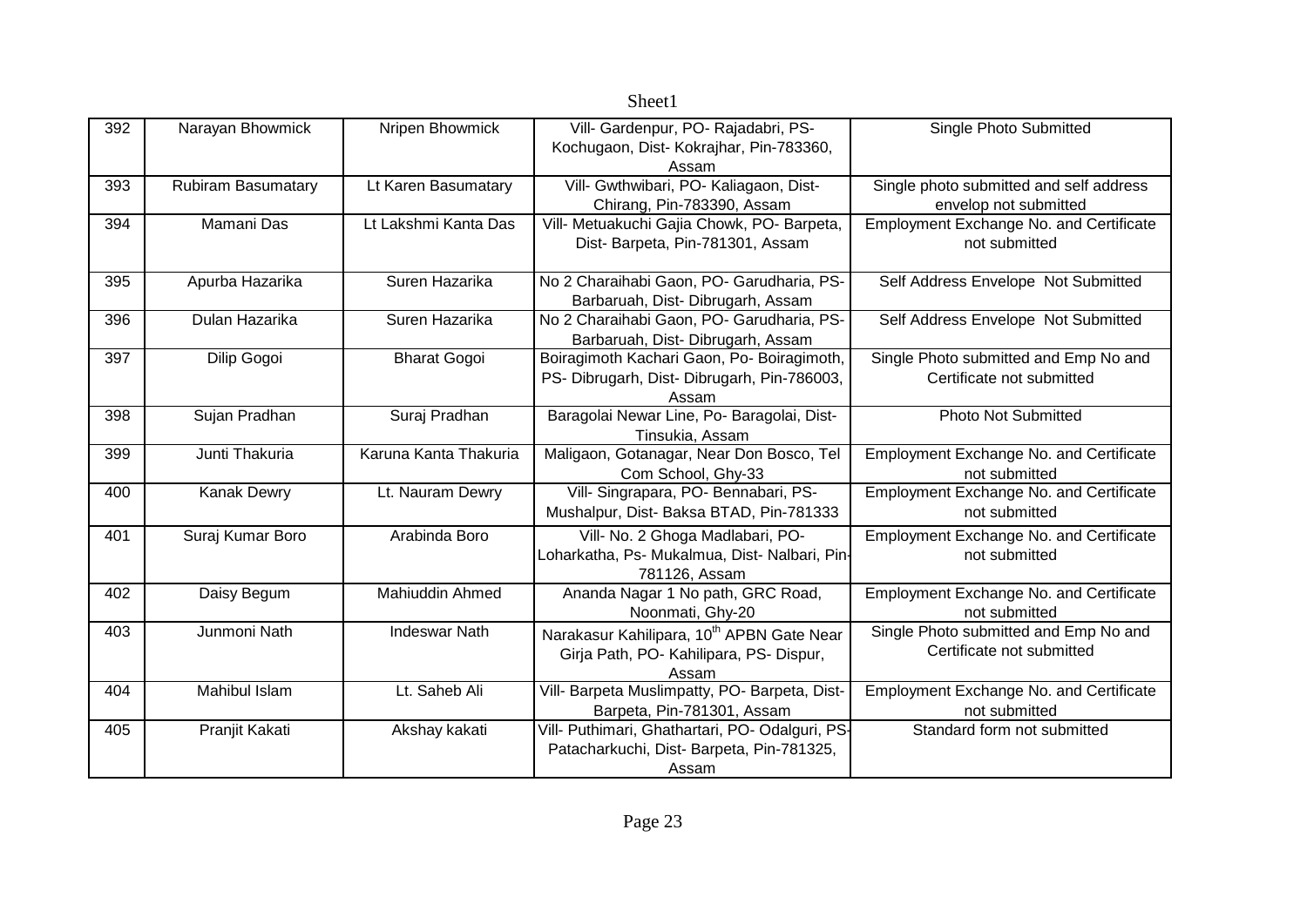|     |                      |                         | OIICCLI                                                                                        |                                                                    |
|-----|----------------------|-------------------------|------------------------------------------------------------------------------------------------|--------------------------------------------------------------------|
| 406 | Rabindra Barman      | Nalini Kanta Barman     | Vill- No 2 Mowamari, PO- Kamal Sing, PS-<br>Gossai Gaon, Dist- Kokrajhar, Pin-783336,<br>Assam | <b>Employment Exchange No. and Certificate</b><br>not submitted    |
| 407 | Pravati Mandal       | Sindhu Mandal           | Ganesh Para Bhawalupar, Sri Manta Path,<br>H. No-10, Guwahati-781025, Assam                    | Self Address Envelope Not Submitted                                |
| 408 | Himani Muchahary     | Ranjit Muchahary        | Vill- Puradia, PO- Ballamguri, Dist- Chirang,<br>Pin-783393, Assam                             | Employment Exchange No. and Certificate<br>not submitted           |
| 409 | Akhil Ch. Das        | Chittaranjan Das        | Vill- Kadamtala, PO- Dhanpur, PS-<br>Sapatgram, Dist- Dhubri, Pin-783337, Assam                | Single Photo Submitted                                             |
| 410 | Gowinda              | Pali Ram                | Vill- Kachi Pisol, Teh-Guhla, Dist- Kaithal,<br>136035, Haryana                                | Standard form not submitted                                        |
| 411 | <b>Biplab Das</b>    | Nirnajan Das            | Vill- Kumarhati, PO- Barpeta, Dist- Barpeta,<br>Pin-781301, Assam                              | <b>Employment Exchange No. and Certificate</b><br>not submitted    |
| 412 | Habibar Rahman       | Hajarat Ali             | Vill- Katla Pathar, PO- Chaparbori, Dist-<br>Barpeta, Pin-781352, Assam                        | Single Photo Submitted                                             |
| 413 | Haradweep Sarania    | Lt. Sarbeswar Sarania   | Vill- Garh, PO- Baghmara Bazar, PS-<br>Patacharkuchi, Dist-Barpeta, Pin-781328,<br>Assam       | <b>Employment Exchange No. and Certificate</b><br>not submitted    |
| 414 | Jintumoni Das        | Rabin Ch. Das           | Vill+PO- Guwagacha, PS- Barpeta Road,<br>Dist-Barpeta, Assam                                   | Employment Exchange No. and Certificate<br>not submitted           |
| 415 | Madhab Dev Machahary | Chandra kanta Machahary | Vill- Dalajani, PO- Ananda Bazar, Dist-<br>Baksa, Pin-781318, Assam                            | Employment Exchange No. and Certificate<br>not submitted           |
| 416 | Rupak Nath           | <b>Tiken Nath</b>       | Vill- Madulijhar, PO- Chakchaka Bazar, Dist-<br>Barpeta, Pin-781317, Assam                     | <b>Photo Not Submitted</b>                                         |
| 417 | Kartik Choudhary     | Sankar Choudhary        | Vill- Bijni, PO- Bijni, Dist- Chirang, Pin-<br>783390, Assam                                   | Single Photo Submitted                                             |
| 418 | Mijink Basumatary    | <b>Babul Basumatary</b> | Vill- Batabari, PO- Biladanguri, Dist- Chirang,<br>Pin-783393, Assam                           | Employment Exchange No. and Certificate<br>not submitted           |
| 419 | Dipu Baishya         | Ranjit Baishya          | Vill- Barlechakona, PS- Rangia, PO-<br>Madhukuchi, Dist-Kamrup (R), Pin-781354,<br>Assam       | Single Photo submitted and Emp No and<br>Certificate not submitted |
| 420 | Ratul Barman         | Late Jotin Barman       | Vill- Gerukabri, PO- Mulagaon, Dist-<br>Bongaigaon, Pin-783380, Assam                          | Single photo submitted and self address<br>envelop not submitted   |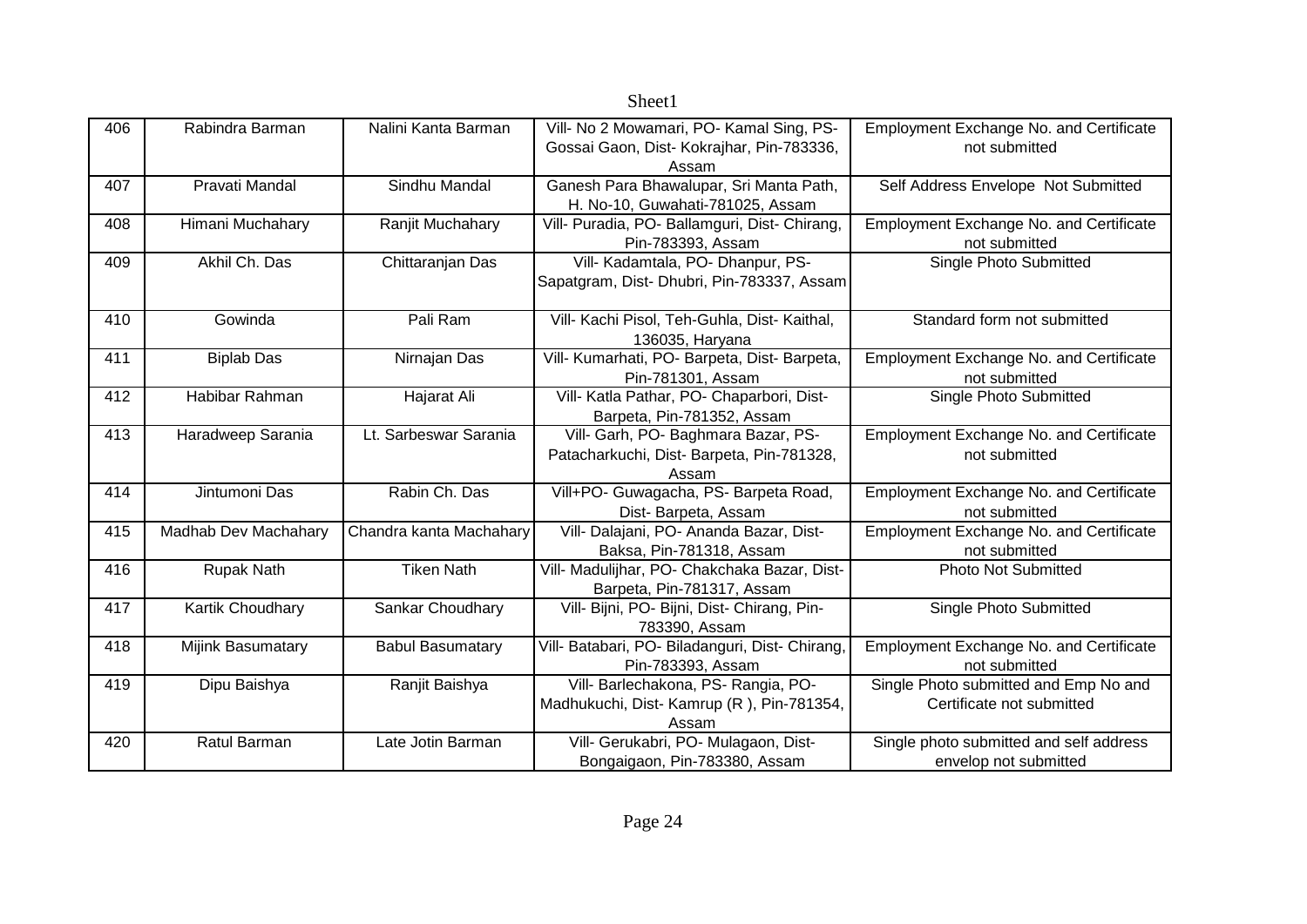|     |                     |                       | Sheet1                                                                                                              |                                                                             |
|-----|---------------------|-----------------------|---------------------------------------------------------------------------------------------------------------------|-----------------------------------------------------------------------------|
| 421 | Saidul Alom         | Moinul Hoque          | Vill- Kalgachia, PO- Kalgachia, Dist- Barpeta,<br>Pin-781319, Assam                                                 | Single Photo Submitted and Postal Stamp not<br>submitted.                   |
| 422 | Anil Sarkar         | Aswini Sarkar         | Vill- Ulubari Naitara, PO- Tiplai, PS-<br>Dhupdhara, Dist- Goalpara, Pin-783130,<br>Assam                           | Single Photo submitted and Emp No and<br>Certificate not submitted          |
| 423 | Sanjib Das          | <b>Giren Das</b>      | Vill+PO- Tiplai, PS- Rangjuli, Dist- Goalpara,<br>Pin-783130, Assam                                                 | Single photo submitted and self address<br>envelop not submitted            |
| 424 | Joy Prakash Roy     | Anil Roy              | Vill- Sadra Para, PO- Darakh, Ps- Dudhnai,<br>Dist- Goalpara, Pin-783124, Assam                                     | Single Photo Submitted                                                      |
| 425 | Abhijit Debnath     | Gopal Debnath         | Vill- Maharipara, PO- Maharipara, PS-<br>Goreswar, Dist- Baska BTAD, Pin-781364,<br>Assam                           | Employment Exchange No. and Certificate<br>not submitted                    |
| 426 | Kalpa Jyoti Medhi   | Hemanta Medhi         | Town- Maligaon, RPF Reserve Line, Q/NO-<br>9/C, PO- Maligaon, PS- Jalukbari, Dist-<br>Kamrup (M), Pin-781011, Assam | Standard form, Employment Registration No<br>and Certificate Not Submitted. |
| 427 | Dimbeswar Lahkar    | Girindra Lahkar       | Vill- Batabari, PO- Mazbat, PS- Mazbat, Dist-<br>Udlaguri, Pin-784507, Assam                                        | Single Photo Submitted                                                      |
| 428 | Jayanta Basumatary  | Lt. Khagen Basumatary | Vill- Sonarisal, PO- Balikuchi, Dist- Kamrup,<br>Pin-781381, Assam                                                  | Standard form and documents not submitted.                                  |
| 429 | Manoj Kumar         | Rajender Prased       | VPO- Achina, Teh Ch Dadri, Dist- Bhiwani,<br>State- Haryana, Pin-127307, Assam                                      | Standard form not submitted                                                 |
| 430 | Utpal Baishya       | Ranjit Baishya        | Vill- Barlechakona, PS- Rangia, Po-<br>Madhukuchi, Dist- Kamrup (R), Pin-781354,<br>Assam                           | Employment Exchange No. and Certificate<br>not submitted                    |
| 431 | Prabhjot Kaur       | Rauinder Singh        | Officer Coloney, Damkora Road, H. No-141,<br>W.No 16 Tohana, Dist- Fatehabad, State-<br>Haryana                     | Standard form not submitted                                                 |
| 432 | Gunjan Das          | Loknath Das           | Vill- Jail Gaon, PO- Deasangmukh, Dist-<br>Sibsagar, Pin-785663, Assam                                              | <b>Single Photo Submitted</b>                                               |
| 433 | <b>Brajen Sarma</b> | Darikeswar Sarma      | Vill- 2 No. Dobok, PO- Dobok, PS- Rangia,<br>Dist- Kamrup, Pin-781380, Assam                                        | Applicant does not signed in the standard<br>form.                          |
| 434 | Jintumoni Kalita    | Ramesh Kalita         | Vill- Dangarpar, PO- Bhawanipur, Dist-<br><b>Barpeta</b>                                                            | Employment Exchange No. and Certificate<br>not submitted                    |
| 435 | Dipak Ray           | Chila Ray             | Vill- Takabari, PO- Chakihali, Dist-<br>Bongaigaon                                                                  | Employment Exchange No. and Certificate<br>not submitted                    |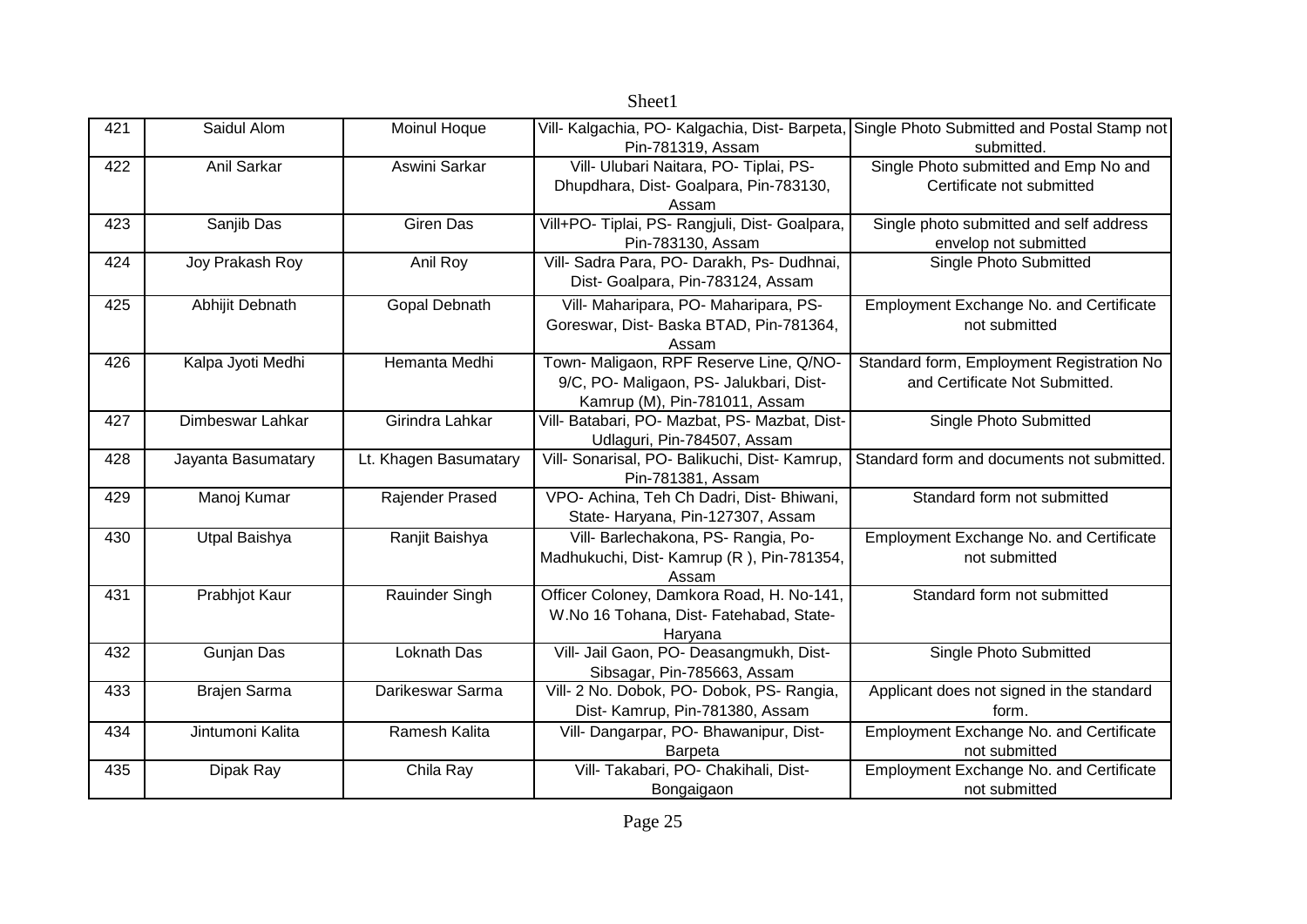|     |                   |                       | Sheet1                                                          |                                                                 |
|-----|-------------------|-----------------------|-----------------------------------------------------------------|-----------------------------------------------------------------|
| 436 | <b>Biraj Das</b>  | Bhabananda Das        | Vill & PO- Barbang Dist- Barpeta                                | <b>Employment Exchange No. and Certificate</b><br>not submitted |
| 437 | Nabajit Das       | Lt. Harendra Nath Das | Vill- Dumuria, PO- Bhowkamari, Dist-<br><b>Barpeta</b>          | Two Copies of Photo not Submitted                               |
| 438 | Deepak Kumar      | Ram Karan             | Telephone Exchange Hatt Road, Haryana                           | Application not submitted in Standard Form                      |
| 439 | Amit              | Dharam Pal            | Vill- Shahpur, Dist- Haryana                                    | Application not submitted in Standard Form                      |
| 440 | Sunil Kumar Yadav | Jaimal Yadav          | Vill- Pali, Dist- Haryana                                       | Application not submitted in Standard Form                      |
| 441 | Hanuman           | Hawa Singh            | Vill & PO- Dhani Mohabbatpur, Dist- Haryana                     | Application not submitted in Standard Form                      |
| 442 | Inder Sarma       | Amar Nath             | Vill & PO- Guhna, State- Haryana                                | Application not submitted in Standard Form                      |
| 443 | Sandeep Kumar     | Basudev Prajapati     | Vill- Subhashnagar, PO- AMLO, Dist-<br>Bokaro, State- Jharkhand | <b>Employment Exchange No. and Certificate</b><br>not submitted |
| 444 | Kuldeep           | <b>Balwant Singh</b>  | Vill- Kainla, Dist- Karnal, State- Haryana                      | Application not submitted in Standard Form                      |
| 445 | Radha Rani        | Darshan Lal           | Vill- Old Bokra Mandi, Ambala City                              | Application not submitted in Standard Form                      |
| 446 | Vijay Pal         | Jai Singh             | Vill & PO- Intal Kalan, Haryana                                 | Application not submitted in Standard Form                      |
| 447 | Naresh Kumar      | Indraj                | Vill- Surkhpur, PO- Guriani, Haryana                            | Application not submitted in Standard Form                      |
| 448 | Rupam Dey         | Ranjay Dey            | Vill & PO- Balitara, Dist- Nalbari                              | <b>Photo Not Submitted</b>                                      |
| 449 | Pradip Das        | <b>Bhagindra Das</b>  | Vill- Dhurkuchi, PO- Chatama, Dist- Nalbari                     | Self Address Envelope Not Submitted                             |
| 450 | Pradip Kumar      | Samundar              | Vill & PO- Chiri, Dist- Rohtak, State- Haryana                  | Application not submitted in Standard Form                      |
| 451 | Rohit Kumar       | Mahaveer              | Vill- Patikara, PO- Narnaul, State- Haryana                     | Application not submitted in Standard Form                      |
| 452 | Sohan Lal         | Fateh Singh           | Vill & PO- Naina, Dist- Kaithal Haryana                         | Application not submitted in Standard Form                      |
| 453 | Sankar Das        | Lt. Dharanidhar Das   | Vill & PO- Chandkuchi, Dist- Nalbari                            | Documents not submitted                                         |
| 454 | Manoj Kalita      | Dinesh Kalita         | Vill & PO- Laupara, Dist- Nalbari                               | Two Copies of Photo not Submitted                               |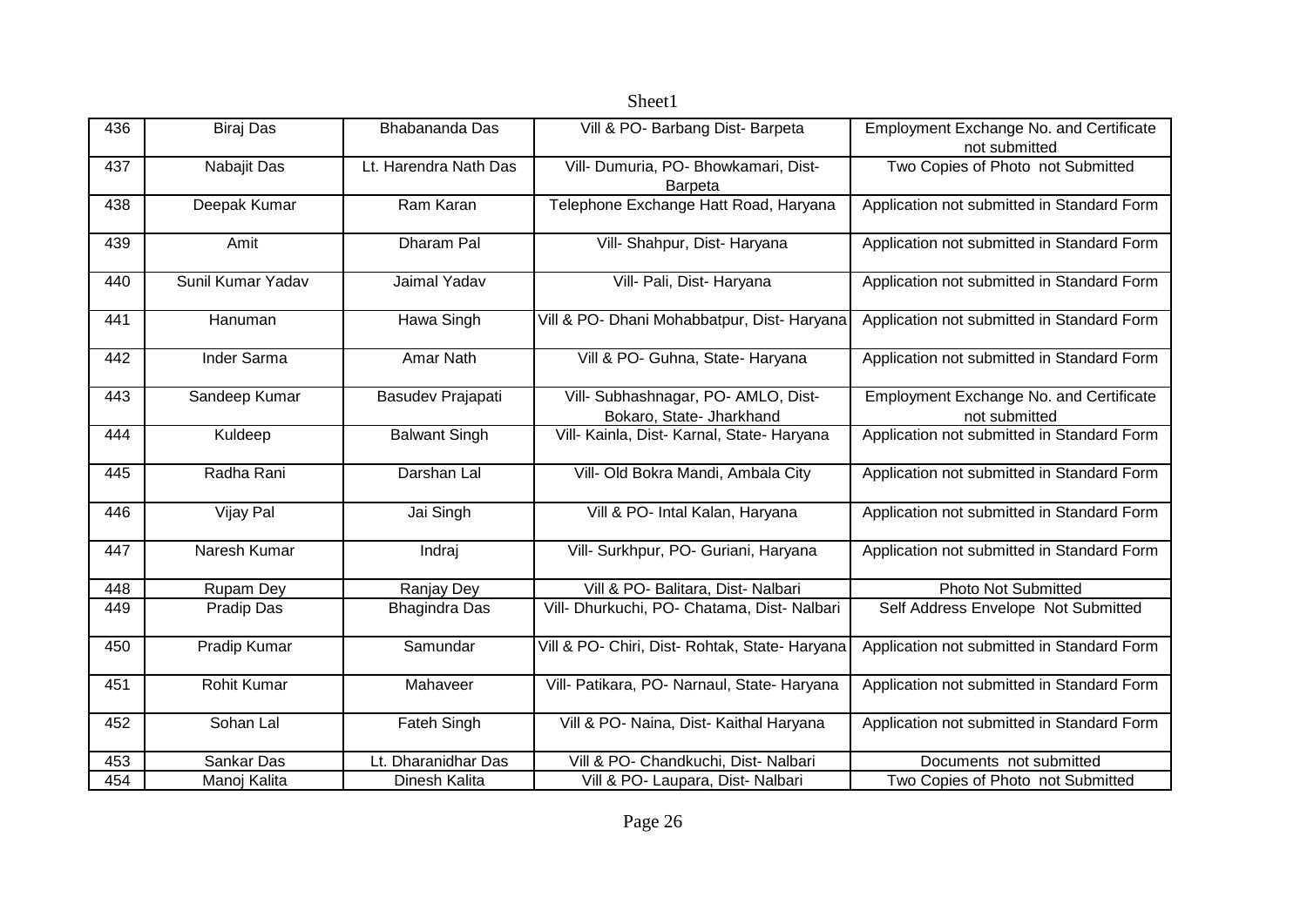| 455 | Hemanta Basumatary   | <b>Purnamal Basumatary</b> | Vill- Barkachari Gaon, PO- Nibukali Dist-     | <b>Photo Not Submitted</b>                     |
|-----|----------------------|----------------------------|-----------------------------------------------|------------------------------------------------|
|     |                      |                            | Nagaon                                        |                                                |
| 456 | Jitu Bezbaruah       | Nagen Bezbaruah            | Vill- Saniahtoli, PO- Milanpur, dist- Nalbari | POstal Stamp not Submitted                     |
| 457 | Nipon Sarma          | Pabitra Kr. Sarma          | Vill & PO- Bhogpur, Dist- Barpeta             | POstal Stamp not Submitted                     |
| 458 | Janak Bahadur Dhamai | Ramendra Bahadur Dhama     | Vill & PO- Kachu Gaon, Dist- Kokrajhar        | <b>Employment Exchange No. and Certificate</b> |
|     |                      |                            |                                               | not submitted                                  |
| 459 | <b>Babul Sikdar</b>  | Abdul Kader                | Vill & PO- Dabaliapara, Dist- Barpeta         | <b>Photo Not Submitted</b>                     |
| 460 | Hariprasad Bordoloi  | Nirab Bordoloi             | Vill- Tupgaon, PO- Ghakhajua, Dist-           | Two Copies of Photo not Submitted              |
|     |                      |                            | Morigaon                                      |                                                |
| 461 | Naresh Kumar         | Ram Kishan                 | Vill & PO- Bhurawas, Dist- Thajjar, State-    | Application not submitted in Standard Form     |
|     |                      |                            | Haryana                                       |                                                |
| 462 | <b>Bineswar Boro</b> | Kameswar Boro              | Vill- Kamnagar, PO- Mandakata, Dist-          | Two Copies of Photo not Submitted              |
|     |                      |                            | Kamrup                                        |                                                |
| 463 | Paresh Sutradhar     | Dwijendra Sutradhar        | Guwahati Railway Colony, Bamunimaidam,        | POstal Stamp not Submitted                     |
|     |                      |                            |                                               |                                                |
| 464 | Nitesh Kumar         |                            | Vill- Pattikalyana, Dist- Panipath            |                                                |
|     |                      | Shiv Narayan               |                                               | Application not submitted in Standard Form     |
|     |                      |                            |                                               |                                                |
| 465 | Priti Kumari         | Shyamal Ray                | Vill- South Balihari, Dist- Dhanbad,          | Two Copies of Photo not Submitted              |
|     |                      |                            | Jharkhand                                     |                                                |
| 466 | Ganesh Mahato        | Shiv Charan                | Vill- Katghora, Ichagharh, Seraikella         | <b>Employment Exchange No. and Certificate</b> |
|     |                      |                            | Kharswan                                      | not submitted                                  |
| 467 | Mangat Singla        | Purushuttam Das            | Vill & PO- Bareta, Dist- Masa, State- Punjab  | Application not submitted in Standard Form     |
|     |                      |                            |                                               |                                                |
| 468 | Virbhan              | Bhaleram                   | Vill & PO- Jawahra, Dist- Sanipath,           | Application not submitted in Standard Form     |
|     |                      |                            |                                               |                                                |
| 469 | Manoj                | Roshan Lal                 | Vill- Bhatnagar Coloney Gali NO 12, Dist-     | Application not submitted in Standard Form     |
|     |                      |                            | Jind                                          |                                                |
| 470 | <b>Binay</b>         | Ajit                       | Vill- Bhatena, PO- Mohora, Sanipath,          | Application not submitted in Standard Form     |
|     |                      |                            | Haryana                                       |                                                |
| 471 | <b>Birender</b>      | Khajan Singh               | Vill & PO- Shahpur, Dist- Jind                | Application not submitted in Standard Form     |
|     |                      |                            |                                               |                                                |
|     | Pawan Khanna         |                            |                                               |                                                |
| 472 |                      | Jaigadish Prasad           | vill- Patikara, PO- Narnaul, State- Haryana   | Application not submitted in Standard Form     |
|     |                      |                            |                                               |                                                |
| 473 | Sushil Kumar         | Lt. Ram Saroop             | Vill & PO- Shadipur, Dist- Jamunanagar        | Application not submitted in Standard Form     |
|     |                      |                            |                                               |                                                |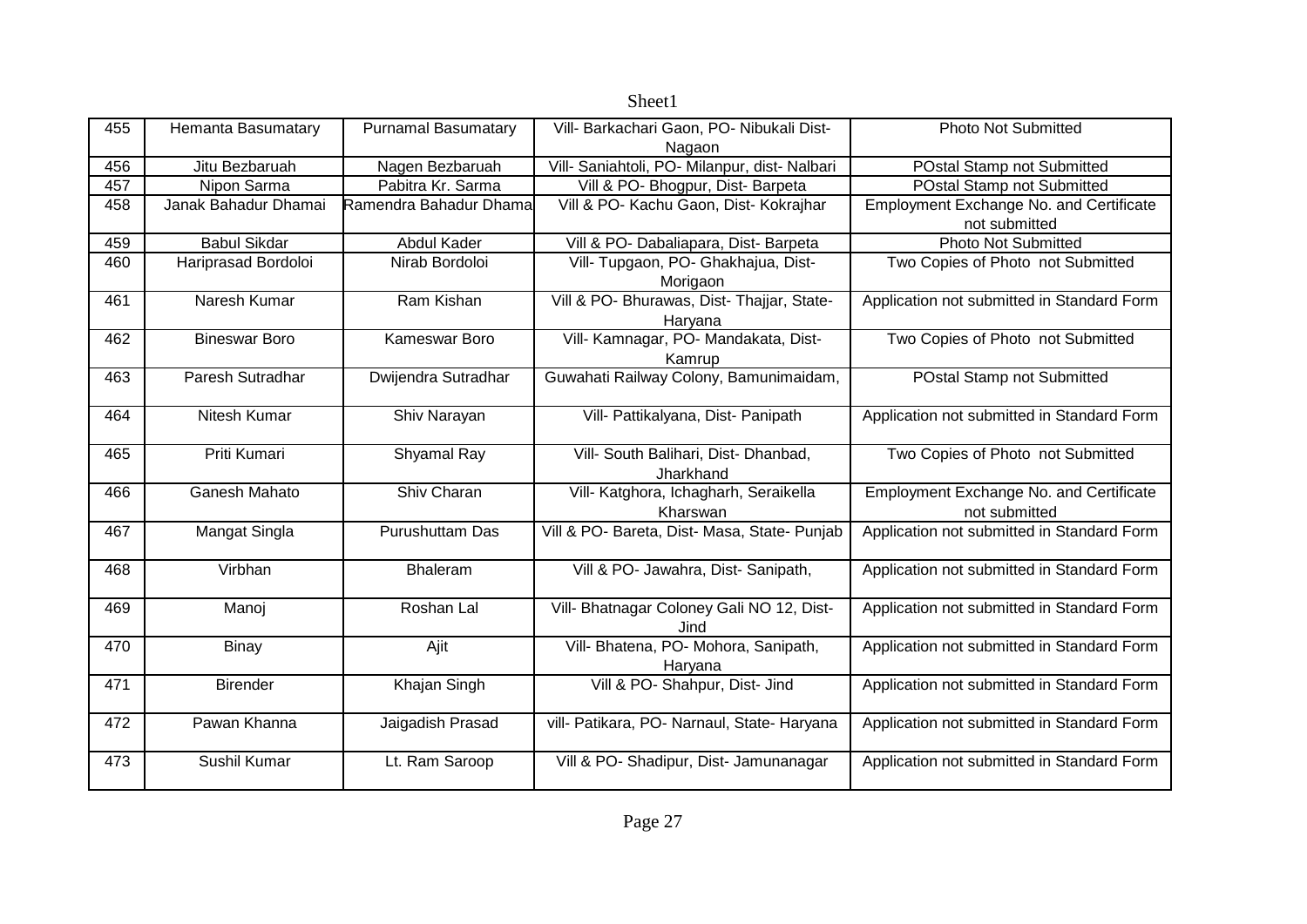|     |                      |                     | Sheet1                                                                        |                                            |
|-----|----------------------|---------------------|-------------------------------------------------------------------------------|--------------------------------------------|
| 474 | Ravin                | Mohan Lal           | Vill- Khadi Mohalla, Jugal Kishore Waligali<br>Dist-Bhawani                   | Application not submitted in Standard Form |
| 475 | Nagendra Kumar       | Surya Prasad        | Vill- Budhanpur, Bauri, Dist- Jahanabad,<br>State-Bihar                       | Application not submitted in Standard Form |
| 476 | Manish Kumar         | Gordhan             | Vill- Allauddinpur, PO- Budhera, Dist-<br>Bibhani,                            | Application not submitted in Standard Form |
| 477 | Nand Singh           | Lila Singh          | Vill & PO- Jamalpur, Dist- Fatehabad                                          | Application not submitted in Standard Form |
| 478 | <b>Bijul Limbu</b>   | Lt. Bhawani         | Vill- Garimandhura, PO- Kachugaon,<br>Kokrajahar                              | Two Copies of Photo not Submitted          |
| 479 | Jaishram Chauhan     | Munni Lal Chauhan   | Vill- Banchgaon, Uttarparadesh                                                | Application not submitted in Standard Form |
| 480 | Sachin               | Chamman Lal         | Vill- Kadipur, PO- Basai, Haryana                                             | Application not submitted in Standard Form |
| 481 | Apurba Ojah          | Lt. Sarbeswar Ojah  | Vill- Dahati, PO & Dist- Barpeta                                              | Application not submitted in Standard Form |
| 482 | Dipak Saikia         | Dina Ram Saikia     | Vill- Morikolong, PO- Chuta Haibor, Dist-<br>Nagaon                           | Two Copies of Photo not Submitted          |
| 483 | Anil Kumar           | Balwan              | Vill- Gujrani, Dist- Bhiwani                                                  | Application not submitted in Standard Form |
| 484 | Rekha                | Pawan               | Vill- Dadri, Bhiwani, Haryana                                                 | Application not submitted in Standard Form |
| 485 | Naveen Kumar         | Hemchander          | Vill & PO- Harsana, Kalan, Dist- Sonepat                                      | Application not submitted in Standard Form |
| 486 | Dhiraj Das           | Lt. Amrit Das       | Vill- Dakhala, PO- Bijoynagar, PS-<br>Palashbari, Dist- Kamrup (R), Pin-78122 | POstal Stamp not Submitted                 |
| 487 | <b>Ratul Baro</b>    | Baikuntha Baro      | Vill- Bandha Sidhuni, PO- Baghmara Bazar,<br>Barpeta                          | Signature not done                         |
| 488 | Sandeep              | Subhash             | Vill & PO- Bhindawas, Dist- Jhajar                                            | Application not submitted in Standard Form |
| 489 | Sandeep              | Rajpal              | Vill & PO- Bound Kalan, Dist- Bhiwani                                         | Application not submitted in Standard Form |
| 490 | <b>Manash Kalita</b> | <b>Bipin Kalita</b> | Vill & PO- Kalang, Dist- Nalbari                                              | Two Copies of Photo not Submitted          |
| 491 | Hirok Jyoti Roy      | Nageswar Roy        | Kushal nagar, PO- Bamunimaidam, Dist-<br>Kamrup                               | Age Proof Documents not Submitted          |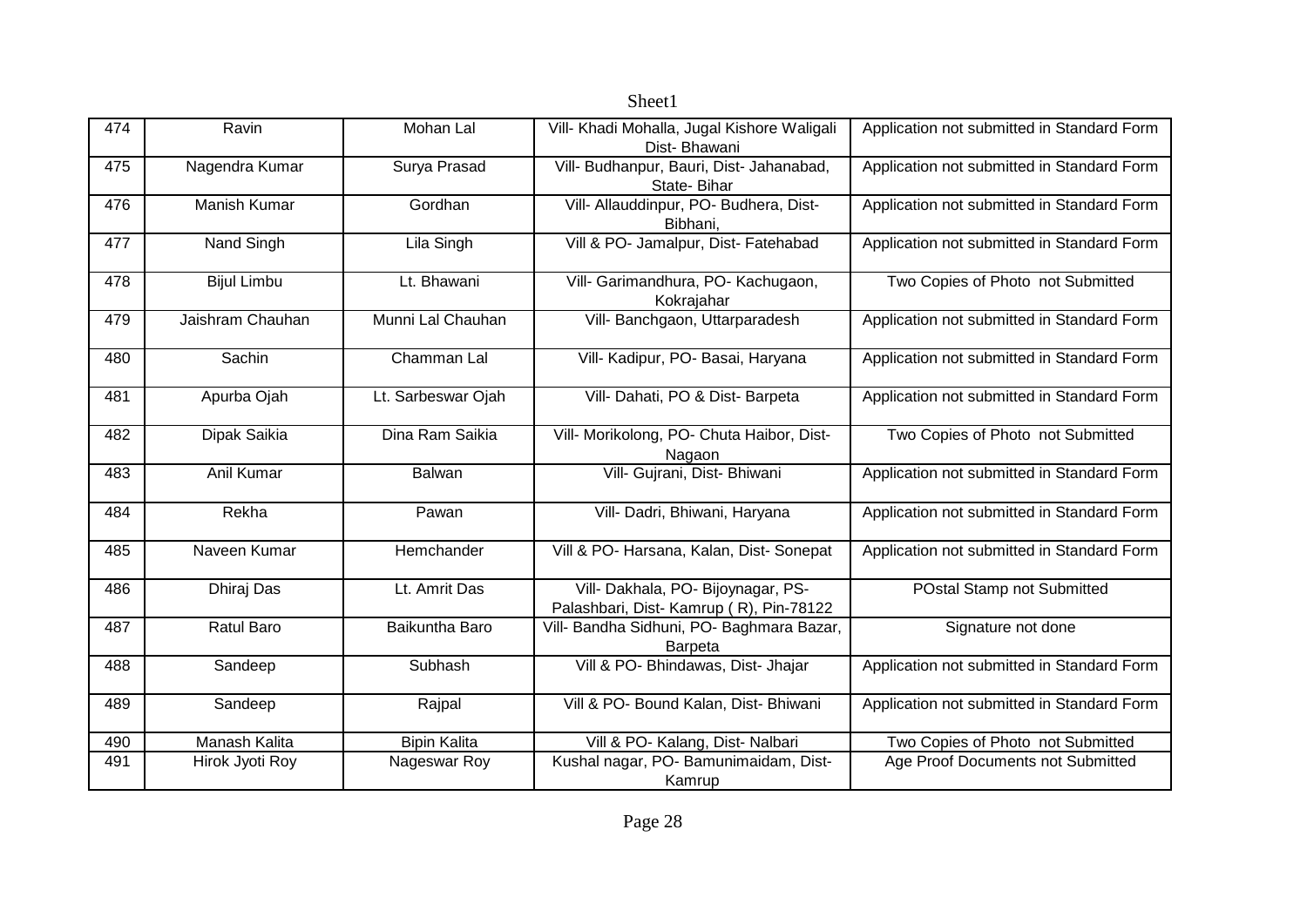| 492 | Hareswar Nath          | Sabda Ram Nath          | Vill- Dakhin Bardal, PO- Bardal, Dist-         | Two Copies of Photo not Submitted              |
|-----|------------------------|-------------------------|------------------------------------------------|------------------------------------------------|
|     |                        |                         | Kamrup                                         |                                                |
| 493 | Silpi Sikha Bharali    | Himangshu Bharali       | Vill PO- Bhawanipur Dist- Barpeta              | Two Copies of Photo not Submitted              |
| 494 | Mridul Kaibarta        | Lt. Prafulla Kaibarta   | Vill- Kahilipara, Seujpur, Namgharpath, PO-    | Application Is Wrongly Addressed               |
|     |                        |                         | Kahilipara, Dist- kamrup Metro                 |                                                |
| 495 | <b>Khanin Das</b>      | Robi Das                | Vill- Ponar Kounia, PO- Ghograpar, Dist-       | Application is not addressed properly          |
|     |                        |                         | Nalbari                                        |                                                |
| 496 | Anowar Hussain         | Atowar Rahman           | Vill- Barbhitha, PO- Jatradia, Dist- Barpeta   | Two Copies of Photo not Submitted              |
| 497 | Himangshu Bhuyan       | Dalim Bhuyan            | Vill & PO- Sarthebari, Dist- Barpeta           | Signature not done                             |
| 498 | <b>Bina Rabha</b>      | Bhabendra Nath Rabha    | Vill- Tatalapara, PO- Thamna, Dist- Baksa      | Two Copies of Photo not Submitted              |
| 499 | Nitumoni Talukdar      | <b>Prahlad Talukdar</b> | Vill & PO- Bhawanipur, Dist- Barpeta           | Employment Exchange NO. Wrongly                |
|     |                        |                         |                                                | Submitted                                      |
| 500 | Narendra Kumar         | Rajpal Singh            | Vill- Katesra, Dist- Rohtar,                   | Application not submitted in Standard Form     |
|     |                        |                         |                                                |                                                |
| 501 | Rajen Dewry            | <b>Dhaneswar Dewry</b>  | Vill- Helonar pam, Howly, Dist- Barpeta        | Postal Stamp not Submitted                     |
| 502 | Ram Mehar              | Satyawan                | Vill & PO- Ramrai, Dist- Jind,                 | Application not submitted in Standard Form     |
|     |                        |                         |                                                |                                                |
| 503 | Santosh Kumar Acharyaa | Jagabandhu Acharyaa     | Vill- Shiva Shakti Nagar, PO- Balianta, Dist-  | Application not submitted in Standard Form     |
|     |                        |                         | Bhubaneswar                                    |                                                |
| 504 | Pinku Kalita           | Ranjit Kalita           | Vill- Baghmara, PO- Baghmara Bazar, Dist-      | Two Copies of Photo not Submitted              |
|     |                        |                         | <b>Barpeta</b>                                 |                                                |
| 505 | Hamenta Kalita         | Jatin Kalita            | Vill- Raha, PO- Chakchaka, Dist- Barpeta       | <b>Photo Not Submitted</b>                     |
| 506 | Arup Jyoti Malakar     | <b>Hiren Malakar</b>    | Vill- Malipara, PO- Dubi, Dist- Barpeta        | <b>Employment Exchange No. and Certificate</b> |
|     |                        |                         |                                                | not submitted                                  |
| 507 | <b>Tarun Batra</b>     | Desraj Batra            | NIT Faridabad, State- Haryana,                 | Application not submitted in Standard Form     |
|     |                        |                         |                                                |                                                |
| 508 | Shymal Das             | Dulal Ch. Das           | Pandu Ferry Ghat Colony, Dist- Kamrup          | Two Copies of Photo not Submitted              |
| 509 | Ikbal Hussain          | <b>Kharsed Ali</b>      | Vill- Bardhantali, PO- Milanpur, Dist- Nalbari | Postal Stamp not Submitted                     |
|     |                        |                         |                                                |                                                |
| 510 | <b>Tilak Kalita</b>    | Lt Atul Kalita          | Vill- Shwahid Nagar, PO- Noonmati, Dist-       | Two Copies of Photo not Submitted              |
|     |                        |                         | Kamrup (M)                                     |                                                |
| 511 | Saroj Panjiyar         | Jholi Panjiyar          | Railway Colony, Bamunimaidam, Guwahati-        | Documents not submitted                        |
|     |                        |                         | 21                                             |                                                |
| 512 | Anowar Ansari          | Ali Ajgar Ansari        | Railway Colony, Bamunimaidam, Guwahati-        | Documents not submitted                        |
|     |                        |                         | 21                                             |                                                |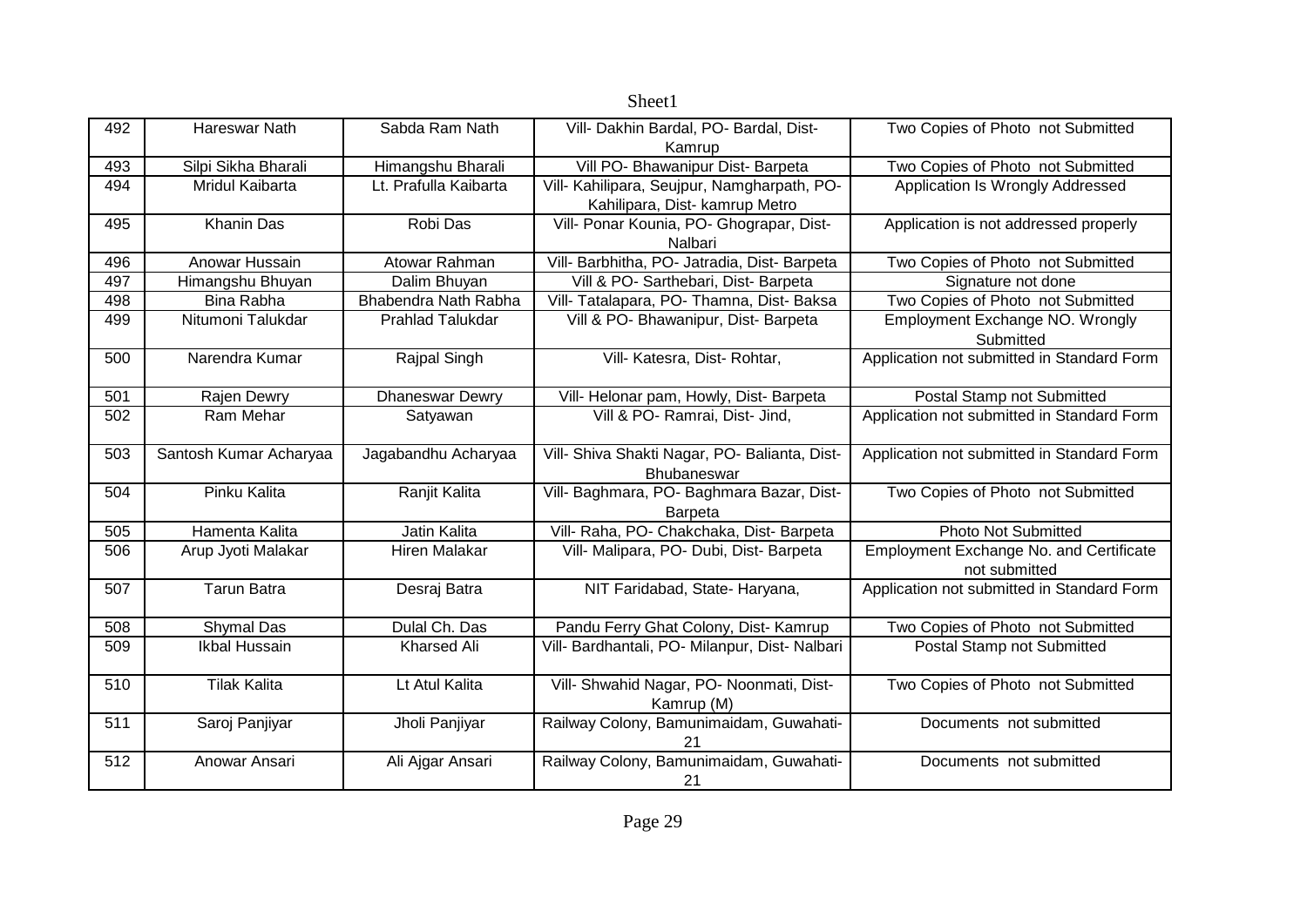| 513 | Krishan Kumar          | Chhaju Ram           | Vill & PO- Nangla, Dist- Fatehabad, Haryana                           | Application not submitted in Standard Form                      |  |
|-----|------------------------|----------------------|-----------------------------------------------------------------------|-----------------------------------------------------------------|--|
| 514 | Saurav Acharjee        | Subrata Acharjee     | MCP Complex, PO- Basar, Dist- West Siang,<br><b>Arunachal Pradesh</b> | Application not submitted in Standard Form                      |  |
| 515 | Abhijit Deka           | Punakan Deka         | Vill- Kumar Bori, PO- Killing Village, Dist-<br>Morigaon              | Two Copies of Photo not Submitted                               |  |
| 516 | Nayan Das              | <b>Keshab Das</b>    | Vill & PO- Amayapur, Dist- Baksa                                      | <b>Employment Exchange No. and Certificate</b><br>not submitted |  |
| 517 | <b>Kamal Das</b>       | Mahendra Das         | Vill- Kalbari, PO- Bhawanipur, Dist- Barepta                          | Employment Exchange No. and Certificate<br>not submitted        |  |
| 518 | Mintu Barman           | Kamaleswar Barman    | Vill & PO- Adalbari, Dist- Baksa                                      | Two Copies of Photo not Submitted                               |  |
| 519 | Abhishek Kumar Pandit  | Rajendra Pandit      | Vill- Ramnagar Coloney, Bokaro, Jharkhand                             | Employment Exchange No. and Certificate<br>not submitted        |  |
| 520 | Jaipal                 | Jaishing             | Vill & PO- Intal Kalan, Dist- Jhind, Haryana                          | Application not submitted in Standard Form                      |  |
| 521 | <b>Bijoy Gowala</b>    | Majistar Gowala      | Vill- Khagrabari, PO- Kalpani, Dist- Baksa                            | Two Copies of Photo not Submitted                               |  |
| 522 | Pankaj Baro            | Lt. Hiren Baro       | Vill- Jajikona, PO- Madhukuchi, Dist- Kamrup                          | Two Copies of Photo not Submitted                               |  |
| 523 | Mintu Deka             | Nagen Deka           | Vill- Kachukata, PO- Dhekiputa, Dist- Baksa                           | Two Copies of Photo not Submitted                               |  |
| 524 | Samarjit Chamua        | Lt Sanatan Chamua    | Vill- Moinasundari, PO- Dorakahara, Dist-<br>Kamrup                   | Postal Stamp not Submitted                                      |  |
| 525 | Prasanta Nath          | <b>Gunaram Nath</b>  | Vill- Dumani, PO- Matia                                               | Two Copies of Photo not Submitted                               |  |
| 526 | Rokibul Ali            | Rubul Ali            | Vill- Dekarbari, Amguri, Dist- Barpeta                                | Employment Exchange No. and Certificate<br>not submitted        |  |
| 527 | Krishanu Das           | Lt. Bhairab Ch. Das  | Vill- Mairamara Ward No- 3, Howly, Dist-<br><b>Barpeta</b>            | Employment Exchange No. and Certificate<br>not submitted        |  |
| 528 | Priti Das              | Lt. Gajen Das        | Vill & PO- Nimua, Dist- Baksa                                         | Two Copies of Photo not Submitted                               |  |
| 529 | Hasan Khan             | Jamal Khan           | Vill- Bamun Dongra, PO- Habi Dongra, Dist-<br>Barpeta                 | Employment Exchange No. and Certificate<br>not submitted        |  |
| 530 | Chandana Das           | Dipak das            | Vill & PO- Patbaushi, Dist- Barpeta                                   | <b>Under Age</b>                                                |  |
| 531 | Samarendra nath Barman | Ganendra nath Barman | Vill- Pastibari Tumbagan, PO- Lal mati<br>Tumbagan, Dist- Kokrajhar   | Two copies of photo not submitted                               |  |
| 532 | Kamal Barman           | Lt. Kripa Barman     | Vill- Lachima, PO- Sarthebari, Dist- Barpeta                          | <b>Photo Not Submitted</b>                                      |  |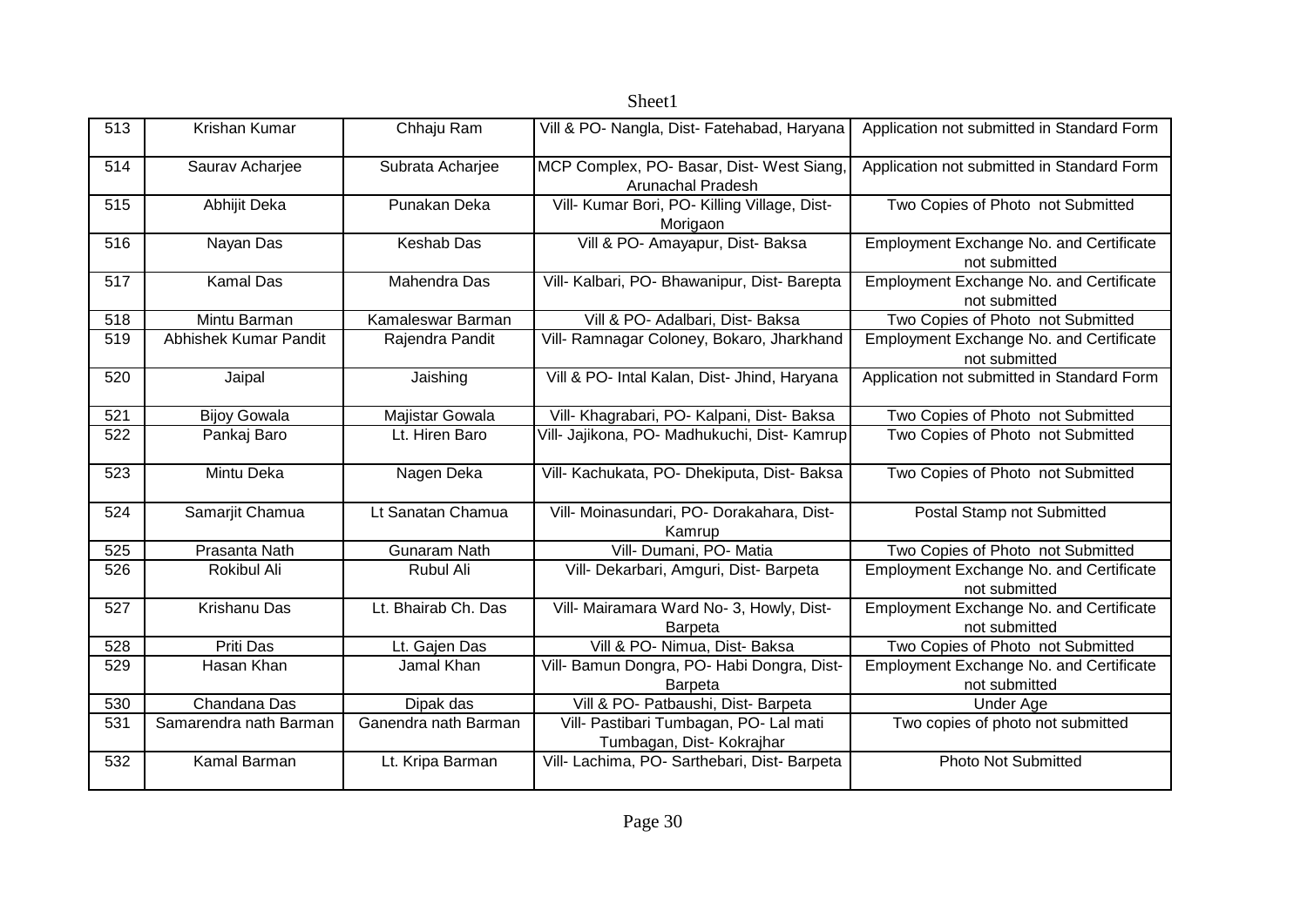|     |                       |                           | Sheet1                                                                       |                                                                 |
|-----|-----------------------|---------------------------|------------------------------------------------------------------------------|-----------------------------------------------------------------|
| 533 | <b>Tapan Das</b>      | Prabin Das                | Vill & PO- Tiplai, Dist- Goalpara                                            | Two Copies of Photo not Submitted                               |
| 534 | Rampal                | Sohan Lal                 | Vill- Guru Ravidas Basti, Ambala, Haryana                                    | Application not submitted in Standard Form                      |
| 535 | Jora Singh            | <b>Mehar Singh</b>        | Vill & PO- Keorak, Dist- Koithal, Haryana                                    | Application not submitted in Standard Form                      |
| 536 | Nasib Khan            | Sher Deen                 | Vill- Gillar Walli Dhani, PO- Tohana, Haryana                                | Application not submitted in Standard Form                      |
| 537 | Jaynath Bhagat        | <b>Bhagavat Bhagat</b>    | Vill & PO- Shivram, Dist- Darbhanga                                          | Employment Exchange No. and Certificate<br>not submitted        |
| 538 | Manjeet Singh         | Rajendra Singh            | Vill & PO- Saidpur, Dist- Sohipat, haryana                                   | Application not submitted in Standard Form                      |
| 539 | Imran Khan            | Ashimuddin Khan           | Vill & PO- Kharghuli, Dist- Kamrup (M)                                       | POstal Stamp not Submitted                                      |
| 540 | Virender              | Ramanand                  | Vill- Bardumugal, PO- Budhura, Dist-<br><b>Bhiwani</b>                       | Application not submitted in Standard Form                      |
| 541 | Rakibul Islam         | Manik Ali                 | Vill- Bheragaon, PO- Jahurpam, Dist-<br><b>Barpeta</b>                       | Employment Exchange No. and Certificate<br>not submitted        |
| 542 | Aklima Sultana Parbin | Akbar Ali Ahmed           | Vill & PO- Howly, Dist- Barpeta                                              | Employment Exchange No. and Certificate<br>not submitted        |
| 543 | <b>Haridev Das</b>    | Phanindra Das             | Vill- Barapeta, PO- Moinamata, Dist- Baksa                                   | Employment Exchange No. and Certificate<br>not submitted        |
| 544 | Pritiraj Basumatary   | <b>Binanda Basumatary</b> | Vill- Dawaguri No-1, PO- Goladangi, Dist-<br>Kokrajhar                       | <b>Employment Exchange No. and Certificate</b><br>not submitted |
| 545 | Manjuma Begum         | Nasir Uddin               | Vill- Surjakhata, PO- Bilashipara, Dist-<br><b>Dhubri</b>                    | Self Address Envelope Not Submitted                             |
| 546 | <b>Dulal Biswas</b>   | Nitai Biswas              | Vill & PO- Tiplai, Dist- Goalpara                                            | Documents not submitted                                         |
| 547 | Nizaram Basumatary    | Khagen Basumatary         | vill- Dholkuchi, PO- Deulkuchi, Dist- Baksa                                  | Employment Exchange No. and Certificate<br>not submitted        |
| 548 | Rakibul Hussain       | Jalil Ali                 | Vill- Gelabil, PO- Gomafulbari, Dist- Barpeta                                | Employment Exchange No. and Certificate<br>not submitted        |
| 549 | Doli Das              | Mohit Das                 | Hotel Sruya, KC Sen Road, Paltanbazar,<br>Guwahati                           | Two Copies of Photo not Submitted                               |
| 550 | Aruh                  | Krishan                   | Arjun Nagar Gali No- 3, Dist- Koithal                                        | Application not submitted in Standard Form                      |
| 551 | Jagdish               | Jai Bhagwan               | Vill- Noonsar, Teh - Loharu, Dist- Bhiwani<br>(Haryana), PO- Noonsar, 127028 | Standard form not submitted                                     |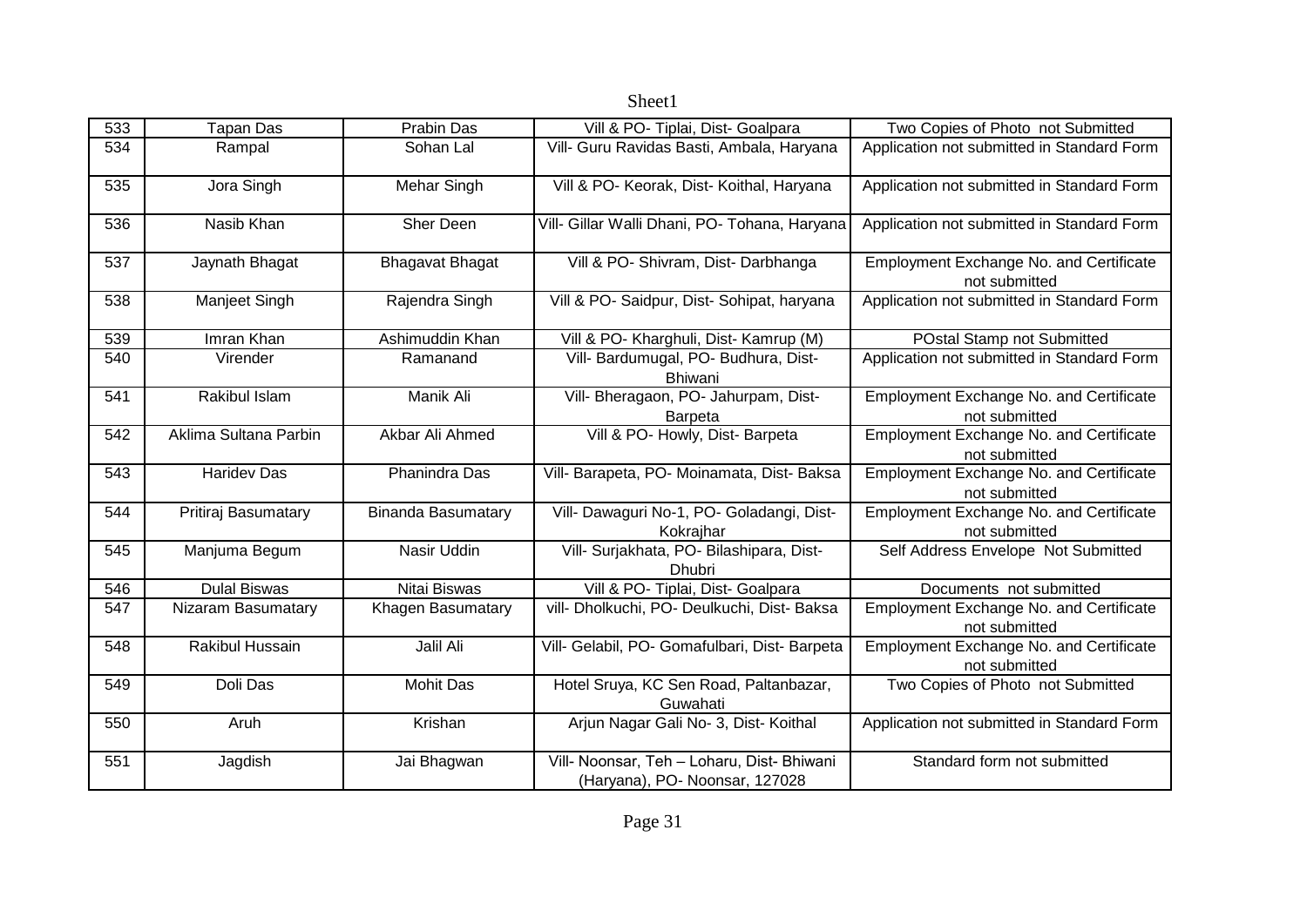|     |                        |                       | OIICCLI                                         |                                                |
|-----|------------------------|-----------------------|-------------------------------------------------|------------------------------------------------|
| 552 | <b>Bijender Singh</b>  | Laxmi Narayan         | Vill- Allaudinpur, PO- Budhera, Teh Loharu,     | Standard form not submitted                    |
|     |                        |                       | Dist- Bhiwani, State- Haryana                   |                                                |
| 553 | Sita Ram               | Darshan Singh         | VPO-Lehrian, Dist- Yatchabad Tch Tohana,        | Standard form not submitted                    |
|     |                        |                       | State-Haryana, 125106                           |                                                |
| 554 | Deepjyoti Ray          | Girish Ray            | Vill- Adlaguri, PO- Adlaguri, Dist-             | Single Photo Submitted and Standard form       |
|     |                        |                       | Bongaigaon, State-Assam, 783392                 | not properly fillup                            |
| 555 | Jaykanta Kalita        | <b>Babul Kalita</b>   | Milanpur, Kachari Salmari, PO & PS- Rangia,     | <b>Employment Exchange No. and Certificate</b> |
|     |                        |                       | Dist-Kamrup (R)                                 | not submitted and postal stamp not given       |
| 556 | Mrigen Chandra Ray     | Rajen Chandra Ray     | Vill- Adlaguri, PO- Adlaguri, Dist-             | Single photo and standard form not properly    |
|     |                        |                       | Bongaigaon, State-Assam, 783392                 | fillup                                         |
| 557 | Dwipjyoti Bezbaruah    | Lakshi Bezbaruah      | Vill+po- Nizbahjari, Dist- Nalbari, Pin-781334, | Employment Exchange No. and Certificate        |
|     |                        |                       | Assam                                           | not submitted                                  |
| 558 | Sunita Prasad          | Ramji Prasad          | Vill- Gossaigaon, Uttar Para, PO-               | Employment Exchange No. and Certificate        |
|     |                        |                       | Gossaigaon, Dist- Kokrajhar                     | not submitted                                  |
| 559 | Protima Chetry         | Madan Chetry          | Vill- Gossaigaon, Uttarpara, PO-                | Employment Exchange No. and Certificate        |
|     |                        |                       | Gossaigaon, Dist- Kokrajhar, Assam              | not submitted                                  |
| 560 | Mohibar Rahman         | Motiur Rahman         | Vill- Chata, PO- Paschim Mazdia, Dist-          | Under Age                                      |
|     |                        |                       | Barpeta, Assam, 781305                          |                                                |
| 561 | Phulmani Kalita        | <b>Tapan Kalita</b>   | Vill- Dharampur (Ward-6), PO- Pathsala, Dist-   | Age proof not submitted.                       |
|     |                        |                       | Barpeta, Assam, 781325                          |                                                |
| 562 | Hirak Jyoti Talukdar   | Harekrishna Talukdar  | Vill- Tapa, PO- Sarutapa, Dist- Barpeta, Pin-   | <b>Photo Not Submitted</b>                     |
|     |                        |                       | 781352, Assam                                   |                                                |
| 563 | Md. Abdul Mannan       | Md. Ennus Ali         | Vill- Shukhorjhar, PO- Dharmapur, PS-           | Employment Exchange No. and Certificate        |
|     |                        |                       | Alopati, Dist-Barpeta, Assam                    | not submitted                                  |
| 564 | Manash Pratim Goswami  | Late Maheswar Goswami | Vill- Rauli, PO- Rauli, Dist- Barpeta, Pin-     | <b>Employment Exchange No. and Certificate</b> |
|     |                        |                       | 781311, Assam                                   | not submitted                                  |
| 565 | Brajendra Chandra Deka | <b>Rantiram Deka</b>  | Vill- Manitari, PO- Rangamati, PS-              | Photo and employment registration no and       |
|     |                        |                       | Mangaldoi, Dist- Darrang, 784125, Assam         | certificate not submitted.                     |
| 566 | Sabita Sarma           | Ghanashyam Sarma      | Vill- Bapupara, PO- Agia, PS- Agia, Dist-       | Self Address Envelope Not Submitted and        |
|     |                        |                       | Goalpara, Assam                                 | one copy photo submitted                       |
| 567 | Sadanando Ray          | Abiram Ch Ray         | No 2 Barjabil, PO- Sapkata, Ps- Gossaigaon,     | <b>Employment Exchange No. and Certificate</b> |
|     |                        |                       | Dist- Kokrajhar BTAD, 783360, Assam             | not submitted and self address envelope not    |
|     |                        |                       |                                                 | submitted                                      |
| 568 | Gobinda Debnath        | Khukan Debnath        | Vill- School Reserve, PO+PS- Dhing, Dist-       | Employment Exchange No. and Certificate        |
|     |                        |                       | Nagaon, Pin-782125, Assam                       | not submitted                                  |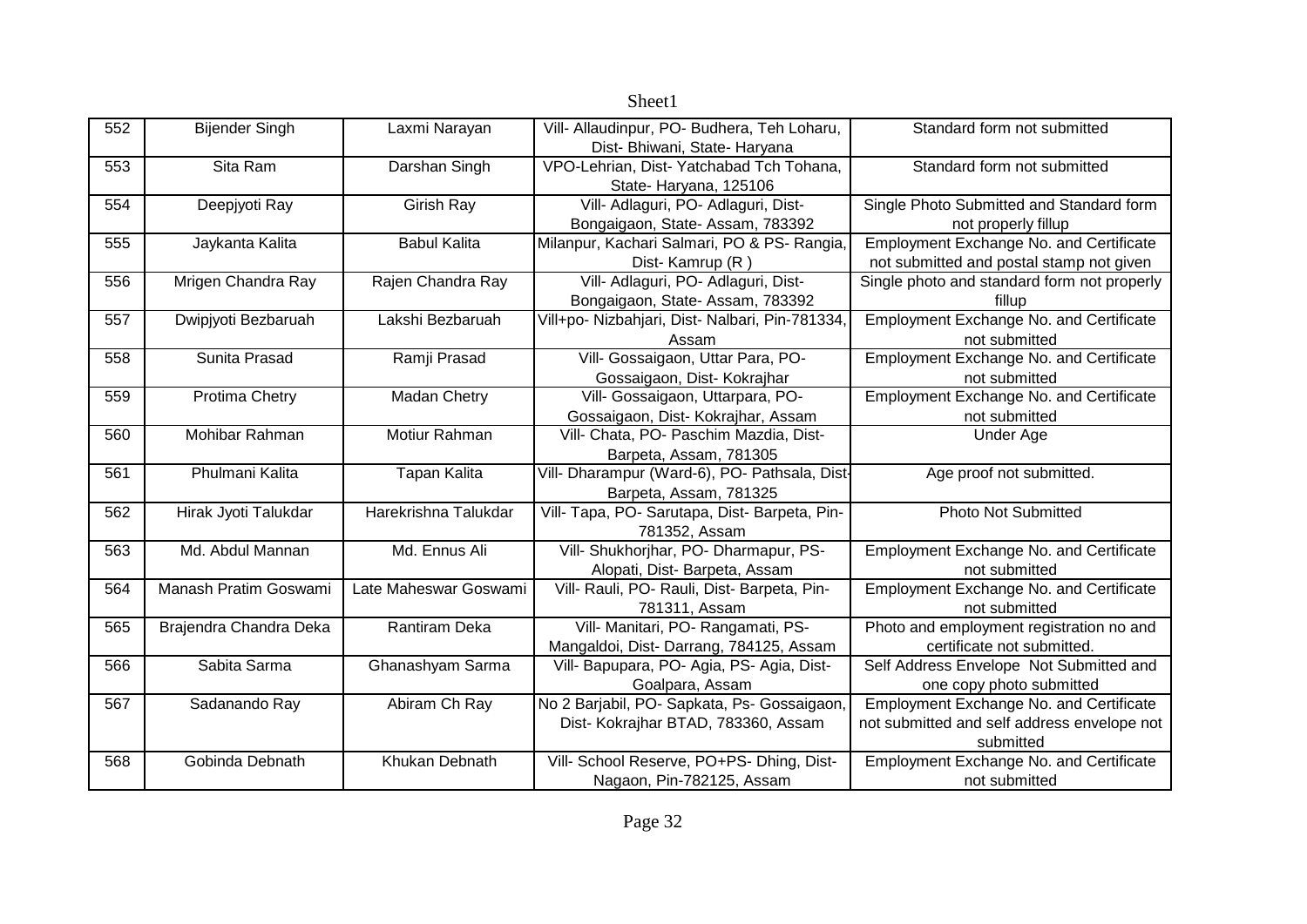|     |                       |                      | Sheet1                                                                                           |                                                                 |
|-----|-----------------------|----------------------|--------------------------------------------------------------------------------------------------|-----------------------------------------------------------------|
| 569 | Chandamita Kalita     | Late Siba Ram kalita | Vill- Jyoti Town, Ward No 20, Near B.T.<br>College, PO-Santinagar, Pin-781314,<br>Barpeta, Assam | Single Photo Submitted                                          |
| 570 | Mamani Das            | <b>Trilochan Das</b> | Vill- Chaibari, PO- Pub- Rehabari, Dist-<br>Barpeta, Pin-781329, Assam                           | Employment Exchange No. and Certificate<br>not submitted        |
| 571 | Hanif Khan            | Siddique Khan        | Vill- Chungarbari, PO- Adabari, Dist- Nalbari,<br>Assam, 781126                                  | <b>Employment Exchange No. and Certificate</b><br>not submitted |
| 572 | Nayan Mani Das        | Mahananda Das        | Vill- Rayat Para, PO+Dist- Barpeta, Pin-<br>781301, Assam                                        | Self Address Envelope Not Submitted                             |
| 573 | Jamir Ahmed Hasan     | Lalchand Ali Ahmed   | Vill- Ata Gaon, PO- Sarutapa, Dist- Barpeta,<br>Pin-781352, Assam                                | Self Address Envelope Not Submitted                             |
| 574 | Md. Aktar Hussain     | Md Jahur Uddin       | Vill- Haripur Chakpara, PO- Bahari Hat, Dist-<br>Barpeta, Pin-781302, Assam                      | Self Address Envelope Not Submitted                             |
| 575 | Sanjay Boro           | <b>Tiken Boro</b>    | Vill- Maripur, PO- Rampur (Dekapara) Dist-<br>Barpeta, Pin-781375, Assam                         | <b>Employment Exchange No. and Certificate</b><br>not submitted |
| 576 | Kamal Ch. Talukdar    | Rameshwar Talukdar   | Vill- Chutia para, PO- Bhella, Dist- Barpeta,<br>Pin-781309, Assam                               | <b>Employment Exchange No. and Certificate</b><br>not submitted |
| 577 | <b>Mridul Patgiri</b> | Bhabananda Patgiri   | Vill- Odlaguri, PO- Odalguri, Dist- Barpeta,<br>Pin-781325, Assam                                | <b>Employment Exchange No. and Certificate</b><br>not submitted |
| 578 | Kamal Ray             | Mana Mahan Ray       | Vill+PS- Nowapara No 1, Dist- Bongaigaon,<br>Pin-783392, Assam                                   | Employment Exchange No. and Certificate<br>not submitted        |
| 579 | Subhash Ramchiary     | Rajani Ramchiary     | Vill- Niz-Sathi Samuka, PO- Sathisamuka,<br>Dist- Barpeta, Pin-781355, Assam                     | <b>Photo Not Submitted</b>                                      |
| 580 | <b>Shewly Mondal</b>  | Haripada Mondal      | Vill- Katajhar Pather, PO- Katajhar, PS-<br>Barpeta Road, Dist- Barpeta, Pin-781315,<br>Assam    | Single Photo Submitted                                          |
| 581 | Mani Mohan Mandal     | Hari Pada Mandal     | Vill- Jharbishpani, PO- Jharbishpani, Dist-<br>Chirang, Pin-783390, Assam                        | Employment Exchange No. and Certificate<br>not submitted        |
| 582 | Lokeswar Kalita       | <b>Nirmal Kalita</b> | Vill- 1 No. Amjuli, PO- 1 No. Amjuli, Dist-<br><b>Udlaguri BTAD</b>                              | <b>Educational Documents Not Submitted</b>                      |
| 583 | Lakhyan Das           | Lt. Arjun Das        | Vill- Bilartarihati, Barpeta, PO- Barpeta, Dist-<br>Barpeta, Pin-781301, Assam                   | <b>Employment Exchange No. and Certificate</b><br>not submitted |
| 584 | Suradevi Das          | Nareswar Das         | Vill- Howlighat, PO- Mukalmua, PS-<br>Mukalmua, Dist- Nalbari, Assam                             | Single photo and self address envelope not<br>submitted         |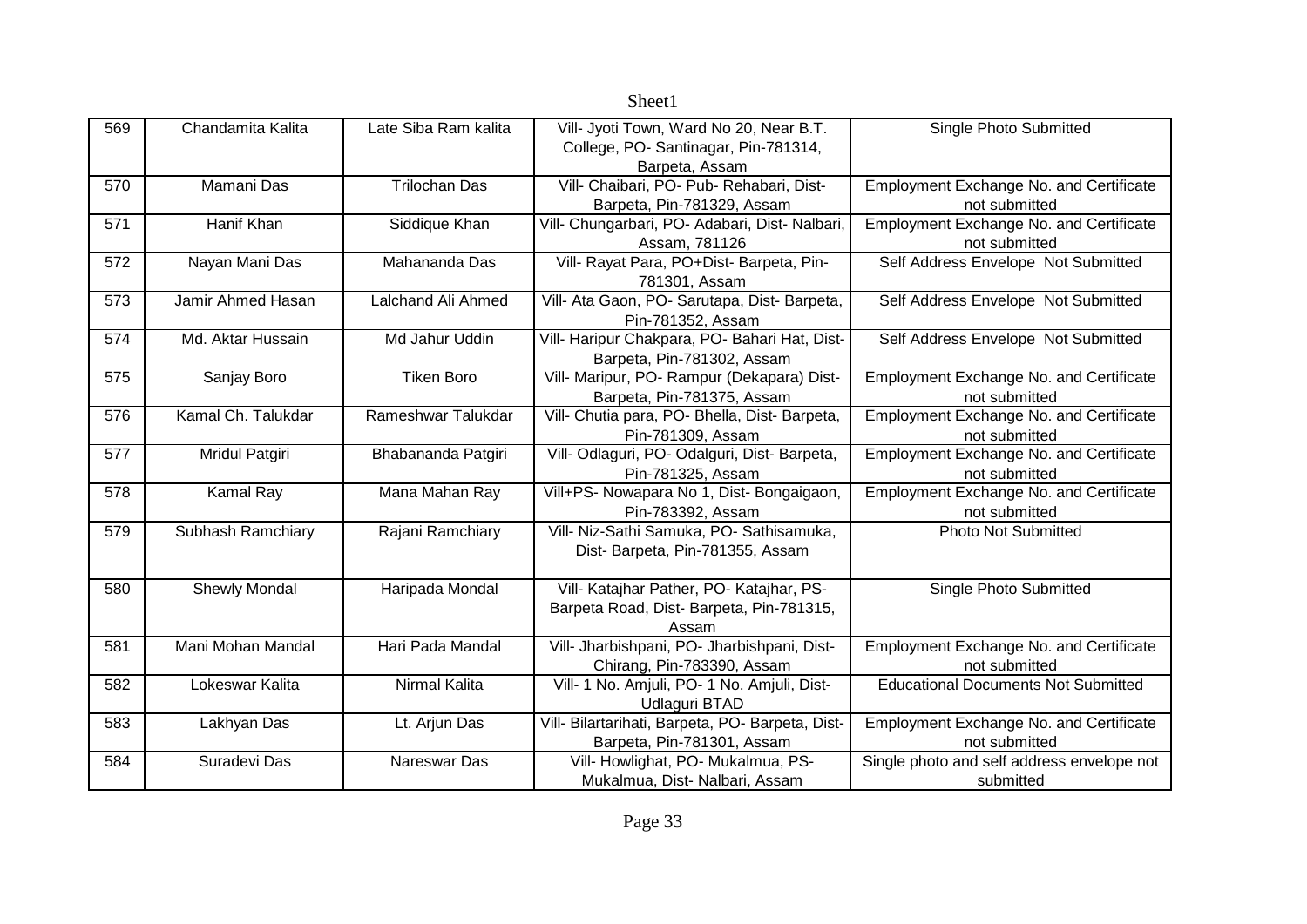|     | pheel                       |                          |                                              |                                                |  |
|-----|-----------------------------|--------------------------|----------------------------------------------|------------------------------------------------|--|
| 585 | <b>Bubul Deury</b>          | Saneswar Dewry           | Vill- Fingua, PO- Chaparbori, Dist- Barpeta, | Employment exchange registration no not        |  |
|     |                             |                          | Pin-781352, Assam                            | clearly mention and certificate not enclosed.  |  |
|     |                             |                          |                                              |                                                |  |
| 586 | Jaikaran                    | Mahaveer                 | Vill- Patikara, PO- Narnaul, Dist-           | Standard form not submitted                    |  |
|     |                             |                          | Mohindergarh, Harayana                       |                                                |  |
| 587 | <b>Thaneswar Basumatary</b> | Late Tapeswar Basumatary | Karbipath H/No-1, Bamunimaidan-21, Dist-     | <b>Photo Not Submitted</b>                     |  |
|     |                             |                          | Kamrup, Ghy-21                               |                                                |  |
| 588 | <b>Brajen Ray</b>           | Dhaneswar Ray            | Vill- Kathalguri, PO- Adlaguri, Dist-        | Employment Exchange No. and Certificate        |  |
|     |                             |                          | Bongaigaon, Pin-783392, Assam                | not submitted                                  |  |
| 589 | <b>Gautam Das</b>           | <b>Biren Das</b>         | Vill- Pub Pipla, PO- Nityananda, Dist-       | Employment Exchange No. and Certificate        |  |
|     |                             |                          | Barpeta, Pin-781329, Assam                   | not submitted                                  |  |
| 590 | <b>Tarun Das</b>            | Late Joynath Das         | Vill- Madhupur, PO- Aibheti, Dist- Nagaon,   | Standard form not submitted                    |  |
|     |                             |                          | PS- Jajori                                   |                                                |  |
| 591 | Ajoy Sarkar                 | Nripen Sarkar            | Vill- Deohati (Bhatipara), PO- Deohati, Pin- | Employment Exchange No. and Certificate        |  |
|     |                             |                          | 783384, Assam                                | not submitted                                  |  |
| 592 | Vikram Kumar                | Suresh Pd. Singh         | At- Kamasthan, PO- Kabira, PS- Salukhua,     | <b>Educational Documents Not Submitted and</b> |  |
|     |                             |                          | Dist-Saharsa                                 | Employment Registration no not submitted       |  |
|     |                             |                          |                                              |                                                |  |
| 593 | Rambai                      | Pawan Kumar              | Vill- Sanyarwas, Teh Ch. Dadri, Dist-        | Standard form not submitted                    |  |
|     |                             |                          | Bhiwani, State- Haryana, 127042              |                                                |  |
| 594 | Nasir Uddin Sk              | Haydar Ali               | Vill- Padmabil, PO- Gossaigaon, PS-          | Single Photo Submitted                         |  |
|     |                             |                          | Gossaigaon, Dist- Kokrajhar, Pin-783360,     |                                                |  |
|     |                             |                          | Assam                                        |                                                |  |
| 595 | Rajibul Islam               | Abdus Soban              | Vill- Kumullipara, PO- Garemari, Dist-       | <b>Under Age</b>                               |  |
|     |                             |                          | Barpeta, Pin-781314, Assam                   |                                                |  |
| 596 | Hemanta Das                 | Satyaram Das             | Vill+po- Gobardhana, Dist- Baksa, Assam      | <b>Photo Not Submitted</b>                     |  |
| 597 | Anil Nath                   | Late Bhagaban Nath       | Vill- Doulasal, PO- Doulasal, Dist- Nalbari, | Employment Exchange No. and Certificate        |  |
|     |                             |                          | Pin-781312, Assam                            | not submitted                                  |  |
| 598 | Sourav Jyoti Das            | Chatradhar Das           | Vill- Majarhati (L.N. Road), PO and Dist-    | Photo and employment registration no and       |  |
|     |                             |                          | Barpeta, Pin-781301, Assam                   | certificate not submitted.                     |  |
| 599 | Tafjul Ali                  | Lukman Ali               | Vill- Purba Kathal Muri, PO- Baghmara        | Employment Exchange No. and Certificate        |  |
|     |                             |                          | Bazar, Dist- Barpeta, Pin-781328, Assam      | not submitted                                  |  |
| 600 | Surender Kumar              | Satbir Singh             | Vill- Bhindawas, PO- Bilochpura Teh          | Standard form and documents not submitted.     |  |
|     |                             |                          | Matanhail, Dist- Thajjar, Haryana, 124109,   |                                                |  |
|     |                             |                          | Assam                                        |                                                |  |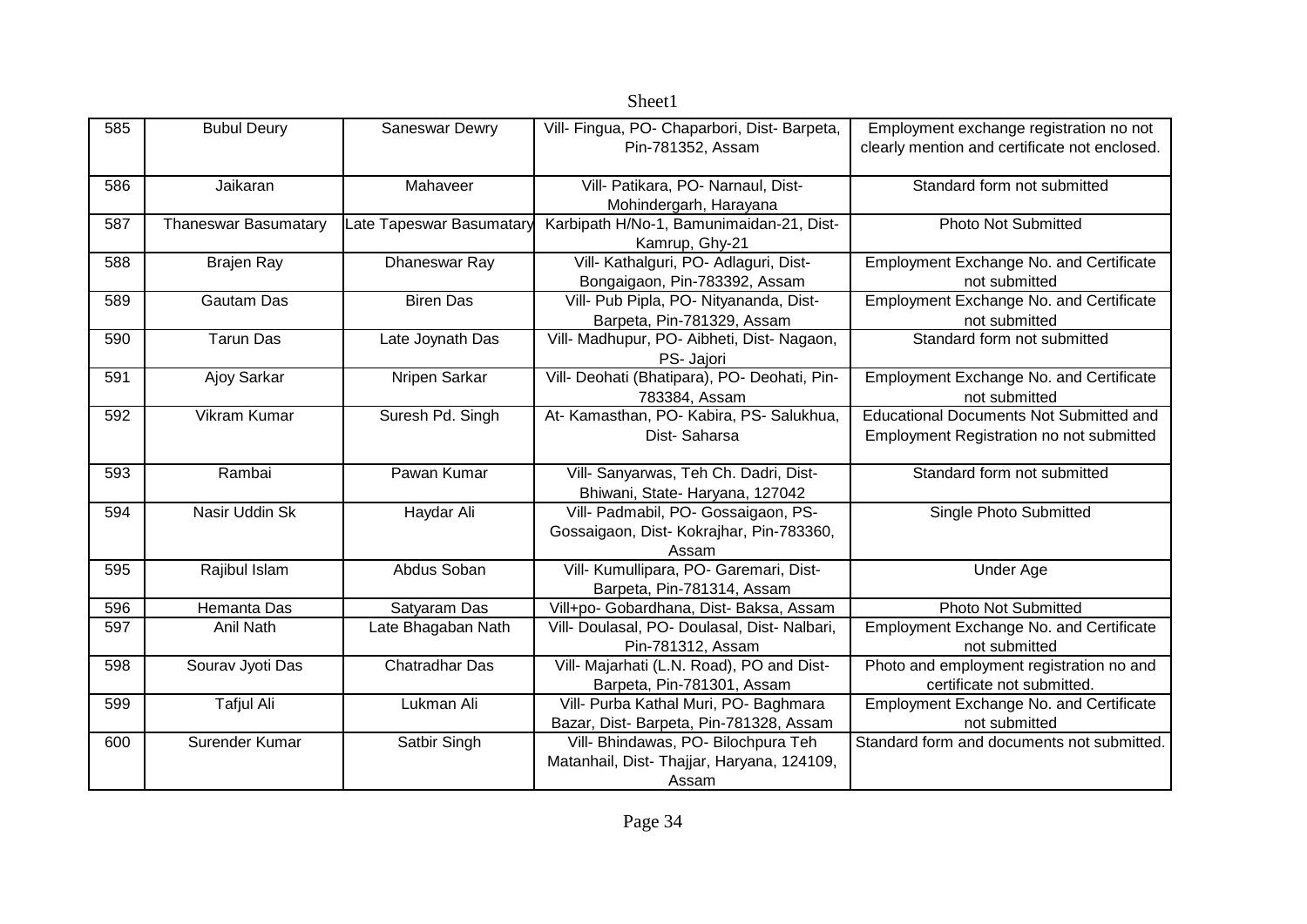| 601 | Gopen Kalita            | <b>Bipin Kalita</b>    | Vill- Sadrapara, PO- Darakh, PS- Dudhnoi,    | Single Photo Submitted                         |
|-----|-------------------------|------------------------|----------------------------------------------|------------------------------------------------|
|     |                         |                        | Dist- Goalpara, Assam, 783124                |                                                |
| 602 | Prativa Das             | Late Dharmeswar Das    | Vill- Dhupguri, PO- Simlaguri, Dist- Baksa,  | Single photo and employment exchange not       |
|     |                         |                        | Assam                                        | not submitted.                                 |
| 603 | <b>Mangal Swargiary</b> | Lt. Santiram Swargiary | Vill- Baganpara (Benchimari), PO-            | Single photo and self address envelope not     |
|     |                         |                        | Baganpara, PS- Barbari, Dist- Baksa BTAD,    | submitted                                      |
|     |                         |                        | Pin-781344, Assam                            |                                                |
| 604 | San Deep                | Ramesh Kumar           | VPO- Imwgarh (Mcham), Teh-Meham, Dist-       | Standard form not submitted                    |
|     |                         |                        | Rohtak, Haryana                              |                                                |
| 605 | Jai Bhagwan             | Sh. Kishna             | VPO- Nogawan Teh or Diss Jmajjar,            | Standard form not submitted                    |
|     |                         |                        | Haryana, 124106                              |                                                |
| 606 | Nandeswar Ray           | <b>Bhadreswar Ray</b>  | Vill- Kandulimari, PO- Chakapara, PS-        | <b>Employment Exchange No. and Certificate</b> |
|     |                         |                        | Bongaigaon, Dist-Bongaigaon                  | not submitted                                  |
| 607 | Akadashi Roy            | Montu Roy              | Vill- Dalgaon, Dist- Kokrajhar, PO-          | <b>Employment Exchange No. and Certificate</b> |
|     |                         |                        | Gossaigaon, Assam`                           | not submitted                                  |
| 608 | Jabamani Baro           | Meneswar Boro          | Vill- Pathalikuchi, PO- Dwarkuchi, PS-       | Documents not submitted.                       |
|     |                         |                        | Tamulpur, Dist- Baksa BTAD, Assam            |                                                |
| 609 | Hirak Jyoti Goswami     | Aswini Goswami         | Vill- Lokhra Road, Survey, Shiv Mandir Path, | Documents of age proof not submitted.          |
|     |                         |                        | Ghy-40, Assam                                |                                                |
| 610 | Rakesh Kumar Mandal     | Pranballav Mandal      | Vill- Pukhuripar, PO- Alikash, PS-           | Documents of age proof not submitted.          |
|     |                         |                        | Chhaygaon, Dist- South Kamrup, Pin-781137    |                                                |
|     |                         |                        |                                              |                                                |
| 611 | Ravi Gupta              | Rajesh Shah            | House No 4901, Goli No-176, Ward No-6, E-    | Standard form not submitted                    |
|     |                         |                        | Block, Parvatiya Colony Part-2, Near Petrol  |                                                |
|     |                         |                        | Pump, Faridabad, Haryana                     |                                                |
| 612 | Parveen Kumar           | Sher Shingh            | Vill- Patikara, PO- Narnaul, Dist-           | Standard form not submitted                    |
|     |                         |                        | Mohindergarh, Harayana                       |                                                |
| 613 | Ramphal Singh           | Raghubir Singh         | VPO- Haibatpur, Teh Narnaund, Dist- Hisar,   | Standard form not submitted                    |
|     |                         |                        | State-Haryana, 125039                        |                                                |
| 614 | <b>Bhan Singh</b>       | Shri Maniram           | Bhan Singh, VPO- Rasiwas Tehsil Ch Padri,    | Standard form not submitted                    |
|     |                         |                        | Dist- Bhiwani, State- haryana, Pin-127021    |                                                |
|     |                         |                        |                                              |                                                |
| 615 | Mukesh                  | <b>Rizak</b>           | VPO- Lohani, Dist- Bhiwani, State- Haryana,  | Standard form not submitted                    |
|     |                         |                        | Pin-127021                                   |                                                |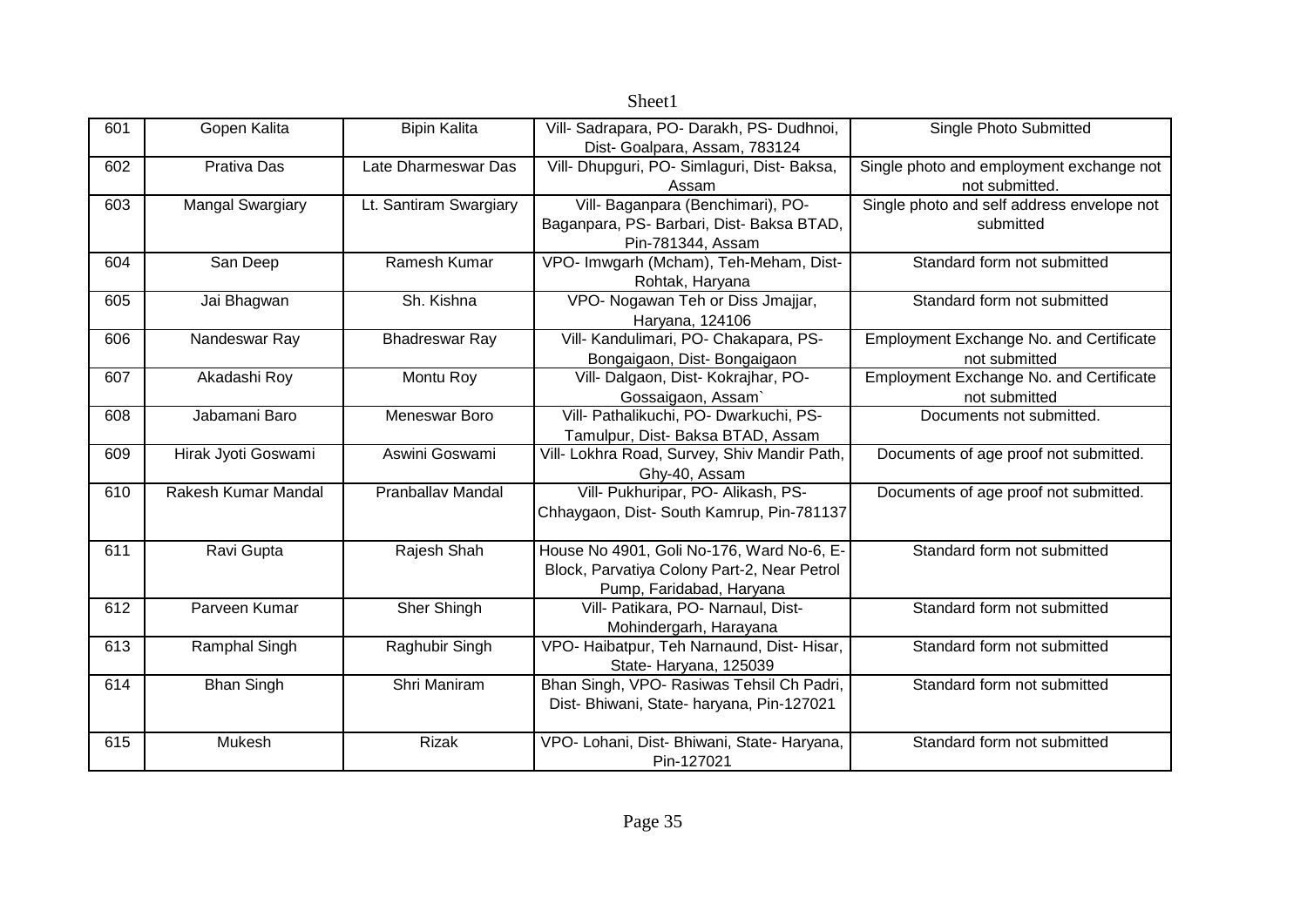|     |                     |                         | Sheet1                                          |                                                |
|-----|---------------------|-------------------------|-------------------------------------------------|------------------------------------------------|
| 616 | Pawan Kumar         | Dharambir Sharma        | Vill- Sanyarwas, Pana- Nalpilan, Teh-Ch.        | Standard form not submitted                    |
|     |                     |                         | Dadri, Dist- Bhiwani, State- Haryana            |                                                |
| 617 | Sarita Devi         | Satya Pal               | VPO- Samaspur, Teh-Charkhi Dadri, Dist-         | Standard form not submitted                    |
|     |                     |                         | Bhiuani, State- Haryana, 127306                 |                                                |
| 618 | Dhaneswar Choudhury | Lt. Durgeswar Choudhury | Vill- Gobardal, PO- Gobardal, Dist- Nalbari,    | Self Address Envelope Not submitted and        |
|     |                     |                         | Pin-781370                                      | single photo submitted                         |
| 619 | Dipjyoti Ray        | Ashim Chandra Ray       | Vill+PO- Aolaguri, PS- Manikpur, Dist-          | Self Address Envelope Not submitted and        |
|     |                     |                         | Bongaigaon, Pin-783392                          | single photo submitted                         |
| 620 | Abhishek Bharadwaz  | Dhananjay Das           | Vill- Ambarihati, PO and Dist- Barpeta, Pin-    | Single Photo Submitted                         |
|     |                     |                         | 781301, Assam                                   |                                                |
| 621 | <b>Kiran Das</b>    | <b>Biren Das</b>        | Vill- Ganakkuchi, Ward No 22, PO-               | Postal stamp not submitted                     |
|     |                     |                         | Ganakkuchi, Dist- Barpeta, Pin-781314,          |                                                |
|     |                     |                         | Assam                                           |                                                |
| 622 | Shobha Saini        | Shripal Saini           | VPO- Haripura, Teh Kalayat, Dist- Koithal,      | Standard form not submitted                    |
|     |                     |                         | 136617                                          |                                                |
| 623 | Diljit Kakati       | Brajen Kakati           | Vill- Muguria, PO- Muguria, Dist- Barpeta,      | Employment Exchange No. and Certificate        |
|     |                     |                         | Pin-781325, Assam                               | not submitted                                  |
| 624 | <b>Mukut Das</b>    | Simbhu Ram Das          | Vill- Kayakuchi, PO- Ghograpar, Dist-           | Employment Exchange No. and Certificate        |
|     |                     |                         | Nalbari, 781369, Assam                          | not submitted                                  |
| 625 | <b>Aminul Hoque</b> | Darog Ali               | Vill- Mouripam, PO- Mandia, Dist- Barpeta,      | Photo Not Submitted                            |
|     |                     |                         | Pin-781308, Assam                               |                                                |
| 626 | Manash Pratim Dutta | <b>Himen Dutta</b>      | Vill- Chowdhapunia, PO- Panbari, PS-            | <b>Employment Exchange No. and Certificate</b> |
|     |                     |                         | Narayanpur, Dist- Lakhimpur, Pin-784164         | not submitted                                  |
| 627 | Sanjay Nath         | Rajkumar Nath           | Vill- Harmoti Kathani, PO- Merbil, Dist-        | Postal stamp not submitted                     |
|     |                     |                         | Lakhimpur, Pin-784160, Assam                    |                                                |
| 628 | <b>Bipin Nath</b>   | <b>Tankeswar Nath</b>   | Vill- No 1 Barpukhuri, PO- Jahamari, PS-        | Self Address Envelope Not Submitted            |
|     |                     |                         | Thelamara, Dist-Sonitpur                        |                                                |
| 629 | Limi Kalita         | Uday Kalita             | Batikhuria, Bhella, Barpeta, 781309, Assam      | Single Photo Submitted                         |
|     |                     |                         |                                                 |                                                |
| 630 | <b>Utpal Barman</b> | Upen Barman             | Vill- Kalongpar, PO- Hahara, PS- Sonapur,       | Single Photo Submitted                         |
|     |                     |                         | Dist- Kamrup (Metro), Pin-782402                |                                                |
| 631 | Kisan Jit Barman    | Chandra Kanta Barman    | Vill- Kaljhar, PO- Barbala, Dist- Barpeta, Pin- | Self Address Envelope Not Submitted            |
|     |                     |                         | 781316, Assam                                   |                                                |
|     |                     |                         |                                                 |                                                |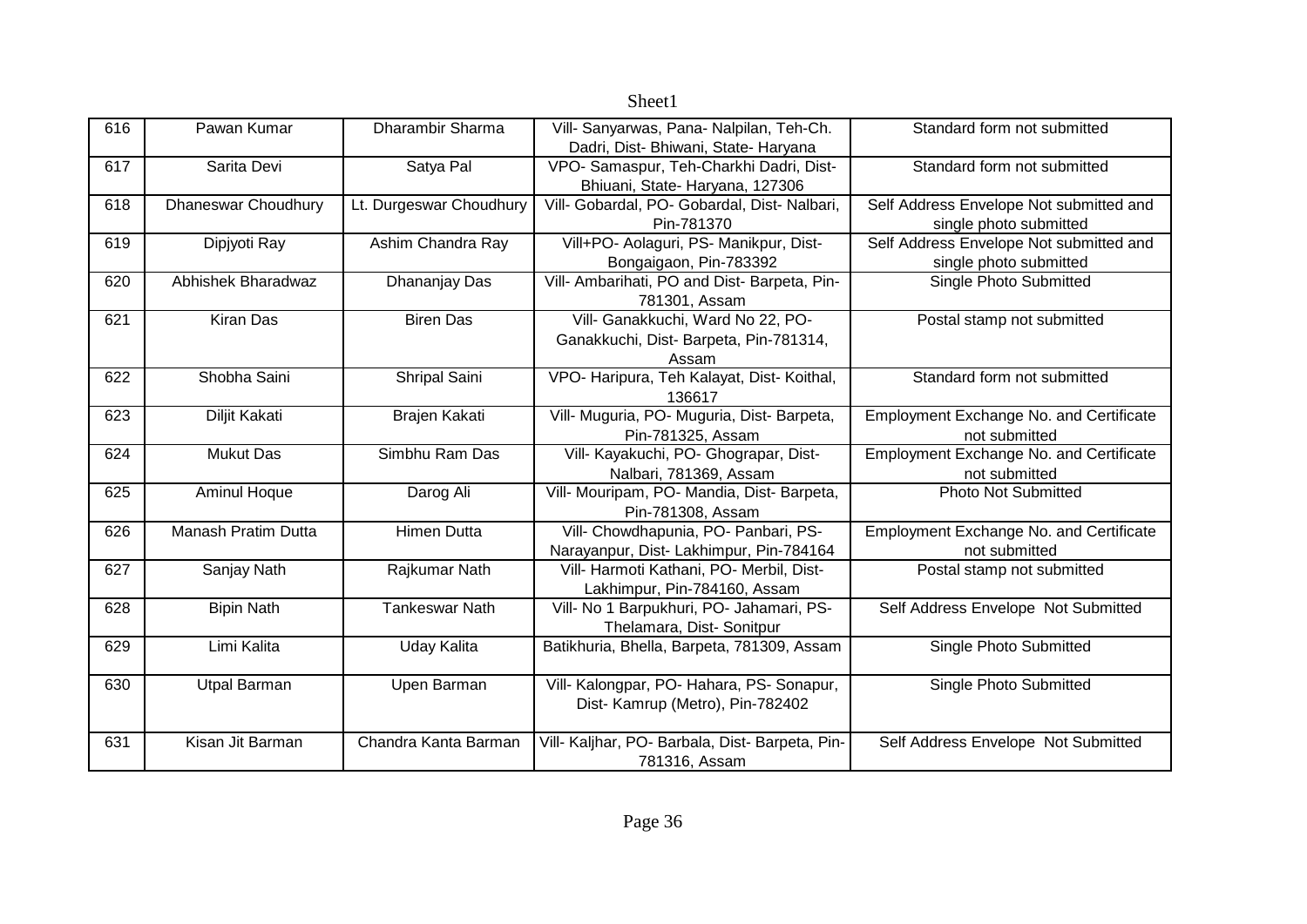|     |                      |                    | Sheet1                                                                                                                           |                                                          |
|-----|----------------------|--------------------|----------------------------------------------------------------------------------------------------------------------------------|----------------------------------------------------------|
| 632 | Bangali Das          | Guru Ravi Das      | Vill- Bharatpur, PO- Paira Mati Sonu, Jamui                                                                                      | Self Address Envelope Not Submitted                      |
| 633 | Rajender             | Sh. Rotash         | Vill- Hayatpur, PO- Garhi Harsaru, Dist-<br>Gurgaon, Haryana                                                                     | Standard form not submitted                              |
| 634 | Benu Dhar            | Kuti Ranjan Dhar   | G.B. English Academy, Old Market, PO-<br>Basar, PS- Basar, Dist- West Siang,<br>Arunachal Pradesh-791101                         | Standard form not submitted                              |
| 635 | Sanjay Talukdar      | Jyotish Talukdar   | Vill- Kekankuchi, PO- Kekankuchi, Dist-<br>Nalbari, PO- Mukalmua                                                                 | Employment Exchange No. and Certificate<br>not submitted |
| 636 | Dwipen Madahi        | Late Ananda Madahi | Vill- Jarabari, PO- Jalegaon, PS- Simla, Dist-<br>Baksa, 781373, Assam                                                           | Employment Exchange No. and Certificate<br>not submitted |
| 637 | <b>Gopal Shaw</b>    | Raghu Shaw         | Gossaigaon Railway Colony, W/No-3, PO &<br>PS- Gossaigaon, Dist- Kokrajhar BTAD                                                  | Employment Exchange No. and Certificate<br>not submitted |
| 638 | Rafikul Islam        | <b>Abdul Latif</b> | Vill- Barigaon, PO- Hengalpara, Dist-<br>Darrang, Pin-784148                                                                     | Employment Exchange No. and Certificate<br>not submitted |
| 639 | Tulika Bhuyan        | Ghanashyam Bhuyan  | Bankshi Talukdar, H.No 6, Ganeshguri,<br>Nayanpur, Guwahati                                                                      | Employment Exchange No. and Certificate<br>not submitted |
| 640 | <b>Hemanta Shill</b> | <b>Gokul Shill</b> | Vill+PO- Manikpur, Dist- Bongaigaon, Pin-<br>783392                                                                              | Standard form not submitted                              |
| 641 | Nayan Jyoti Barman   | Sankar Barman      | Vill- Paikarkuchi, PO- Sondha, Dist- Nalbari,<br>781337, Assam                                                                   | Self Address Envelope Not Submitted                      |
| 642 | <b>Rahul Das</b>     | <b>Pramod Das</b>  | Vill- Barsimala, PO- Golibandha, Dist-<br>Barpeta, Pin-781375, Assam                                                             | Employment Exchange No. and Certificate<br>not submitted |
| 643 | Ram Prasad Sharma    | Rohini Sharma      | Vill- Shillony Bongal, PO- Shillony, Pin-<br>784101, Dist- Sonitpur, Assam                                                       | Employment Exchange No. and Certificate<br>not submitted |
| 644 | Devender Singh       | Amar Singh         | H. No 168, W. No 5, Shiv Colony Sohna<br>(GGN)                                                                                   | Standard form not submitted                              |
| 645 | Anisuz Zaman         | Abdur Rukes Ali    | Vill- Mairajhar Gaon, PO- Mairajhar Gaon,<br>Pin-781315, Assam                                                                   | Employment Exchange No. and Certificate<br>not submitted |
| 646 | <b>Bikash Medhi</b>  | Bhupen Medhi       | Vill- Haribhanga, PO- Haribhanga, Dist-<br>Nalbari, Pin-781378, Assam                                                            | Employment Exchange No. and Certificate<br>not submitted |
| 647 | Aman Deep Sharma     | Nandlal Sharma     | House No 905/5, Shiv Colony, Behin HDFC/<br>ICICI Bank, Opp Bhop Singh Advocate<br>House Sohna, Dist- Gurgaon Haryana,<br>122103 | Standard form not submitted                              |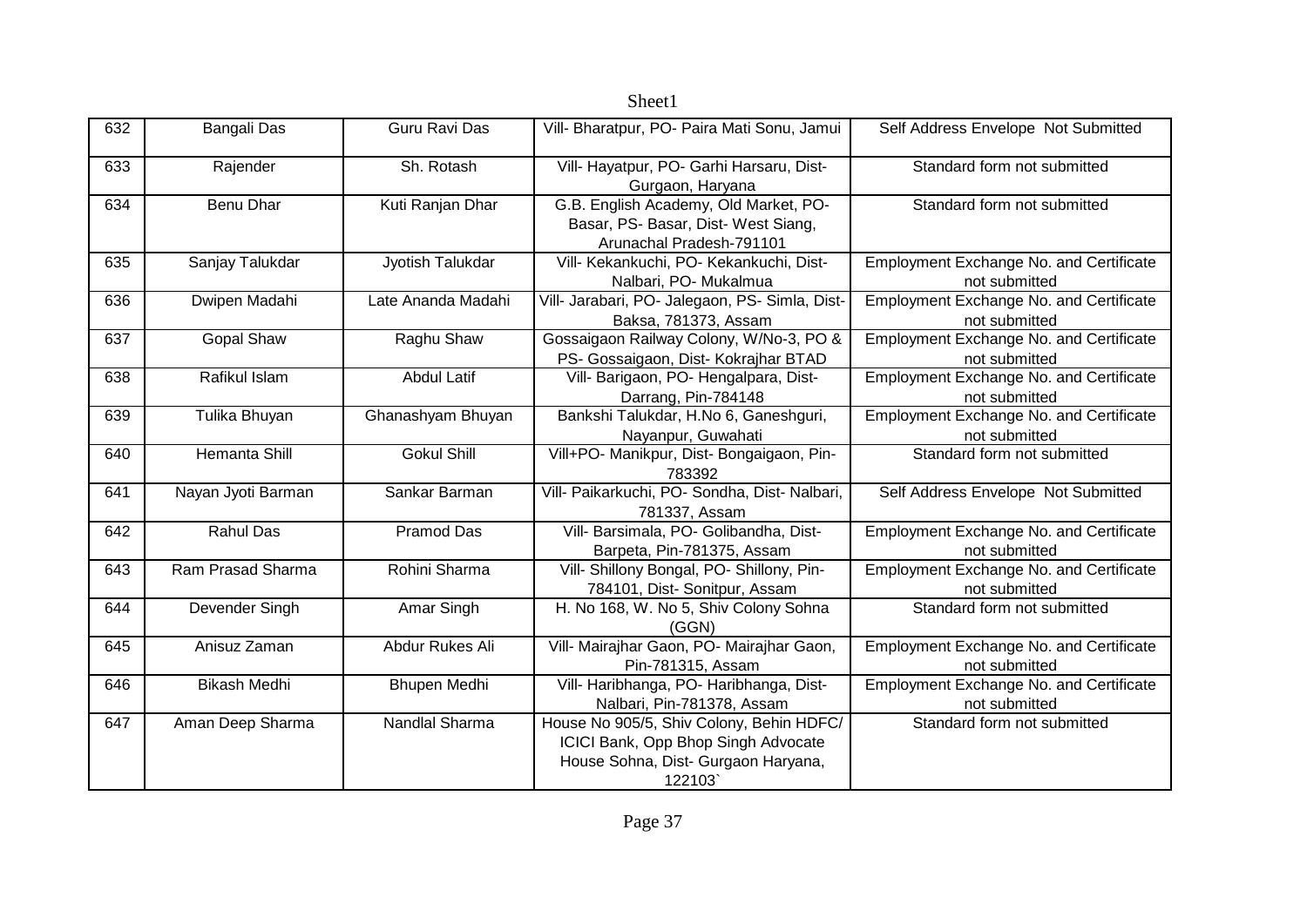| 648 | <b>Biki Dutta</b>    | Madhu Dutta              | Barpeta Road, Kalahabhanga, W.D. No-3,           | <b>Employment Exchange No. and Certificate</b> |
|-----|----------------------|--------------------------|--------------------------------------------------|------------------------------------------------|
|     |                      |                          | Dist-Barpeta, Assam                              | not submitted                                  |
| 649 | Jitu Moni Das        | Mahendra Das             | Vill- Datara, PO- Suliakata, Dist- Barpeta, Pin- | Photo and postal stamp not submitted.          |
|     |                      |                          | 781317, Assam                                    |                                                |
| 650 | Harekrishna Saikia   | <b>Bhadreswar Saikia</b> | Vill- Patidarrang, PO- Patidarrang, PS-          | <b>Photo Not Submitted</b>                     |
|     |                      |                          | Sipajhar, Dist-Darrang, Pin-784147               |                                                |
| 651 | Nabajit Pathak       | Daloi Ram Pathak         | Vill- Mathurapur (Khalihaguri), PO- Tihu, Dist-  | <b>Photo Not Submitted</b>                     |
|     |                      |                          | Nalbari, Pin-781371, Assam                       |                                                |
| 652 | Pritthi Raj Baro     | Late Bhalo Ram Baro      | Vill- Narua No1, PO- Narua No1, Dist-            | Photo and self address envelope not            |
|     |                      |                          | Nalbari, Pin-781138, Assam                       | submitted.                                     |
| 653 | Lakhinarayan Nath    | <b>Binod Nath</b>        | Vill- Domani, PO+PS- Matia, Dist- Goalpara,      | Signature is missing at standard form.         |
|     |                      |                          | Pin-783125, Assam                                |                                                |
| 654 | <b>Bitupan Nath</b>  | Dharmeswar Nath          | Vill+PO- Sapmari, Dist- Morigaon, PS-            | Employment Exchange No. and Certificate        |
|     |                      |                          | Morigaon, Pin-782104, Assam                      | not submitted                                  |
| 655 | Ritumoni Kumar       | Nareswar Kumar           | Vill- Balisatra, PO- Balisatra, PS- Kayan, Dist- | Single Photo Submitted                         |
|     |                      |                          | Kamrup(R), Pin-781350, Assam                     |                                                |
| 656 | Joyprokash Singha    | Ranjit Kumar Singha      | Vill- Dakshin Bidya Nagar, PO- Amtola,           | Self Address Envelope Not Submitted            |
|     |                      |                          | Hojai, Assam                                     |                                                |
| 657 | Monuj Kumar Deuri    | Badal Ch. Deuri          | Vill+PO- Bahgorah Deuri Gaon, Dist- North        | Single Photo Submitted                         |
|     |                      |                          | Lakhimpur, Pin-784161, Assam                     |                                                |
| 658 | Ombir                | Rattan Singh             | VPO- Ghirai TEH Hansi, Dist- Hisar, Haryana      | Standard form not submitted                    |
|     |                      |                          |                                                  |                                                |
| 659 | Dimpal Brahma        | Amrit Brahma             | 2 No. Bhelagaon, PO- Bijni, Dist- Chirang,       | Documents not submitted.                       |
|     |                      |                          | Pin-783390, Assam                                |                                                |
| 660 | Suresh Kumar Sarmah  | Late Bhabendra Sarmah    | Vill- Patidarrang, PO- Patidarrang, PS-          | <b>Photo Not Submitted</b>                     |
|     |                      |                          | Sipajhar, Dist-Darrang, Pin-784147               |                                                |
| 661 | Main Uddin Sikdar    | Farman Ali Sikdar        | Vill- Kathalartari, PO- Kujarpith, Dist-         | 5 Rs. Postal Stamp not submitted.              |
|     |                      |                          | Barpeta, Pin-781316, Assam                       |                                                |
| 662 | Sulabh Rajbongshi    | Late Hareswar Rajbongshi | Vill+po- Baruajani, PS- Kamalpur, Dist-          | Postal stamp not submitted                     |
|     |                      |                          | Kamrup, Pin-781380, Assam                        |                                                |
| 663 | Dwitun Wary          | Lt. Talendra Wary        | Vill- Ballimari, PO- Ballimari, PS-              | Self Address Envelope Not Submitted            |
|     |                      |                          | Gossaigaon, Dist- Kokrajhar BTAD                 |                                                |
| 664 | <b>Biman Mahanta</b> | Dadul Mahanta            | Vill- Bakarigaon, Ward No 04, PS+PO-             | Self Address Envelope Not Submitted            |
|     |                      |                          | Morigaon, Pin-782105                             |                                                |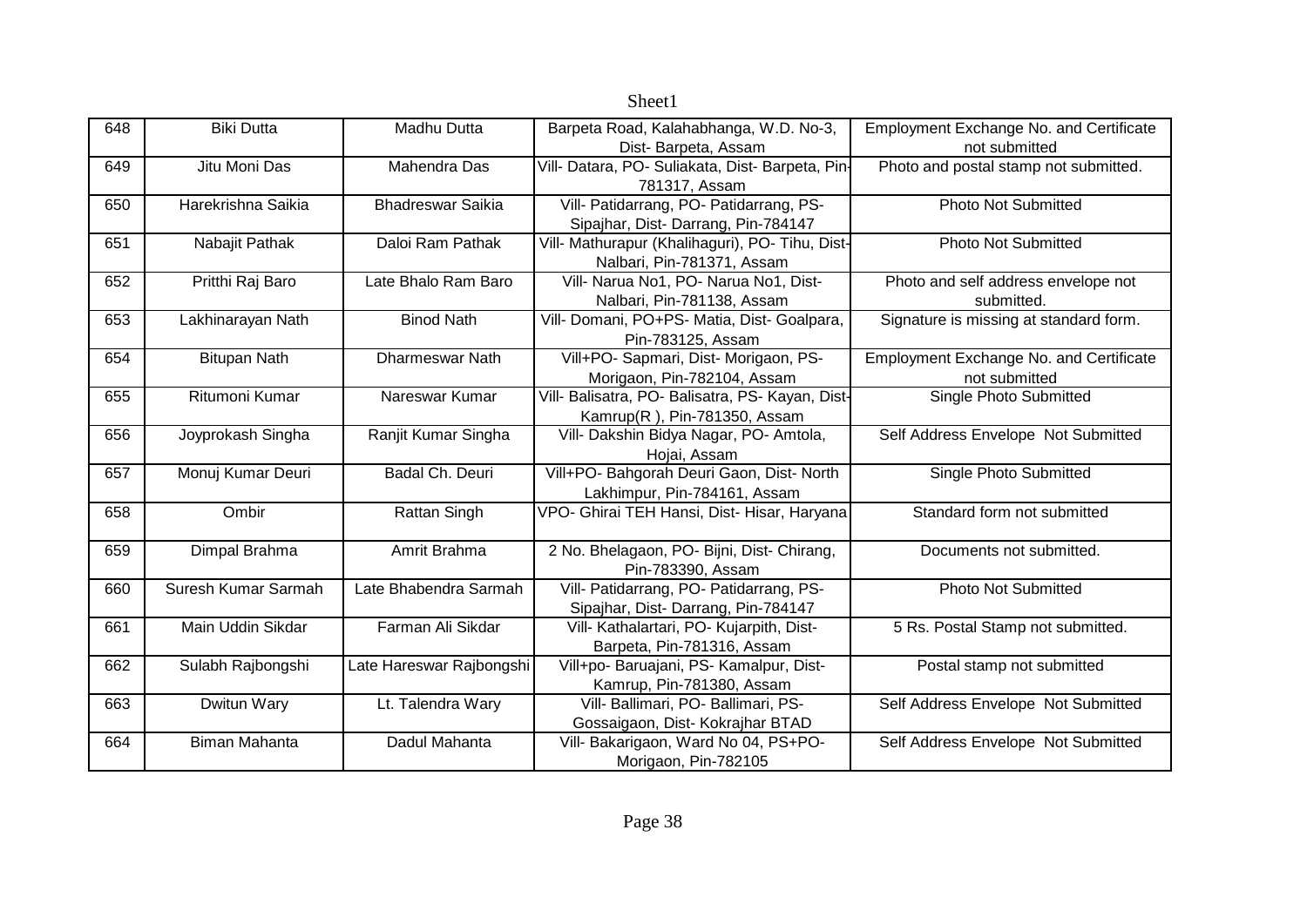|     |                           |                          | Sheet1                                         |                                                |
|-----|---------------------------|--------------------------|------------------------------------------------|------------------------------------------------|
| 665 | <b>Sharat Chandra Das</b> | Ramesh Ch Das            | Vill- Bhuluka Doba, PO- Bhuluka Doba, Dist-    | <b>Employment Exchange No. and Certificate</b> |
|     |                           |                          | Barpeta, Pin-781317, Assam                     | not submitted                                  |
| 666 | Tapan Ray                 | Manik Ray                | Vill- Suliakata, PO- Suliakata, Dist- Barpeta, | <b>Photo Not Submitted</b>                     |
|     |                           |                          | Pin-781317, Assam                              |                                                |
| 667 | Rahul Baro                | Gautam Baro              | Vill- Purba Kathalmuri, PO- Baghmara Bazar,    | Single Photo Submitted                         |
|     |                           |                          | Dist- Barpeta, Pin-781328, Assam               |                                                |
| 668 | Pratap Chandra Das        | Khagen Das               | Vill- Dakhin Kenduguri, Jugijan, Hojai,        | Employment Exchange No. and Certificate        |
|     |                           |                          | 782429                                         | not submitted                                  |
| 669 | Anil Kumar                | Dalbir Singh             | VPO- Sinsar, Teh Narwana, Dist- Jind,          | Standard form not submitted                    |
|     |                           |                          | 126116                                         |                                                |
| 670 | Biplab Jyoti Bora         | Prabin Bora              | Hatigaon Sewali Path, By Lane- Savitri Path,   | Documents not submitted.                       |
|     |                           |                          | H No3, PO+PS- Hatigaon, 781038                 |                                                |
| 671 | Partha Paul               | Lt. Prabodh Chandra Paul | Vill- Lahorijan Hanuman Mandir, PO-            | Postal stamp not submitted                     |
|     |                           |                          | Lahorijan via Bokajan, Dist- Karbinglong,      |                                                |
|     |                           |                          | 782480                                         |                                                |
| 672 | Prafulla Das              | Late Ratneswar Das       | Vill+po- Baruajani, PS- Kamalpur, Dist-        | Single Photo Submitted                         |
|     |                           |                          | Kamrup, Pin-781380, Assam                      |                                                |
| 673 | Raju Prodhani             | Ramprasad Prodhani       | Vill- Jhapusabari PT-IV, PO- South             | Employment Exchange No. and Certificate        |
|     |                           |                          | Jhapusabari, PS- Agomani                       | not submitted                                  |
| 674 | Sanjib Rabi Das           | Chatku Rabi Das          | Vill- Kaldoba PT III, PO- Agomani, Ps-         | Self Address Envelope Not Submitted            |
|     |                           |                          | Agomani, Dist- Dhubri                          |                                                |
| 675 | Omar Faruque              | Kalim uddin              | Vill- Tilpukhuri, PO- Tilpukhuri, Dist-        | Single Photo Submitted                         |
|     |                           |                          | Bongaigaon, Pin-783384                         |                                                |
| 676 | Pranab Das                | <b>Tarun Das</b>         | Vill+PO- Santipur, Dist- Baksa, PS- Barama,    | Single Photo and Postal stamp not given        |
|     |                           |                          | Pin-781349                                     |                                                |
| 677 | Nayan Mani Baishya        | Madan Baishya            | Vill+po- Angardhowa, PS- Barama, Dist-         | Single Photo and Postal stamp not given        |
|     |                           |                          | Baksa, Pin-781344                              |                                                |
| 678 | Rupam Tarafder            | Santosh Tarafder         | Vill- Barpathar, PO- Kajalgaon, PS-            | <b>Employment Exchange No. and Certificate</b> |
|     |                           |                          | Dhaligaon, Dist- Chirang, 783385               | not submitted                                  |
| 679 | Shubhan Kumar             | <b>Tara Chand</b>        | H.No-100/300, Nill- Pundrak, Dist- Karnal,     | Standard form not submitted                    |
|     |                           |                          | Haryana, 13200                                 |                                                |
| 680 | Rahul Ali                 | Farmud Ali               | Vill- Barbistupur, PO- Khatikuchi, Dist-       | Self Address Envelope Not Submitted            |
|     |                           |                          | Nalbari, Pin-781369, Assam                     |                                                |
| 681 | Narmada Das Pathak        | Paduram Das              | Vill- Gandhi Nagar, PO- Barpeta, Dist-         | <b>Photo Not Submitted</b>                     |
|     |                           |                          | Barpeta, Pin-781301, Assam                     |                                                |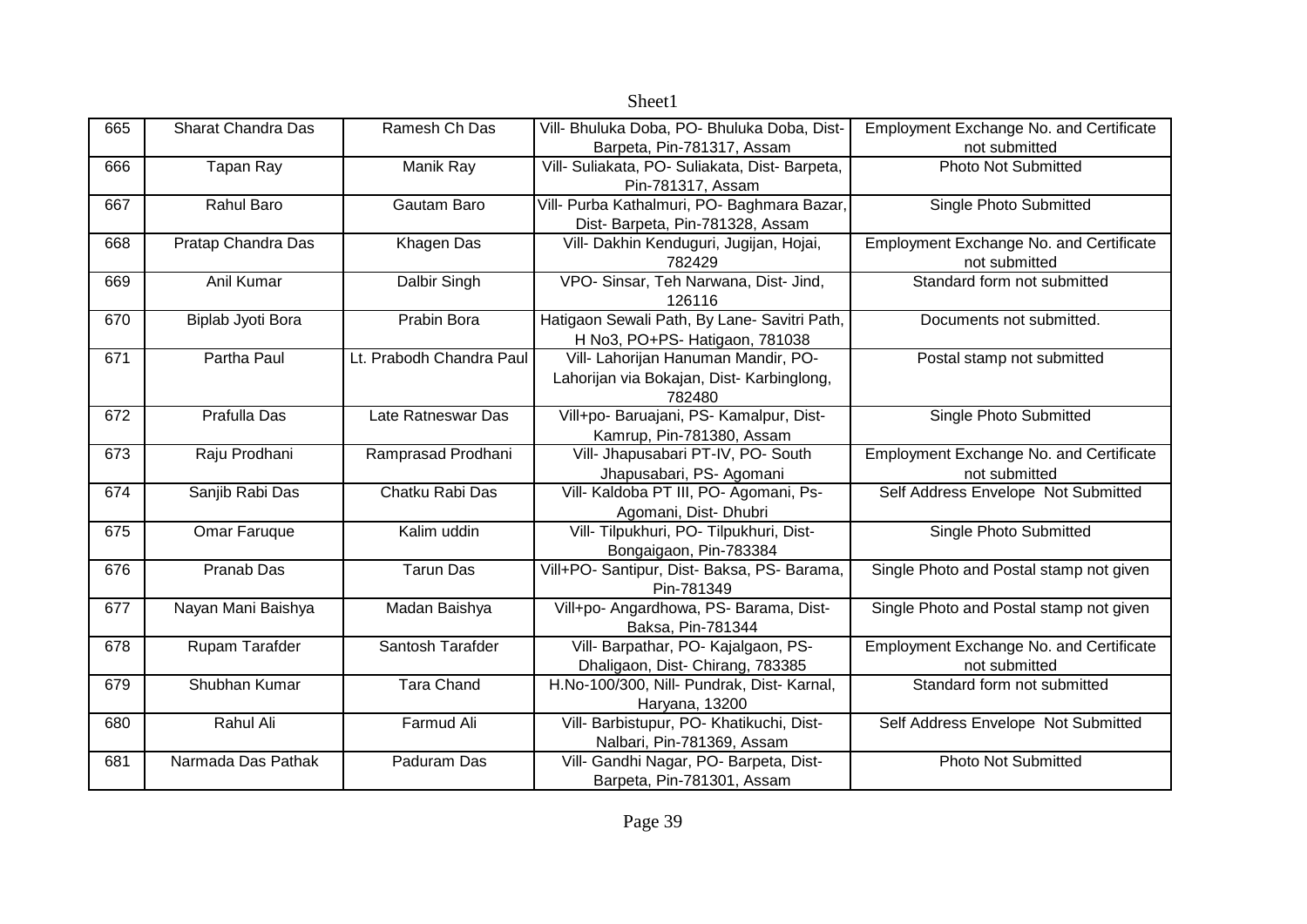|     |                         |                           | Sheet1                                        |                                                |
|-----|-------------------------|---------------------------|-----------------------------------------------|------------------------------------------------|
| 682 | Syed Intazur Rahman     | Syed Ali Azgar            | Vill- Dhuhi No1, PO- Dhuhi, PS- Kayan, Dist-  | Postal stamp not submitted                     |
|     |                         |                           | Kamrup, Pin-781350                            |                                                |
| 683 | Mayur Jyoti Deka        | Manab Ch. Deka            | 1 No Mathghariya pathar quwari, Karbi Path,   | Self Address Envelope Not Submitted            |
|     |                         |                           | PS- Noonmati, PO- Udyan Bihar, Dist-          |                                                |
|     |                         |                           | Kamrup (M), Ghy-71                            |                                                |
| 684 | Diganta Gohain          | Tara Nath Gohain          | Rupnagar, Makum, PO- Makum, PS-               | Self Address Envelope Not Submitted            |
|     |                         |                           | Makum, Dist-Tinsukia, 786170                  |                                                |
| 685 | Dipanku Roy             | Lt. Jogeswar Roy          | Vill- Bichankuchi, PO- Nityananda, Dist-      | Incomplete Application                         |
|     |                         |                           | Barpeta, Pin-781329, Assam                    |                                                |
| 686 | Bibani Deka             | Harekrishna Deka          | Vill- Bangal Toal, PO- Majorkuri, Ps- Hajo,   | Signature not given in standard form           |
|     |                         |                           | Dist- Kamrup (R), Pin-781102                  |                                                |
| 687 | Dipankar Kalita         | Binoy Kr. Kalita          | Vill- Naburka Satra, PO- Kshudra Dimu, PS-    | Self Address Envelope Not Submitted            |
|     |                         |                           | Rangia, Dist- Kamrup, Assam                   |                                                |
| 688 | <b>Kamal Chetry</b>     | Kashi Badadur Chetry      | 2 No Uisa Gaon (Ledo), PO- Ledo, Dist-        | <b>Employment Exchange No. and Certificate</b> |
|     |                         |                           | Tinsukia, 786182, Assam                       | not submitted                                  |
| 689 | Nayan Jyoti Kalita      | Late Karuna Kalita        | Vill- Naburka Satra, PO- Kshudra Dimu, PS-    | Self Address Envelope Not Submitted            |
|     |                         |                           | Rangia, Dist- Kamrup, Assam                   |                                                |
| 690 | Krishna Das             | Robin Das                 | Vill- Bhawanipur, PO- Bhawanipur, Dist-       | Employment Exchange No. and Certificate        |
|     |                         |                           | Barpeta, Pin-781352, Assam                    | not submitted                                  |
| 691 | Dipak Gowala            | Jitu Gowala               | Dinjan Kajanibari, PO- Dinjan, Ps- Chabua,    | Employment Exchange No. and Certificate        |
|     |                         |                           | Dist-Dibrugarh, Pin-786189                    | not submitted                                  |
| 692 | <b>Jitul Sonowal</b>    | <b>Bhadreswar Sonowal</b> | Vill- Jitul Sonowal, PO- Sologuri, PS- Moran, | One copy photo submitted.                      |
|     |                         |                           | Dist-Dibrugarh, 786613                        |                                                |
| 693 | Nayan Moni Tumung       | Lakhiram Tumung           | Vill- Chakardo, PO+PS- Azara, Dist- Kamrup    | One copy photo submitted.                      |
|     |                         |                           | (M), 781017                                   |                                                |
| 694 | <b>Tankeswar Gayary</b> | Sukra Gayary              | Vill- Bagorirtary, PO- Saudorvitha, Dist-     | Self Address Envelope Not Submitted            |
|     |                         |                           | Baksa, 781318, Assam                          |                                                |
| 695 | <b>Kishor Das</b>       | Madhuram Das              | Vill- Naburka Satra, PO- Kshudra Dimu, PS-    | Self Address Envelope Not Submitted            |
|     |                         |                           | Rangia, Dist- Kamrup, Assam, 781382           |                                                |
| 696 | Nabajit Gayary          | Sukra Gayary              | Vill- Bagorirtary, PO- Saudorvitha, Dist-     | Self Address Envelope Not Submitted            |
|     |                         |                           | Baksa, 781318, Assam                          |                                                |
| 697 | Nandalal Sharma         | Ramnarayan Sharma         | Vill- Missa, PO- Missa, Ps- Kaliabor, Dist-   | One copy photo submitted.                      |
|     |                         |                           | Nagaon, 782138, Assam                         |                                                |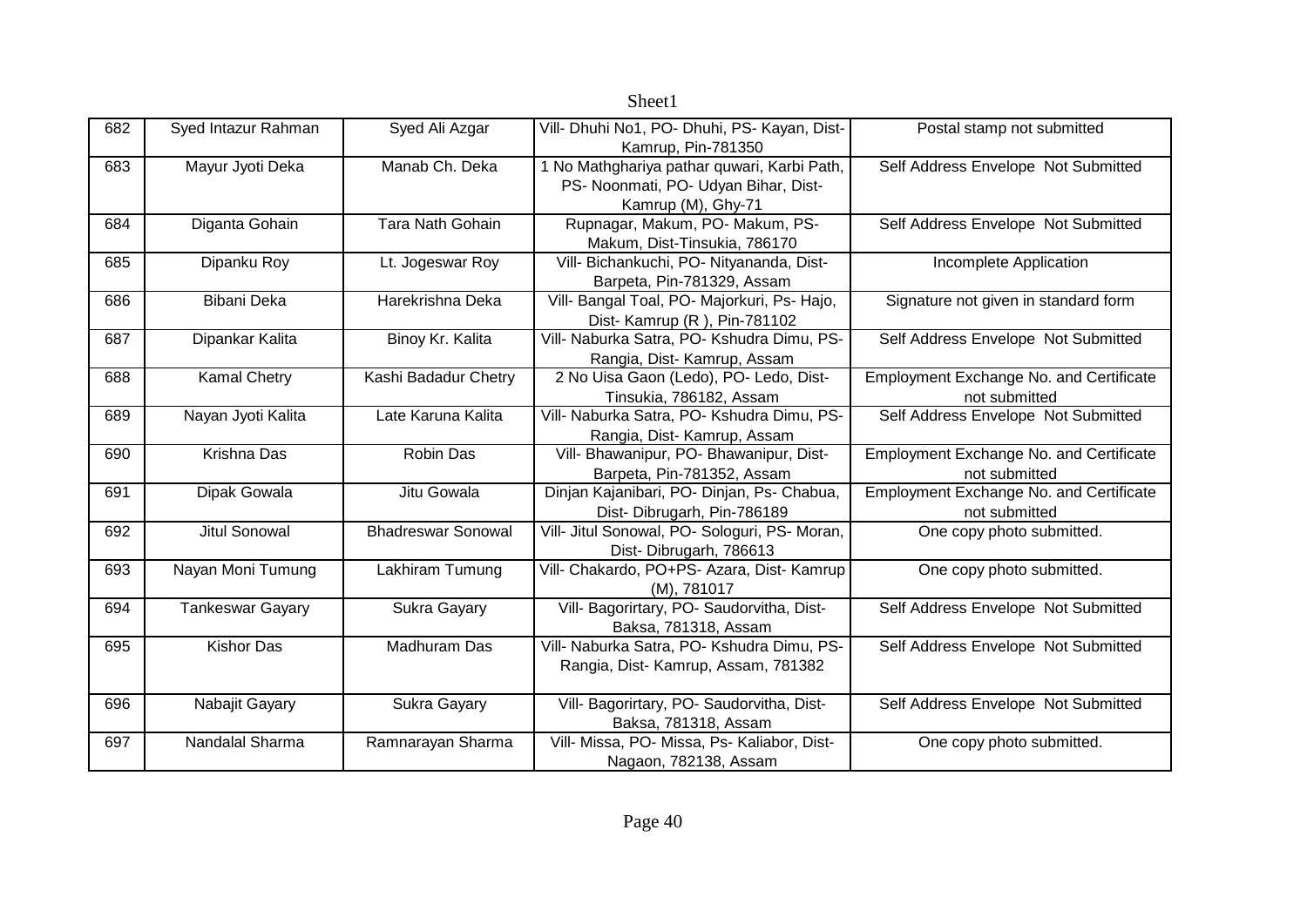|     |                         |                      | OIICCLI                                         |                                                |
|-----|-------------------------|----------------------|-------------------------------------------------|------------------------------------------------|
| 698 | Rahul                   | Samar Singh          | VPO- Kainla, Teh-Gharannda, Dist- Karnah,       | Standard form not submitted                    |
|     |                         |                      | Haryana                                         |                                                |
| 699 | Jinu Baro               | Late Lakheswar Baro  | Vill- Luit Nagar, PO- Noonmati, Ps-             | Postal stamp not submitted                     |
|     |                         |                      | Noonmati, Dist- Kamrup (M), 781020              |                                                |
| 700 | Pulakesh Deka           | Chandra Dhar Deka    | Vill- Nasatra, PO- Nasatra, Dist- Barpeta,      | One copy photo submitted.                      |
|     |                         |                      | 781307, Assam                                   |                                                |
| 701 | Bastab Baruah           | Durna Baruah         | Vill- Moranbari, PO- Dipora Pukhuri, PS-        | One copy photo submitted.                      |
|     |                         |                      | Gohpur, Dist-Sonitpur, 784172, Assam            |                                                |
| 702 | Mitu Roy                | Manaranjan Roy       | Vill+PO- Kartimari, PS- Gossaigaon, Dist-       | One copy photo submitted.                      |
|     |                         |                      | Kokrajhar BTAD                                  |                                                |
| 703 | Sapan Kumar Shill       | <b>Baburam Shill</b> | Vill- Kaljhar, PO- Barbala, Dist- Barpeta, Pin- | Employment Exchange No. and Certificate        |
|     |                         |                      | 781316, Assam                                   | not submitted                                  |
| 704 | Fajiran Begum           | Hajrat Ali Mandal    | Vill- Khairabari, PO- Khariabari, Dist-         | Postal stamp not submitted                     |
|     |                         |                      | Barpeta, Pin-781315, Assam                      |                                                |
| 705 | Tejinder                | <b>Kushal Pal</b>    | VPO- Kathleri, Dist- Karinal, Haryana,          | Standard form not submitted                    |
|     |                         |                      | 132036                                          |                                                |
| 706 | Akkas Ali               | Md. Kaddus Ali       | Vill- Kayakuchi Pam, PO- Nali Gaon, Dist-       | Postal stamp not submitted                     |
|     |                         |                      | Barpeta, Pin-781352, Assam                      |                                                |
| 707 | Amit Kumar Mishra       | Sachidanand Mishra   | Vill- Yari, PO+Dist- Aurangabad, Bihar,         | Documents not submitted.                       |
|     |                         |                      | 824101                                          |                                                |
| 708 | Lajarius Murmu          | <b>Gabrial Mummu</b> | Vill- Ekarjuli, PO- Pakribari, PS- Tamulpur,    | Postal stamp not submitted                     |
|     |                         |                      | Dist- Baksa BTAD, Pin-781360, Assam             |                                                |
|     |                         |                      |                                                 |                                                |
| 709 | Sulika Boro             | Lt Lachit Boro       | Vill- Borbal Chitha, Batamari, PO+PS-           | Employment Exchange No. and Certificate        |
|     |                         |                      | Khoirabari, Dist- Udlaguri, 784522              | not submitted                                  |
| 710 | Rameswar Choudhary      | Lakshi Choudhary     | Vill- Cheuni, PO- Kerpavitha, PS- Goreswar,     | Employment Exchange No. and Certificate        |
|     |                         |                      | Dist- Baksa BTAD, 781366                        | not submitted                                  |
| 711 | Neha Shankar            | Late Shivraj Harijan | Vill- Azara Kalitapara, PO and PS- Azara,       | Employment Exchange No. and Certificate        |
|     |                         |                      | Dist- Kamrup, Pin-781017, Assam                 | not submitted                                  |
| 712 | Mahanta Brahma          | Bhagaban Brahma      | Vill- Shimlajhar, PO- Mautupuri, PS-            | Employment Exchange No. and Certificate        |
|     |                         |                      | Gobardhana, Dist- Baksa, 781316, Assam          | not submitted                                  |
| 713 | Minakshi Harijan Pathak | Bhagaban Harijan     | Vill- Pathsala, PO- Pathsala, Dist- Barpeta,    | <b>Employment Exchange No. and Certificate</b> |
|     |                         |                      | Pin-781325, Assam                               | not submitted                                  |
| 714 | <b>Bikash Gowala</b>    | Janardhan Gowala     | Vill- Khagrabari, PO- Kalpani Bazar, PS-        | One copy photo submitted.                      |
|     |                         |                      | Gobardhana, Dist-Baksa, 781315                  |                                                |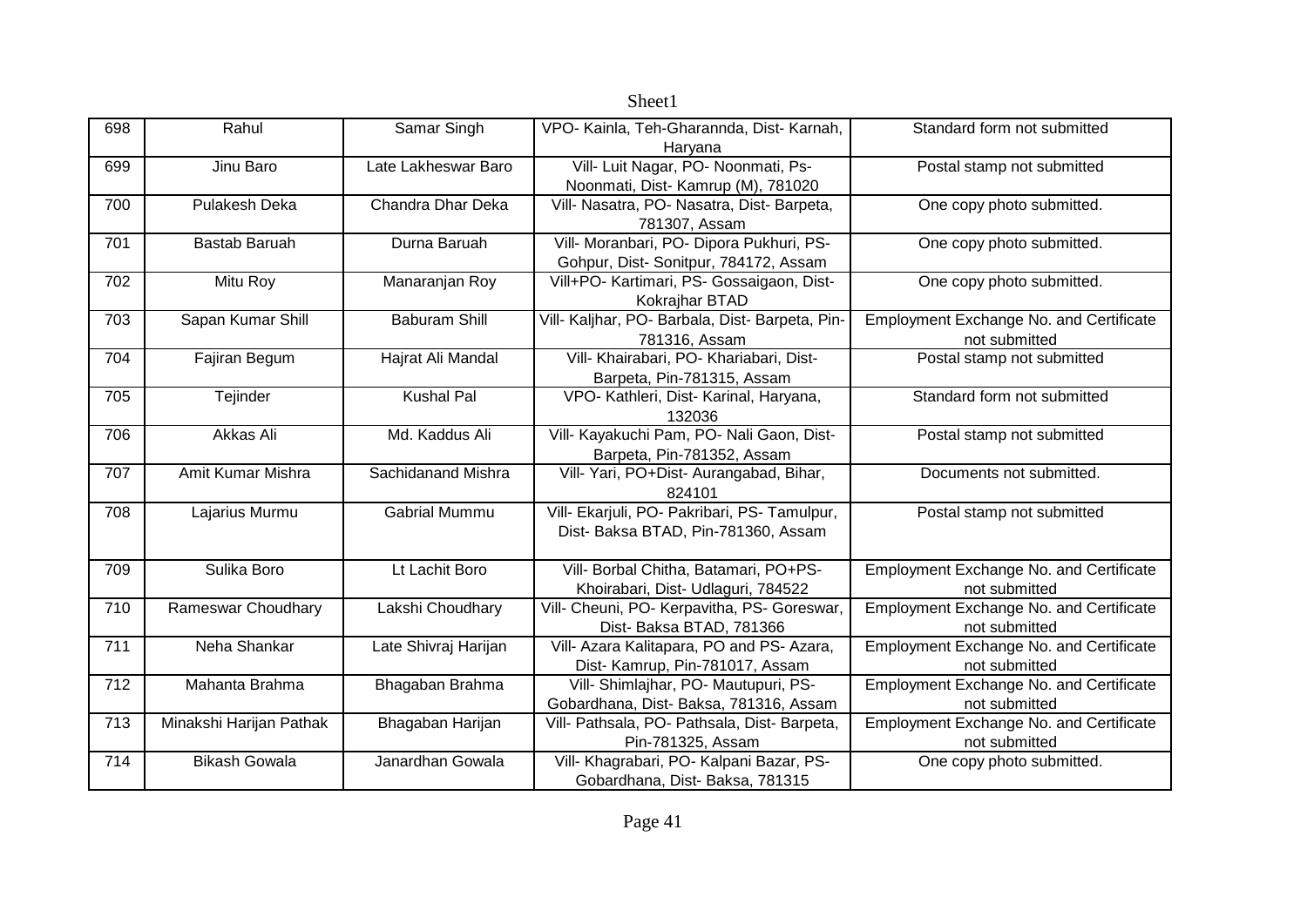|     |                      |                      | OIICCLI                                                                                                   |                                                                                         |
|-----|----------------------|----------------------|-----------------------------------------------------------------------------------------------------------|-----------------------------------------------------------------------------------------|
| 715 | <b>Binita Teron</b>  | Salim Teron          | 2 No Birkuchi kalitakuchi, PO- Udayan Bihar,<br>PS- Noonmati Kamrup metro, 781171                         | Postal stamp not submitted                                                              |
| 716 | Prankrishna Sarkar   | Suresh Sarkar        | Vill- No 1 Lakhijhora, PO- Bholagaon, Dist-<br>Chirang, Pin-783390, Assam                                 | <b>Employment Exchange No. and Certificate</b><br>not submitted                         |
| 717 | Imradul Haque        | Mazamil Haque        | Vill- Bhaira, PO- Maranjana, PS- Rangia,<br>Dist- Kmarup, 781354                                          | <b>Employment Registration no not properly</b><br>written and certificate not submitted |
| 718 | Mintu Das            | Satish Das           | Vill- Solmara, PO- Solmara, Dist- Nalbari, Pin-<br>781338, Assam                                          | Employment Exchange No. and Certificate<br>not submitted                                |
| 719 | Suman Baishya        | Srikanta Baishya     | Krishna Nagar, Ward No 11, PO- Hojai, PS-<br>Hojai, Dist-Nagaon, 782435, Assam                            | Signature not given in standard form                                                    |
| 720 | Prasenjit Barman     | Rabindra Barman      | Vill- Chalantapara, PO- Chalantapara, PS-<br>Jogighopa, Dist-Bongaigaon, 783388,<br>Assam                 | Employment Exchange No. and Certificate<br>not submitted                                |
| 721 | Ratul Bania          | Lt. Gopi Kanta Bania | Vill- Tukulai Bebejia, Near LP School, H/NO-<br>67, PO- Bebejia, PS- Sadar Nagaon, Dist-<br>Nagaon, Assam | Employment Exchange No. and Certificate<br>not submitted                                |
| 722 | <b>Rakesh Das</b>    | Sanjay Das           | Vill- Sulia Kata, PO- Sulia Kata, Dist-<br>Barpeta, Pin-781317, Assam                                     | <b>Photo Not Submitted</b>                                                              |
| 723 | Aditya Rabha         | Haliram Rabha        | Vill- Jugibari, PO- Ratanpur, PS- Chhaygaon.<br>781124, Dist- Kamrup                                      | <b>Employment Exchange No. and Certificate</b><br>not submitted                         |
| 724 | Dipjyoti Deka        | Dinesh Deka          | Vill- Baniakuchi, PO- Sarthebari, Dist-<br>Barpeta, Pin-781307, Assam                                     | <b>Employment Exchange No. and Certificate</b><br>not submitted                         |
| 725 | <b>Uttam Hira</b>    | Late Mahim Hira      | Vill- Azara Kalitapara, PO and PS- Azara,<br>Dist- Kamrup, Pin-781017, Assam                              | <b>Employment Exchange No. and Certificate</b><br>not submitted                         |
| 726 | Sonu                 | Gulab                | VPO- Bhag Khera, Dist- Jind, PO- Hadwa<br>Tch, Safidon                                                    | Standard form not submitted                                                             |
| 727 | Paragjyoti Mithi     | Keshav Mithi         | Vill+PO- Bhomoraguri, P.St- Mikirbheta, Dist-<br>Morigaon, 782106                                         | Employment Exchange No. and Certificate<br>not submitted                                |
| 728 | Ajay Chetry          | Kale Chetry          | Vill- Lalbasti Goroimari, PO- Salonibari, PS-<br>Tezpur, Dist- Sonitpur                                   | Employment Exchange No. and Certificate<br>not submitted                                |
| 729 | Manoj Koch           | Ghana Kanta Koch     | No. 2 Barpukhuri, PO- Jahamari, Dist-<br>Sonitpur, Pin-784149                                             | Self Address Envelope Not Submitted                                                     |
| 730 | <b>Bikash Pathak</b> | Lt. Jagadish Pathak  | Vill- Chaparbari, PO- Sarupeta, Dist-<br>Barpeta, Pin-781318, Assam                                       | <b>Employment Exchange No. and Certificate</b><br>not submitted                         |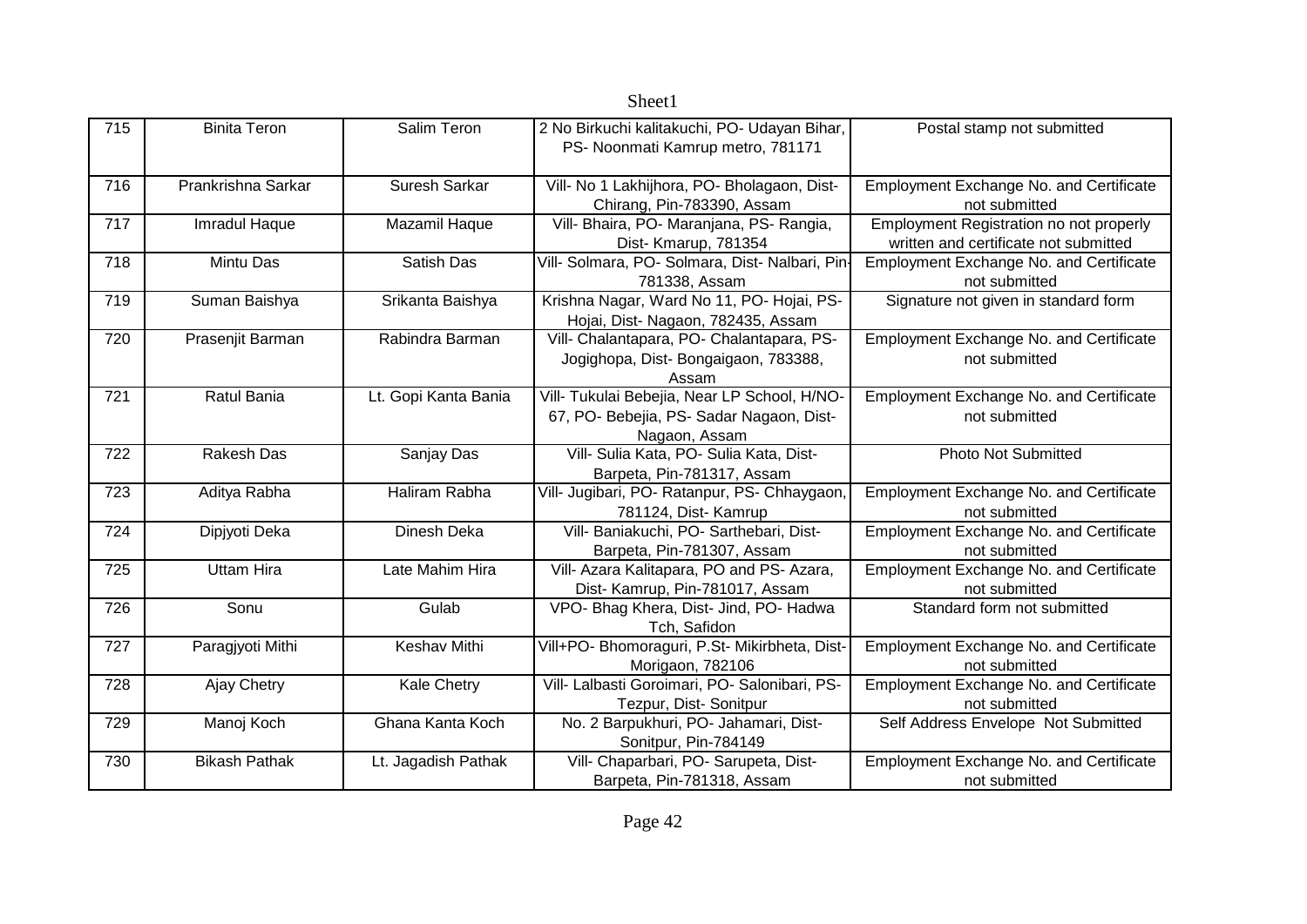|     |                         |                       | nncent                                       |                                                |
|-----|-------------------------|-----------------------|----------------------------------------------|------------------------------------------------|
| 731 | Mantu Barman            | Ghanshyam Barman      | Vill- Baniyakuchi, PO- Sarthebari, Dist-     | Documents not submitted.                       |
|     |                         |                       | Barpeta, Assmam, 781307                      |                                                |
| 732 | Ranjit Dowarah          | Bipin Chandra Dowarah | Dangari Kumar Villege, PO & PS- Borhat,      | Standard form not submitted                    |
|     |                         |                       | Pin-785693, Assam                            |                                                |
| 733 | Arabinda Medhi          | Lt. Mahananda Medhi   | Vill- Supari Guri, PO- Faguna Gaon, Dist-    | <b>Employment Exchange No. and Certificate</b> |
|     |                         |                       | Chirang, PS- Bijni, 783390                   | not submitted                                  |
| 734 | Sotyajit Haloi          | <b>Biren Haloi</b>    | Vill- Mugkuchi, PO- Mugkuchi, Dist- Nalbari, | <b>Under Age</b>                               |
|     |                         |                       | 781334, Assam                                |                                                |
| 735 | <b>Nitailal Das</b>     | Late Mohan Ch Das     | Vill- Palahartal Baradi, PO- Baradi, Dist-   | Employment Exchange No. and Certificate        |
|     |                         |                       | Barpeta, Pin-781301, Assam                   | not submitted                                  |
| 736 | Amit Kumar Roy          | Paresh Ch Roy         | Vill- Eragoan, Dist- Barpeta, PO- R.B. Hat,  | Employment Exchange No. and Certificate        |
|     |                         |                       | 781309, PS- Sarthebari                       | not submitted                                  |
| 737 | <b>Gwmsar Daimary</b>   | <b>Bikash Daimary</b> | Vill- Paraura, PO- Sashargaon, Dist-         | Employment Exchange No. and Certificate        |
|     |                         |                       | Kokrajhar, PS- Fakiragram, 783345            | not submitted                                  |
| 738 | Sanjay Dey              | Anil Dey              | Nazira Amulapatty, Ward No 7, PO- Nazira,    | Self Address Envelope Not Submitted            |
|     |                         |                       | Dist- Sivasagar, Assam                       |                                                |
| 739 | Lalita Sarania          | Tarani Sarania        | Vill- Cheuni, PO- Kerpavitha, PS- Goreswar,  | Employment Exchange No. and Certificate        |
|     |                         |                       | Dist- Baksa BTAD, 781366                     | not submitted                                  |
| 740 | <b>Bitu Deka</b>        | Late Damodar Deka     | Vill- Cheuni, PO- Kerpavitha, PS- Goreswar,  | Postal stamp not submitted                     |
|     |                         |                       | Dist- Baksa BTAD, 781366                     |                                                |
| 741 | Shyamal Jyoti Choudhury | Ganesh Ch. Choudhury  | Vill- Sundaridia Pub Hati, PO- Sundaridia,   | One copy photo submitted.                      |
|     |                         |                       | Dist-Barpeta, 781301                         |                                                |
| 742 | Pintu Roy               |                       |                                              | Employment Exchange No. and Certificate        |
|     |                         | Basanta Roy           | Kahilipara, Guwahati, 781019                 |                                                |
|     |                         |                       |                                              | not submitted                                  |
| 743 | Manit Kumar Mishra      | Sachida Nand Mishra   | Vill- Yari, PO+Dist- Aurangabad, Bihar,      | Documents not submitted.                       |
|     |                         |                       | 824101                                       |                                                |
| 744 | Rohit                   | Satnarayan            | Vpo- Gangana, Teh Gohna, Dist- S.N.P),       | Standard form not submitted                    |
|     |                         |                       | 131302                                       |                                                |
| 745 | <b>Biman Kalita</b>     | Late Bhagirath Kalita | Vill- Simalua, PO- Kaniha, PS- Kayan, Dist-  | Postal stamp not submitted                     |
|     |                         |                       | Kamrup (R), 781380                           |                                                |
| 746 | Sushil Kumar            | Lilu Ram              | MITC Collony karnal road kaithal, Pin-       | Standard form not submitted                    |
|     |                         |                       | 136027, Haryana                              |                                                |
| 747 | Parag Deka              | <b>Tankeswar Deka</b> | Manik ch market, Fatasil, G.S. Colony, H.    | One copy photo submitted.                      |
|     |                         |                       | No1, PO- Bharalumukh, Dist- Kamrup,          |                                                |
|     |                         |                       | Assam, 781009                                |                                                |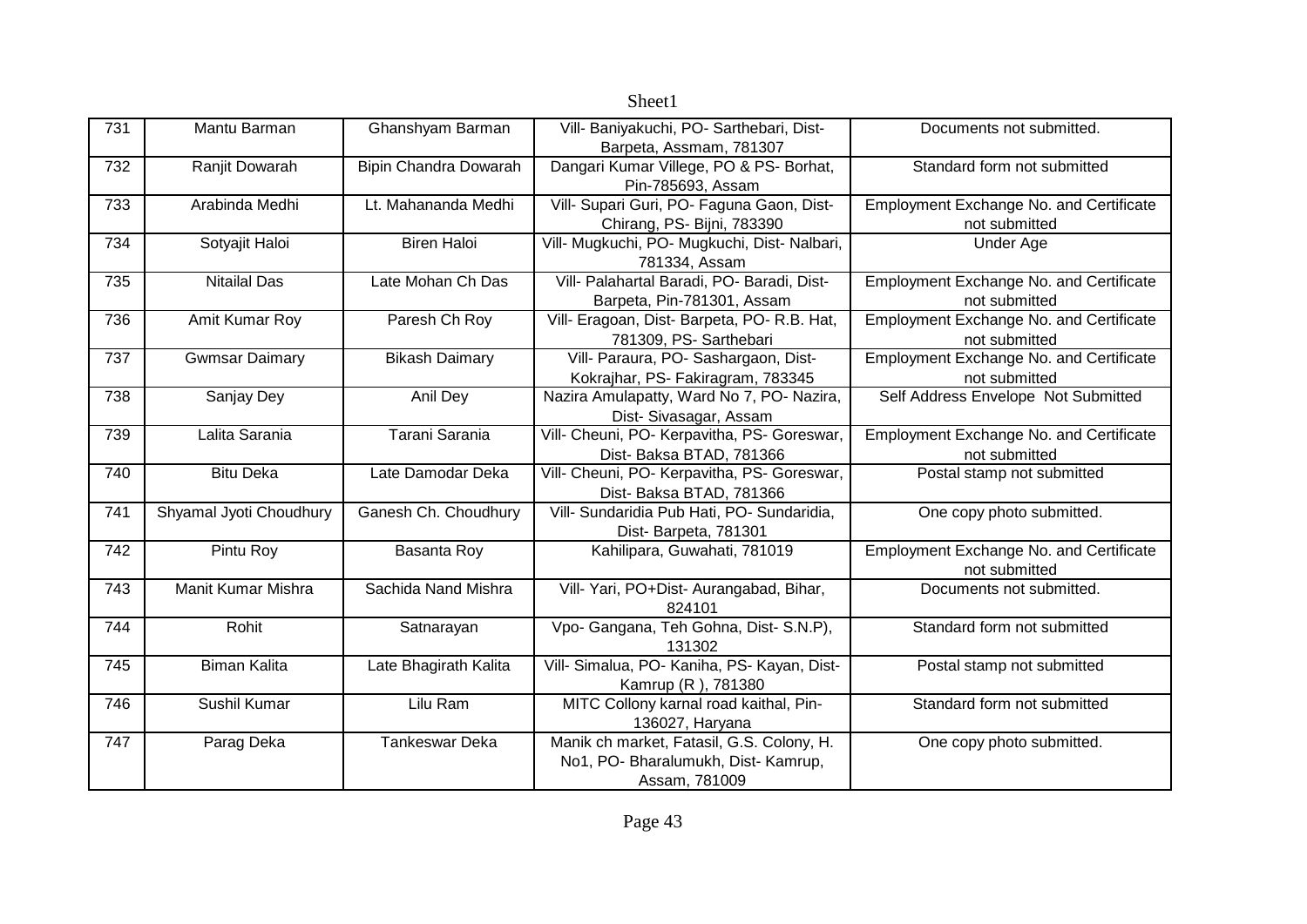| 748 | Bibhash Kumar Borah     | Ajit Borah             | Barbil No 2, Digboi, Tinisukia, Assam                                    | Self Address Envelope Not Submitted            |
|-----|-------------------------|------------------------|--------------------------------------------------------------------------|------------------------------------------------|
| 749 | Dijen Roy               | Late Upen Roy          | Vill- Pashimbarimakha, PO- Banbari, Dist-                                | Self Address Envelope Not Submitted            |
|     |                         |                        | Baksa, Pin-781372, Assam                                                 |                                                |
| 750 | <b>Bhupen Das</b>       | Kanak Das              | Vill- Natun Barala, PO- Sarna Bazar, Dist-                               | <b>Photo Not Submitted</b>                     |
|     |                         |                        | Baksa, 781328, Assam                                                     |                                                |
| 751 | Pranjit Bhuyan          | Manomohan Bhuyan       | Vill- Belana, PO- Bhethua, Dist- Barpeta, Pin-                           | Application address wrongly given              |
|     |                         |                        | 781325, Assam                                                            |                                                |
| 752 | Md. Minhaj Ali          | Md. Hamid Ali          | Vill- Sukekuchi, PO- Solmara, Dist- Nalbari,                             | Application address wrongly given              |
|     |                         |                        | Pin-781338                                                               |                                                |
| 753 | Dipak Kalita            | <b>Kamal Kalita</b>    | Vill- Luwasur, PO- Bhalaguri, Dist- Barpeta,                             | Employment Exchange No. and Certificate        |
|     |                         |                        | Pin-781318, Assam                                                        | not submitted                                  |
| 754 | <b>Rinku Das</b>        | Lt. Tarun Das          | Vill- Sorbhog Town Ward No 4, PO-                                        | Postal stamp not submitted                     |
|     |                         |                        | Sorbhog, Dist- Barpeta, Pin-781317, Assam                                |                                                |
|     |                         |                        |                                                                          |                                                |
| 755 | Satrughan Chowhan       | Kishore Chowhan        | Nagendra Nagar, W/No- 01, Dist- Hojai,                                   | Documents not submitted.                       |
|     |                         |                        | Assam, 782435                                                            |                                                |
| 756 | Mamir Uddin             | Abdur Rahim            | Vill- Khandarkur, PO- Jarabari, Dist- Barpeta,                           | Application address wrongly given              |
|     |                         |                        | Pin-781314, Assam                                                        |                                                |
| 757 | Suruchi Das             | Late Dharanidhar Das   | Vill- Raipur, Birkala, PO- Raipur, Dist-                                 | Employment Exchange No. and Certificate        |
|     |                         |                        | Barpeta, Pin-781325, Assam                                               | not submitted                                  |
| 758 | Harshajit Nath          | <b>Grindra Nath</b>    | Vill- Phularguri, PO- Kayakuchi, Dist-                                   | Documents not submitted.                       |
|     |                         |                        | Barpeta, Pin-781352, Assam                                               |                                                |
| 759 | Rwikha Brahma           | Lt. Jamini Brahma      | Vill- Bijni Ward No- 04, Dwimunagar, PO-                                 | <b>Employment Exchange No. and Certificate</b> |
|     |                         |                        | Bijni, Dist- Chirang                                                     | not submitted And other documents not          |
|     |                         |                        |                                                                          | submitted                                      |
| 760 | Amar Jyoti Das          | Late Hemanta Kumar Das | Vill- Ambarihati, PO- Barpeta, Dist- Barpeta,                            | Signature not given in standard form           |
|     |                         |                        | Pin-781301, Assam                                                        |                                                |
| 761 | Salam Uddin Ahmed       | Samej Ali              | Vill- Shila, PO- Bhella, Dist- Barpeta, Pin-                             | Postal stamp not submitted                     |
|     |                         |                        | 781309, Assam                                                            |                                                |
| 762 | <b>Bhabesh Talukdar</b> |                        | Lt Uma Charan Rajbongshi Vill- Kashimpur,, Po- Burinagar, Dist- Nalbari, | Employment Exchange No. and Certificate        |
|     |                         |                        | 781341, Assam                                                            | not submitted                                  |
| 763 | Pranjal Borah           | <b>Triluson Borah</b>  | Vill- Pani Gaon, PO- Pani Gaon, PS- Pani                                 | Self Address Envelope Not Submitted            |
|     |                         |                        | Gaon, Dist- Lakhimpur, Assam                                             |                                                |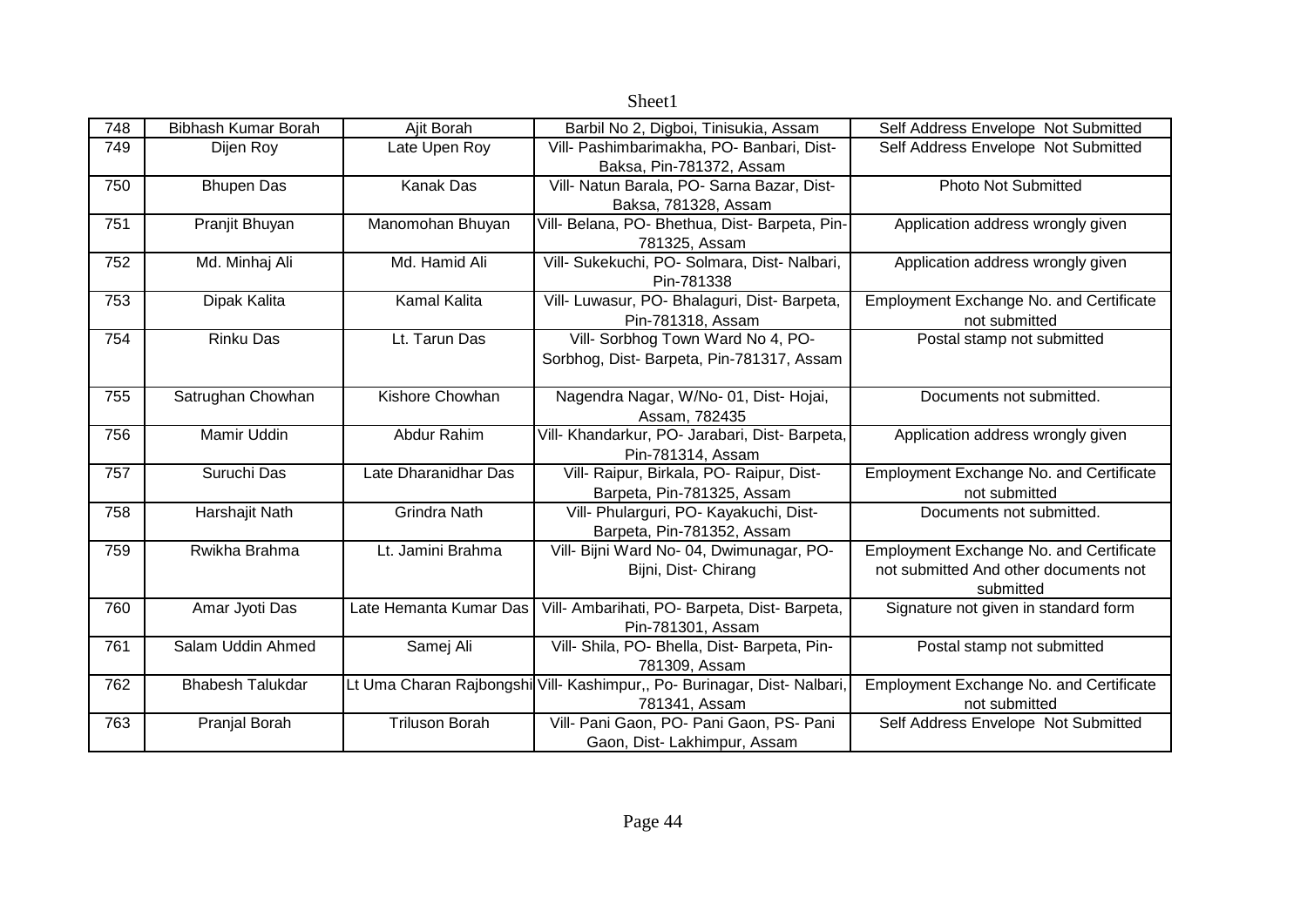| 764        | Pranjit Das              | Late Harish Das                       | Vill- Patacharkuchi (Dharmapur), PO-                                                | Employment Exchange No. and Certificate              |
|------------|--------------------------|---------------------------------------|-------------------------------------------------------------------------------------|------------------------------------------------------|
|            |                          |                                       | Patacharkuchi, Dist-Barpeta, Pin-781326,                                            | not submitted                                        |
|            |                          |                                       | Assam                                                                               |                                                      |
| 765        | Ziarul Islam             | Abdul Bareque Ali                     | Vill- Hahchara, PO- Bagodi, Dist- Barpeta,                                          | Application address wrongly given                    |
|            |                          |                                       | Pin-781311, Assam                                                                   |                                                      |
| 766        | Riju Baishya             | Hemkanta Baishya                      | Vill- Morowa, PO- Morowa, Dist- Nalbari,                                            | Self Address Envelope Not Submitted                  |
|            |                          |                                       | 781348, Assam                                                                       |                                                      |
| 767        | <b>Bhargab Das</b>       | Dinesh Das                            | Vill- Kaharpara Bechamari, PO- Amdah, Dist-                                         | <b>Employment Exchange No. and Certificate</b>       |
|            |                          |                                       | Barpeta, Pin-781325, Assam                                                          | not submitted                                        |
| 768        | <b>Achyut Das</b>        | Manamohan Das                         | Vill- Horuharit, PO- Chock Choka, PS- Sor                                           | Employment Exchange No. and Certificate              |
|            |                          |                                       | Book, Dist- Barpeta, 781317, Assam                                                  | not submitted                                        |
| 769        | Jyotish Baruah           | Sankar Baruah                         | Vill- Pakabangipara, PO- Aulachowka, Dist-                                          | <b>Employment Exchange No. and Certificate</b>       |
|            |                          |                                       | Darrang, Mangaldoi, 784529, Assam                                                   | not submitted                                        |
| 770        | Himadri Borah            | Ajit Borah                            | Borbil No2, Near Hindu Milan Mandir, Digbai,                                        | Self Address Envelope Not Submitted                  |
|            |                          |                                       | Tinsukia, Assam                                                                     |                                                      |
| 771        | Hashibul Hoque Choudhury | Abdul Hai Choudhury                   | Sijubari Chariali, Hatigaon, H. No-6, PO & PS-                                      | Employment Exchange No. and Certificate              |
|            |                          |                                       | Hatigaon, Dist- Kamrup, Pin-781038, Assam                                           | not submitted                                        |
|            | Mamta Rani               | <b>Balkar</b>                         |                                                                                     | Standard form not submitted                          |
| 772<br>773 | <b>Dhareswar Boro</b>    |                                       | Teh- Tohana, Dist- Eatshabad, 125120                                                |                                                      |
|            |                          | Late Khargeswar Boro                  | Vill- 2 Goreswar, PO- Goreswar, Dist- Baksa,                                        | Employment Exchange No. and Certificate              |
| 774        | Kishor Upadhaya          |                                       | Pin-781366, Assam<br>Station Para B'Low No 1, Digboi, Tinsukia                      | not submitted<br>Self Address Envelope Not Submitted |
| 775        | Sanidul Islam            | Laxmi Narayan Upadhaya<br>Salim Uddin | Vill- Pachim Aladi, PO- Rauly, PS-                                                  | <b>Employment Exchange No. and Certificate</b>       |
|            |                          |                                       |                                                                                     | not submitted                                        |
| 776        | Rajib Paul               | Chandi Charan Paul                    | Sarthebari, Dist- Barpeta, 781311, Assam<br>Vill- 2 No Bahabari, PO- Guwagacha, Ps- | Self Address Envelope Not Submitted                  |
|            |                          |                                       | Barpeta Road, Dist- Barpeta, Pin-781313,                                            |                                                      |
|            |                          |                                       | Assam                                                                               |                                                      |
| 777        | Niva Rani Nath           | Nagendra Nath                         | Bebejia Para, Athiabari, Dist- Baksa, Pin-                                          | Employment Exchange No. and Certificate              |
|            |                          |                                       |                                                                                     |                                                      |
|            |                          |                                       |                                                                                     |                                                      |
|            |                          |                                       | 781377, Assam                                                                       | not submitted                                        |
| 778        | Pankaj Arya              | Lt. Khitish Arya                      | N.K. Angarkata (Binowapur), PO- Tamulpur,                                           | <b>Employment Exchange No. and Certificate</b>       |
|            |                          |                                       | Dist-Baksa                                                                          | not submitted                                        |
| 779        | Kamal Kalita             | Naren Kalita                          | Vill+po- Balitara, Dist- Nalbari, Gagrapar                                          | Self Address Envelope Not Submitted                  |
| 780        | Prafulla Deka            | Banikanta Deka                        | Vill- Lachima, PO- Sarthebari, Ps-<br>Sarthebari, Dist- Barpeta, Pin-781309,        | Self Address Envelope Not Submitted                  |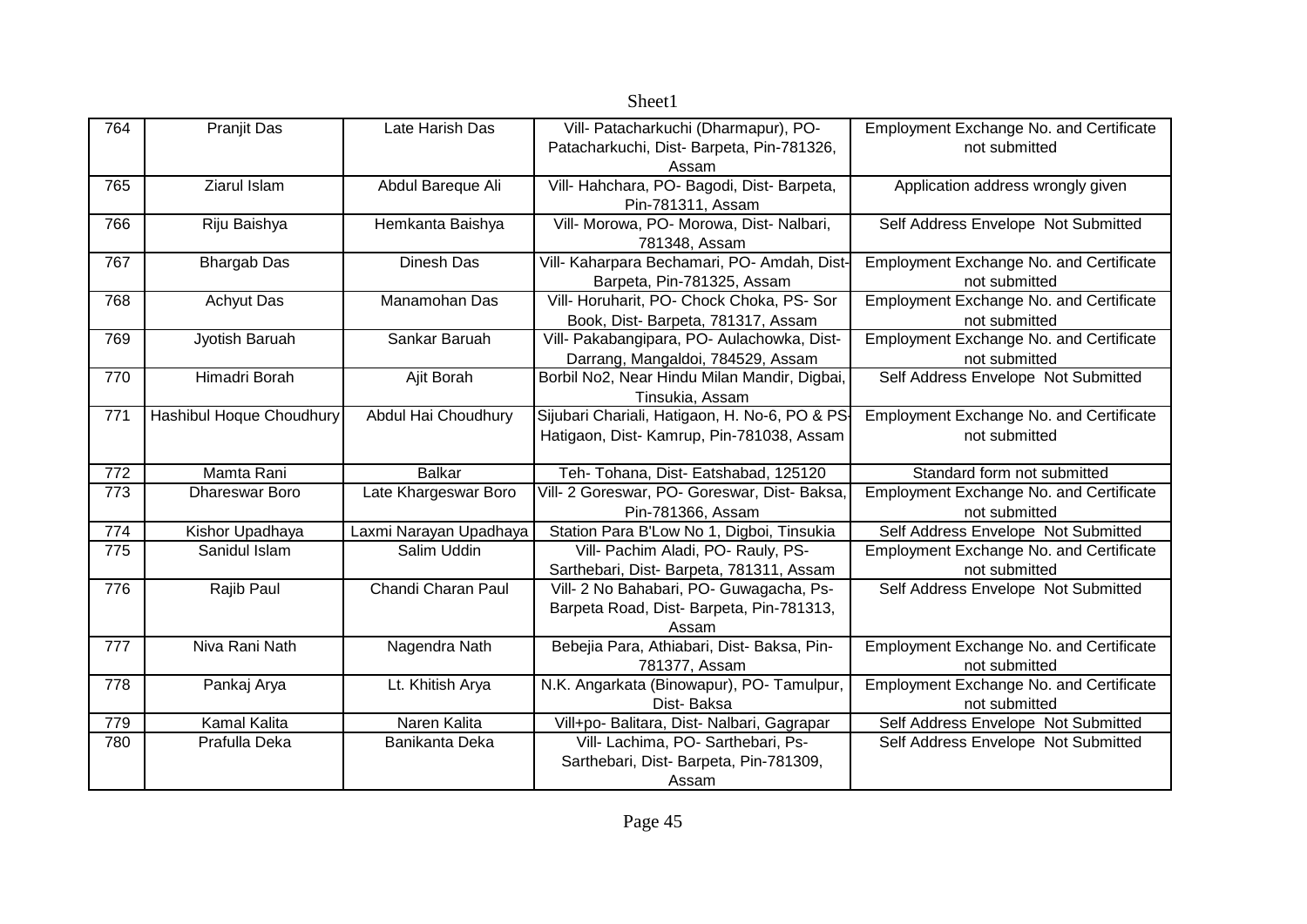|     |                      |                       | Sheet1                                         |                                              |
|-----|----------------------|-----------------------|------------------------------------------------|----------------------------------------------|
| 781 | Niranjan Das         | Suren Das             | Vill- Madhupur, PO- Allia, PS- Ghograpar,      | Incomplete application form                  |
|     |                      |                       | Dist- Nalbari, Assam                           |                                              |
| 782 | <b>Mithun Nath</b>   | <b>Tapen Nath</b>     | Vill- Jati Town, Barpeta, PO & Dist- Barpeta   | Employment Exchange No. Wrongly Written      |
|     |                      |                       |                                                |                                              |
| 783 | Chandan Deka         | Lt. Khagen Deka       | Kaharpara, PO- Amdah, Dist- Barpeta            | <b>Educational Documents Not Submitted</b>   |
| 784 | Manab Jyoti Nath     | <b>Bijay Nath</b>     | Vill & PO- Barkapla, Dist- Barpeta             | <b>Under Age</b>                             |
| 785 | Dhruba Jyoti Das     | Lt. Harekrishna Das   | Vill- Madhya Palangdihati, PO & Dist-          | Incomplete Application                       |
|     |                      |                       | <b>Barpeta</b>                                 |                                              |
| 786 | Dhruba Jyoti Mech    | <b>Tileswar Mech</b>  | Vill- Hatidubi, PO- Phuloguri, Dist- Sonitpur  | Received after the expiry of prescribed date |
|     |                      |                       |                                                |                                              |
| 787 | Subhankar Saha       | Gopal Ch. Saha        | Vill- Bijni Ward No- 02, PO- Bijni, Dist-      | Received after the expiry of prescribed date |
|     |                      |                       | Chirang                                        |                                              |
| 788 | Monoranjan Das       | <b>Bijoy Das</b>      | Vill- Pareyapara, PO- chakihali, Dist-         | Received after the expiry of prescribed date |
|     |                      |                       | Bongaigaon                                     |                                              |
| 789 | Nani Baro            | Gabaila Baro          | Vill- Pathalikuchi, PO- Dwarkuchi, Dist-       | Received after the expiry of prescribed date |
|     |                      |                       | Baksa BTAD, Assam                              |                                              |
| 790 | Lakhya Jyoti Bhuyan  | Lt. Bishnu Bhuyan     | Vill- Majorati, PO- Tetelichora, Dist- Nagaon  | Received after the expiry of prescribed date |
| 791 | Nayan Talukdar       | Rabindra Talukdar     | GNB Road Silpukhuri, Guwahati- 3, Dist-        | Received after the expiry of prescribed date |
|     |                      |                       | Kamrup                                         |                                              |
| 792 | Mithun Sangma        | Laliln Sangma         | Vill- 2 NO. Oxiguri, PO- Ballamguri, Dist-     | Received after the expiry of prescribed date |
|     |                      |                       | Chirang                                        |                                              |
| 793 | Sanjib Homagain      | Krishna Homagain      | Vill- Rangchali Doloni, PO- Bihali, Dist-      | Received after the expiry of prescribed date |
|     |                      |                       | <b>Biswanath</b>                               |                                              |
| 794 | Monoranjan Kakati    | Trailokya Kakati      | KRC Road, PO- Bharalumukh, Dist- Kamrup.       | Received after the expiry of prescribed date |
|     |                      |                       |                                                |                                              |
| 795 | Nayana Das           | Kati Ram Das          | Vill- Pathalikuchi, PO- Dwarkuchi, Dist-       | Received after the expiry of prescribed date |
|     |                      |                       | Baksa BTAD, Assam                              |                                              |
| 796 | Bishnu Sutradhar     | Nitai Ch. Sutradhar   | Vill- Bhodaipara, PO- Lengtisinga, Dist-       | Received after the expiry of prescribed date |
|     |                      |                       | Bongaigaon                                     |                                              |
| 797 | Diganta Kumar Kalita | <b>Bahadur Kalita</b> | Vill & PO- Malegarh, Dist- Bongaigaon          | Received after the expiry of prescribed date |
| 798 | <b>Binay Biswas</b>  | <b>Atul Biswas</b>    | Vill & PO- Chatianguri, Dist- Chirang          | Received after the expiry of prescribed date |
| 799 | Anteswar Rabha       | Hiren Rabha           | Vill- Tilapara, PO- Daranggiri, Dist- Goalpara | Received after the expiry of prescribed date |
|     |                      |                       |                                                |                                              |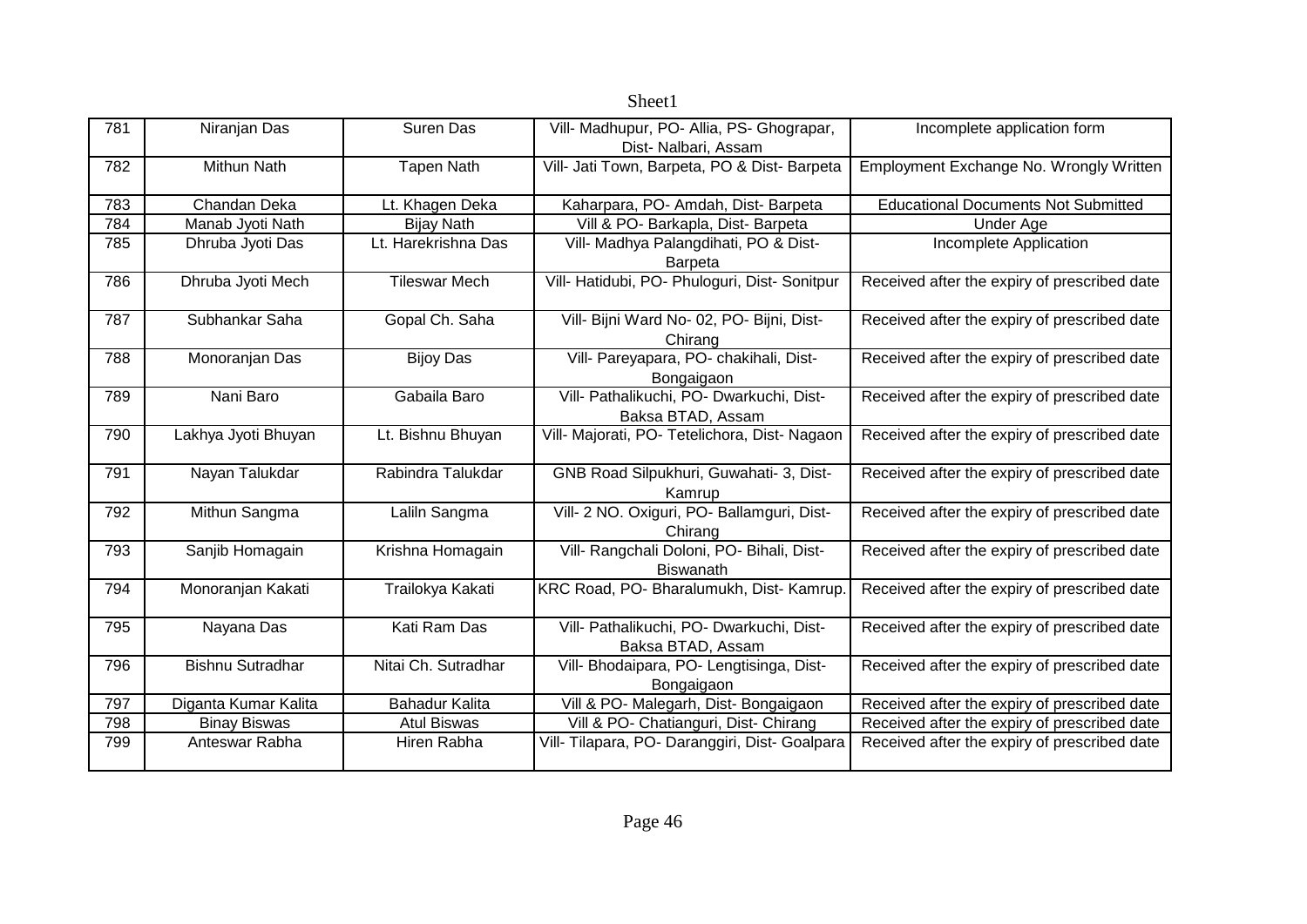|     |                   |                       | oncen                                                         |                                              |
|-----|-------------------|-----------------------|---------------------------------------------------------------|----------------------------------------------|
| 800 | <b>Rintu Das</b>  | Ramdhani Das          | Srinagar Path, Bye Lane-2, Lokhra Road,<br>Ghy- 31            | Received after the expiry of prescribed date |
| 801 | Bhupankar Rabha   | Manik Rabha           | Vill- Bamun Danga, PO- Maladhara, Dist-<br>Goalpara           | Received after the expiry of prescribed date |
| 802 | Hirak Jyoti Ray   | Kameswar Ray          | Vill & PO- Aolaguri, Dist- Bongaigaon                         | Received after the expiry of prescribed date |
| 803 | Sudip Saha        | Lt. Gopal Ch. Saha    | Vill & PO- Bijni, Dist- Chirang                               | Received after the expiry of prescribed date |
| 804 | Ritu Ray          | Thiren Ray            | Vill- Chandamari, PO- Balapet, Dist- Barpeta                  | Received after the expiry of prescribed date |
| 805 | Sankar Arjya      | Sahadev Arjya         | Vill- 1 No. Saragaon, PO- Hachora, Dist-<br>Chirang           | Received after the expiry of prescribed date |
| 806 | Dipankar Roy      | Sushil ch. Roy        | Vill- 2 No. Chatianguri, PO- 1 No Chatianguri<br>Dist-Chirang | Received after the expiry of prescribed date |
| 807 | Jonali Das        | Lt. Sridhar Das       | Vill- Sonpur, PO & Dist- Nalbari                              | Received after the expiry of prescribed date |
| 808 | Lakheswar Ray     | Haneswar Ray          | Vill- 2 No Darang, PO- Ananda Bazar, Dist-<br>Chirang         | Received after the expiry of prescribed date |
| 809 | Til Bahadur Thapa | Rudra Bahadur Thapa   | Vill- Bogabil, PO- Nahorbari, Dist- Sonitpur                  | Received after the expiry of prescribed date |
| 810 | <b>Kapal Das</b>  | Babu Ram Das          | Vill- Dhupuri, Simlabari, PO- Sonaikala, Dist-<br>Chirang     | Received after the expiry of prescribed date |
| 811 | <b>Bijay Das</b>  | Gobinda Das           | Vill- Ulubari, PO- Tiplai, Dist- Goalpara                     | Received after the expiry of prescribed date |
| 812 | Mrinal Kanti Nath | Prafulla Nath         | Vill- West Matia, PO- Matia, Dist- Goalpara                   | Received after the expiry of prescribed date |
| 813 | Anjan Baruah      | Ajit Baruah           | Vill- Ponchagaon, PO- Dhantala, Dist-<br>Bongaigaon           | Received after the expiry of prescribed date |
| 814 | Ranjan Ch. Das    | Ratan Ch. Das         | Vill & PO- Gerjaipam, Dist- Nagaon                            | Received after the expiry of prescribed date |
| 815 | Khagen Kalita     | Pradip Kalita         | Vill- Katashbari, PO- Nayagaon, Dist-<br>Bongaigaon           | Received after the expiry of prescribed date |
| 816 | Rupak Kr. Uzir    | Tarani Uzir           | Vill- Mayanagar, PO- Noonmati, Dist-<br>Kamrup                | Received after the expiry of prescribed date |
| 817 | Debajit Hukai     | Anil Hukai            | Vill- Kushkati, PO- Barangani, Dist- Morigaon                 | Received after the expiry of prescribed date |
| 818 | Jitendra Goyary   | Lt. Chandeswar Goyary | Vill & PO- Borobazar, Dist- Chirang                           | Received after the expiry of prescribed date |
| 819 | Dharmendra Ray    | Lt. Dhaneswar Ray     | Vill- Jyotinagar, PO- Krishnai, Dist- Goalpara                | Received after the expiry of prescribed date |